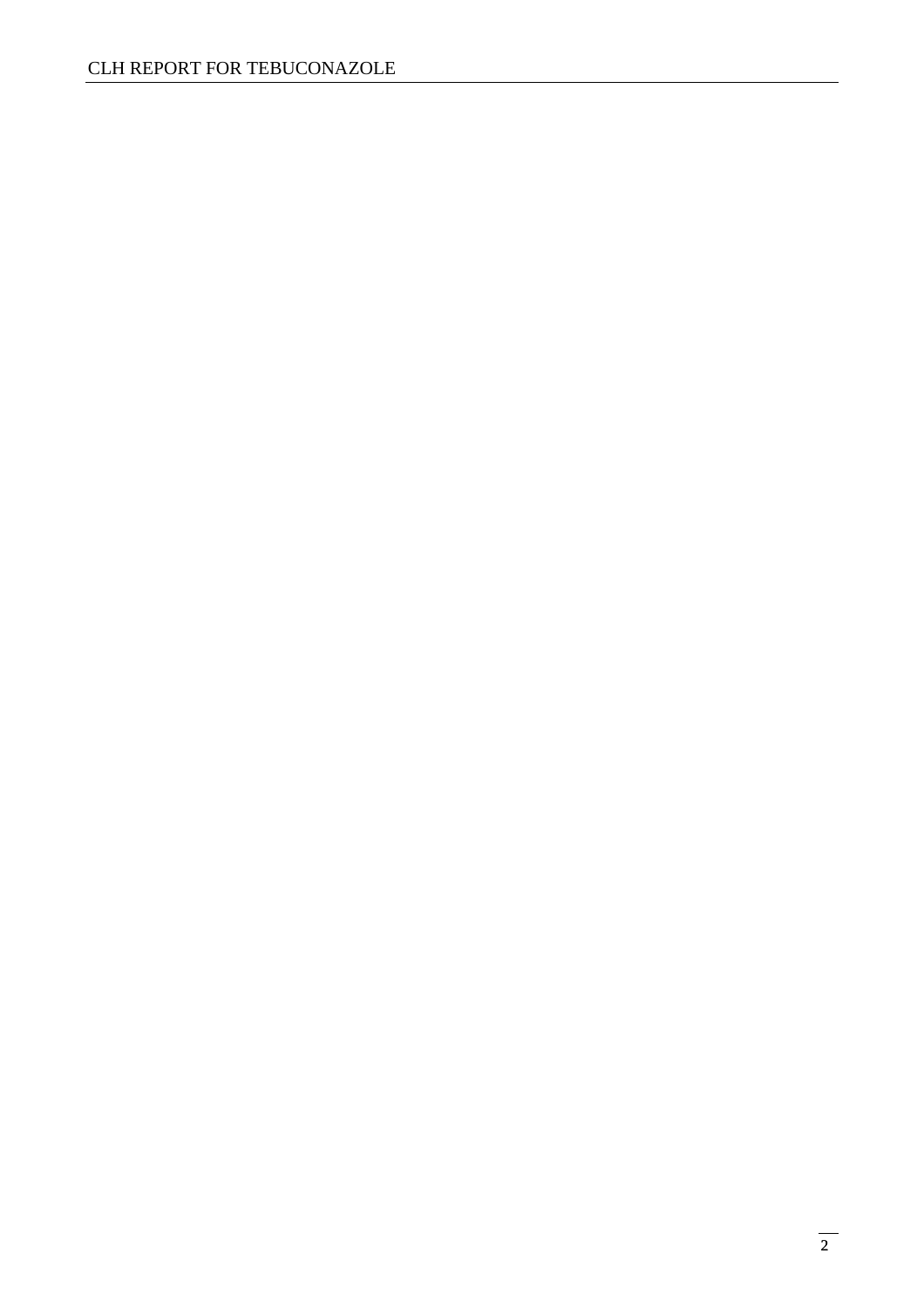### **CONTENTS**

### Part A.

| $\mathbf{1}$   |       |                                                                                       |  |
|----------------|-------|---------------------------------------------------------------------------------------|--|
|                | 1.1   |                                                                                       |  |
|                | 1.2   |                                                                                       |  |
|                | 1.3   |                                                                                       |  |
| $\mathbf{2}$   |       |                                                                                       |  |
|                | 2.1   |                                                                                       |  |
|                | 2.2   |                                                                                       |  |
|                | 2.3   |                                                                                       |  |
|                | 2.3.1 | Current classification and labelling in Annex VI, Table 3.1 in the CLP Regulation  12 |  |
|                | 2.3.2 |                                                                                       |  |
|                | 2.4   |                                                                                       |  |
|                | 2.4.1 | Current self-classification and labelling based on the CLP Regulation criteria12      |  |
|                | 2.4.2 |                                                                                       |  |
| 3 <sup>1</sup> |       |                                                                                       |  |

### **PART B**

| $\mathbf{1}$     |         |  |
|------------------|---------|--|
|                  | 1.1     |  |
|                  | 1.2     |  |
|                  | 1.2.1   |  |
|                  | 1.3     |  |
| $\mathbf{2}$     |         |  |
|                  | 2.1     |  |
|                  | 2.2     |  |
| 3                |         |  |
| $\boldsymbol{4}$ |         |  |
|                  | 4.1     |  |
|                  | 4.1.1   |  |
|                  | 4.1.2   |  |
|                  | 4.1.3   |  |
|                  | 4.2     |  |
|                  | 4.2.1   |  |
|                  | 4.2.1.1 |  |
|                  | 4.2.1.2 |  |
|                  | 4.2.1.3 |  |
|                  | 4.2.1.4 |  |
|                  | 4.2.2   |  |
|                  | 4.2.3   |  |
|                  | 4.2.4   |  |
|                  | 4.2.5   |  |
| 5                |         |  |
|                  | 5.1     |  |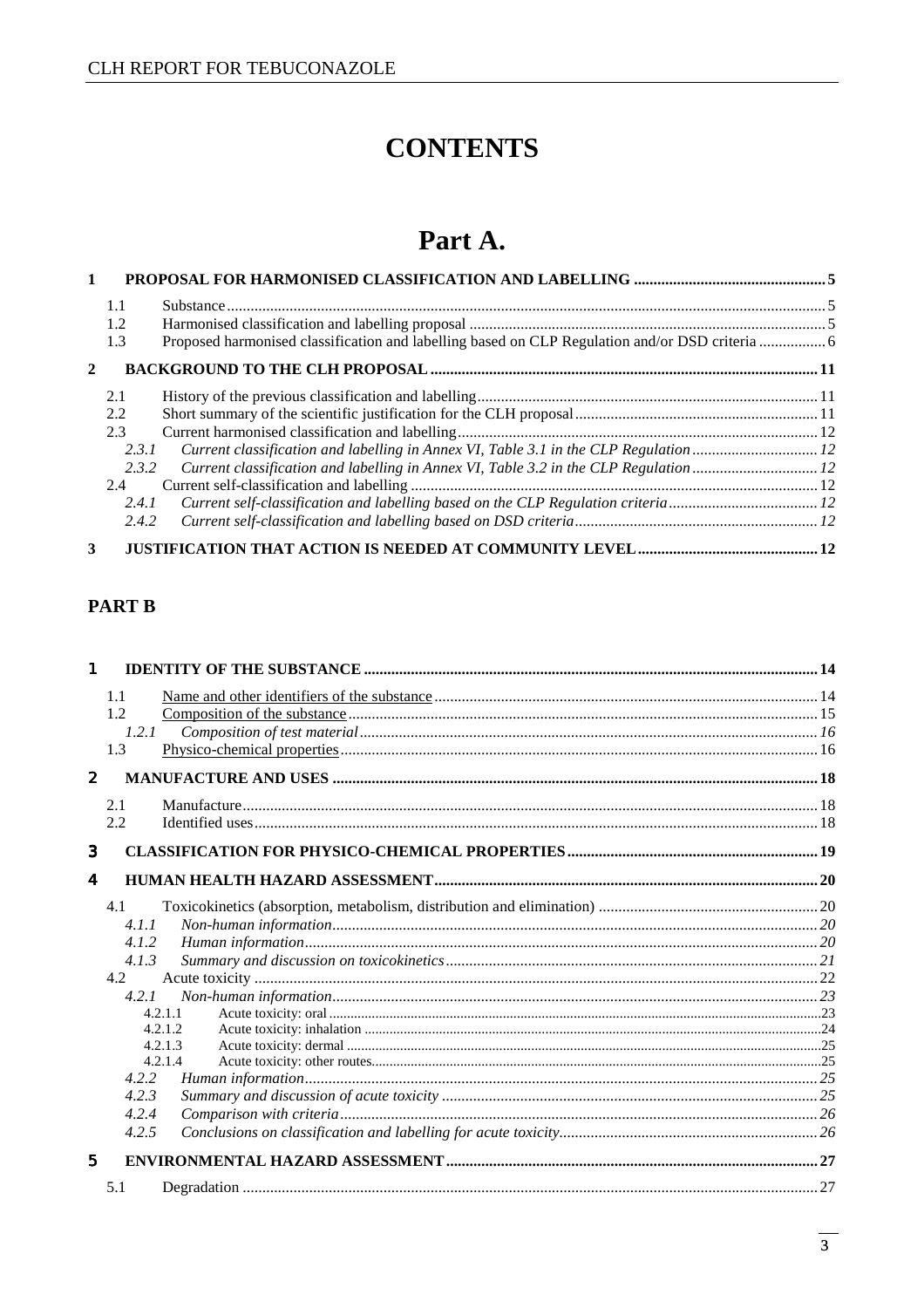| 8 |            |  |
|---|------------|--|
| 7 |            |  |
| 6 |            |  |
|   | 5.6        |  |
|   | 5.5        |  |
|   | 5.4.4      |  |
|   | 5.4.3      |  |
|   | 5.4.2.2    |  |
|   | 5.4.2.1    |  |
|   | 5.4.1.2    |  |
|   | 5.4.1.1    |  |
|   |            |  |
|   | 5.4        |  |
|   | 5.3.2      |  |
|   | 5.3.1.2    |  |
|   | 5.3.1.1    |  |
|   |            |  |
|   | 5.2<br>5.3 |  |
|   | 5.1.2      |  |
|   | 5.1.2.1    |  |
|   | 5.1.2      |  |
|   | 5.1.1      |  |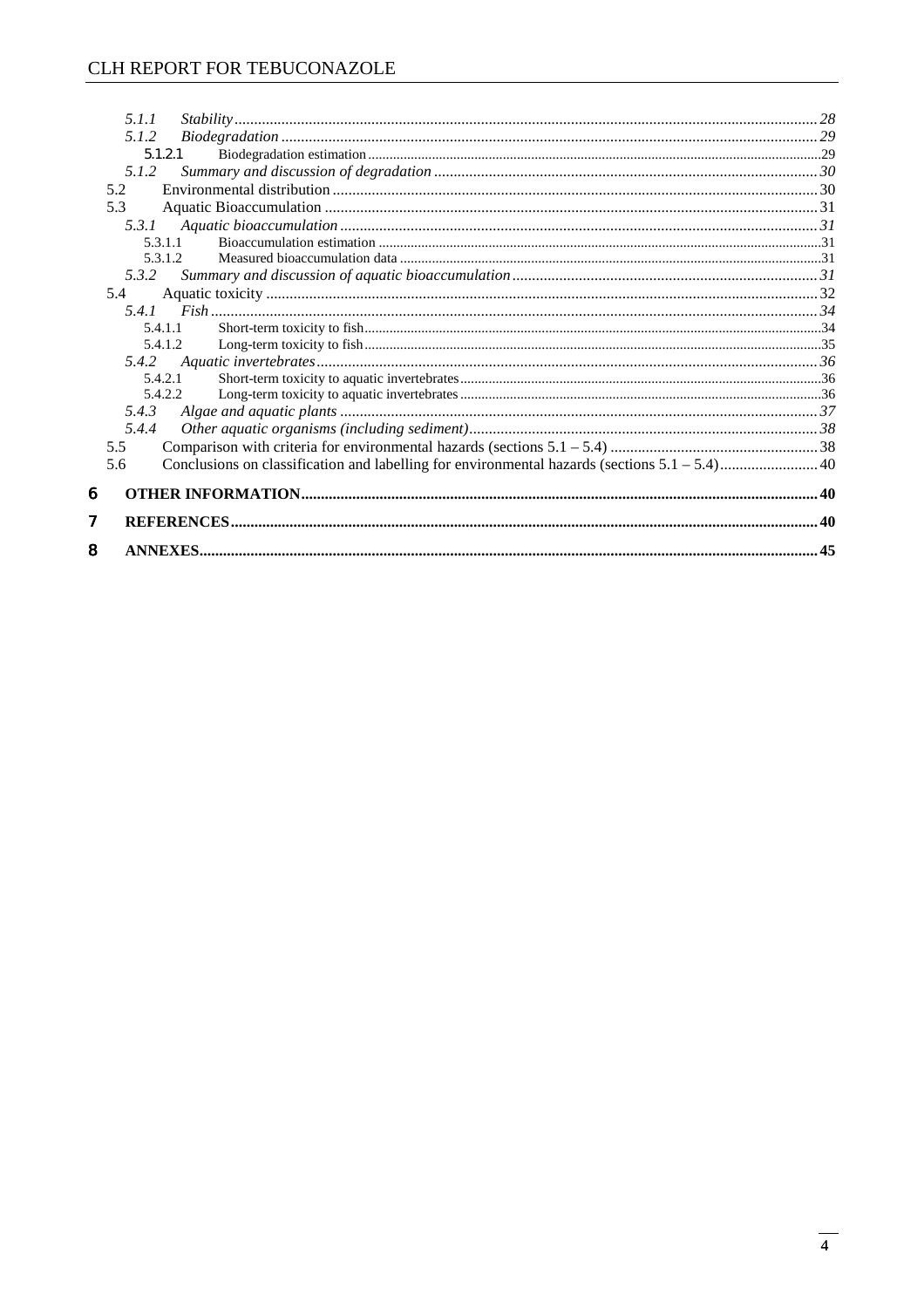# **Part A.**

### **1 PROPOSAL FOR HARMONISED CLASSIFICATION AND LABELLING**

#### **1.1 Substance**

| Table 1 | Substance identity |
|---------|--------------------|
|---------|--------------------|

| Substance name:               | Tebuconazole (ISO);<br>1- $(4$ -chlorophenyl $)$ -4,4-dimethyl-3- $(1,2,4-$<br>triazol-l-ylmethyl)pentan-3-ol |  |  |
|-------------------------------|---------------------------------------------------------------------------------------------------------------|--|--|
| <b>EC</b> number:             | $403 - 640 - 2$                                                                                               |  |  |
| <b>CAS</b> number:            | 107534-96-3                                                                                                   |  |  |
| <b>Annex VI Index number:</b> | 603-197-00-7                                                                                                  |  |  |
| Degree of purity:             | $\geq$ 950 g/kg                                                                                               |  |  |
| <b>Impurities:</b>            | No (Eco)toxicological relevant impurities are<br>present.                                                     |  |  |

#### **1.2 Harmonised classification and labelling proposal**

| r<br>H<br>. . |  |
|---------------|--|
|---------------|--|

The current Annex VI entry and the proposed harmonised classification

|                                                     | <b>CLP</b> Regulation           | Directive 67/548/EEC (DSD)             |
|-----------------------------------------------------|---------------------------------|----------------------------------------|
| <b>Current entry in Annex</b>                       | Repr. 2 $(H361d***)$            | Repr. Cat. 3; R63                      |
| <b>VI, CLP Regulation</b>                           | Acute Tox. $4*$ (H302)          | Xn; R22                                |
|                                                     | Aquatic Chronic 2 (H411)        | N; R51/53                              |
| <b>Current proposal for</b><br>consideration by RAC | Removal of (*) from Acute Tox 4 |                                        |
|                                                     | Aquatic Acute 1 (H400)          | N: R50/53                              |
|                                                     | Aquatic Chronic 1 (H410)        |                                        |
|                                                     | M-factor:                       | SCL:                                   |
|                                                     | Acute M-factor of 1             | $C_n \ge 25\%$ : N; R50-53             |
|                                                     | Chronic M-factor of 10          | $2,5\% \leq C_n \leq 25\%$ : N; R51-53 |
|                                                     |                                 | $0,25\% \leq C_n < 2,5\%$ : R52-53     |
| <b>Resulting harmonised</b>                         | Repr. 2 $(H361d***)$            | Repr. Cat. 3; R63                      |
| classification (future                              | Acute Tox. 4 (H302)             | Xn; R22                                |
| entry in Annex VI, CLP                              | Aquatic Acute 1 (H400)          | $N$ ; R50/53                           |
| <b>Regulation</b> )                                 | Aquatic Chronic 1 (H410)        |                                        |
|                                                     |                                 |                                        |
|                                                     | M-factor                        | SCL:                                   |
|                                                     | Acute M-factor 1                | $C_n \ge 25\%$ : N; R50-53             |
|                                                     | Chronic M-factor 10             | $2,5\% \leq C_n \leq 25\%$ : N; R51-53 |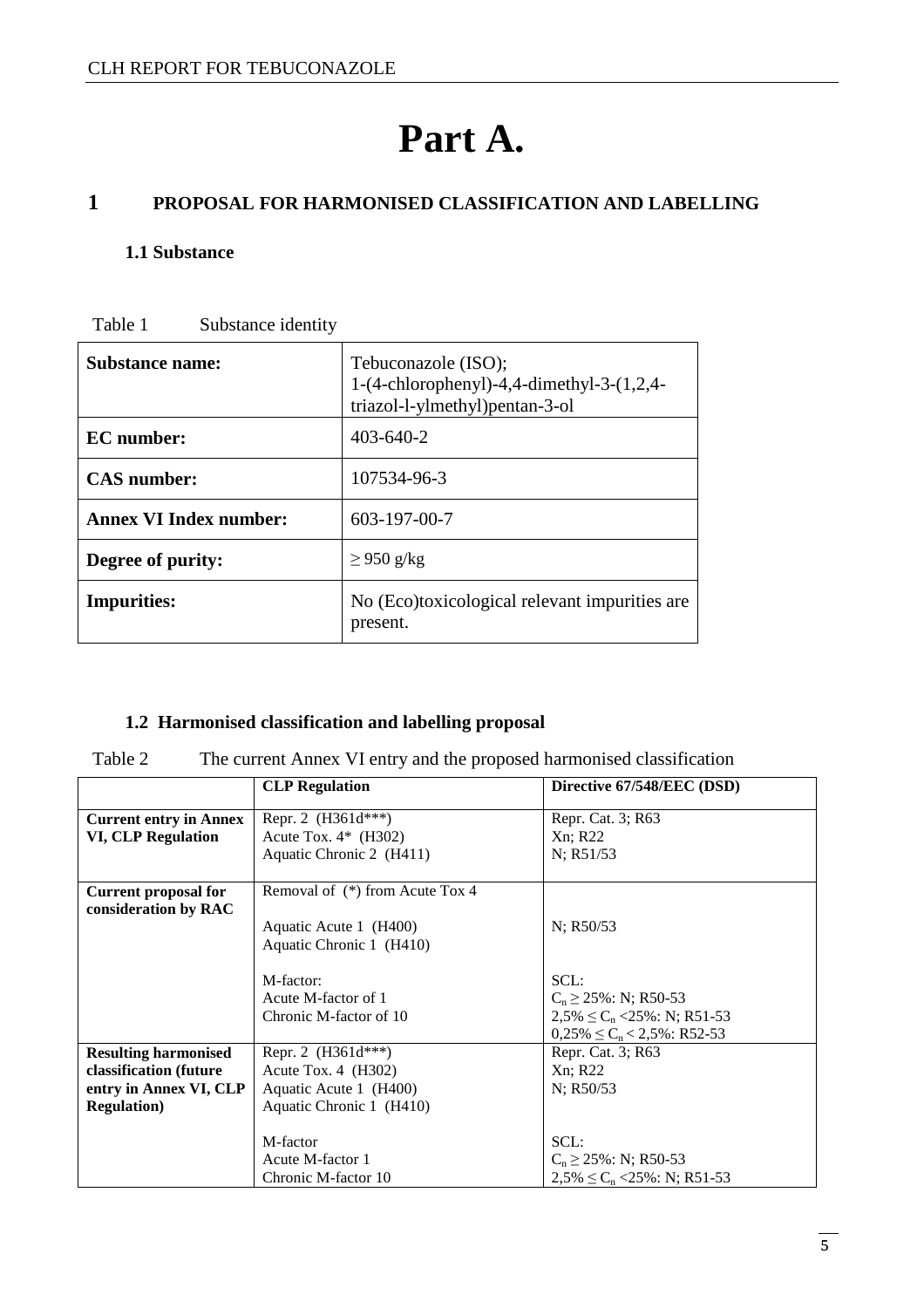Γ

|                                                                                                                                                                                                    |                                                                                                                                    | 2,5%: R52-53<br>0,25%<br>◡╖<br>$\overline{\phantom{a}}$ |
|----------------------------------------------------------------------------------------------------------------------------------------------------------------------------------------------------|------------------------------------------------------------------------------------------------------------------------------------|---------------------------------------------------------|
| the contract of the contract of the contract of the contract of the contract of the contract of the contract of<br>the contract of the contract of the contract of the contract of the contract of | the contract of the contract of the contract of the contract of the contract of<br>the contract of the contract of the contract of |                                                         |

\*Minimum classification;  $Cn =$  is the concentration of tebuconazole in a mixture.

#### **1.3 Proposed harmonised classification and labelling based on CLP Regulation and/or DSD criteria**

A review of the available aquatic toxicity data for tebuconazole has revealed that the classification listed in Annex VI of Regulation EC no.1272/2008 (including the  $1<sup>st</sup>$  ATP) is not in agreement with the data. This proposal seeks to amend the current aquatic environment classification and labelling of tebuconazole. In addition, we propose an update regarding the acute toxicity classification listed in Annex VI, part 3, Table 3.1, for tebuconazole

Pursuant to Commission Regulation (EC) No 286/2011 of 10 March 2011 amending, for the purposes of its adaptation to technical and scientific progress, Regulation (EC) No 1272/2008 of the European Parliament and of the Council on classification, labelling and packaging of substances and mixtures, both acute and chronic M-factors are derived.

According to Directive 67/548/EEC and Directive 1999/45/EC as amended by Directive 2006/8 no distinction between acute and chronic SCLs can be made since only acute aquatic toxicity data are allowed for deriving classifications and SCLs. Therefore, only one set of SCL are proposed for tebuconazole according to DSD criteria.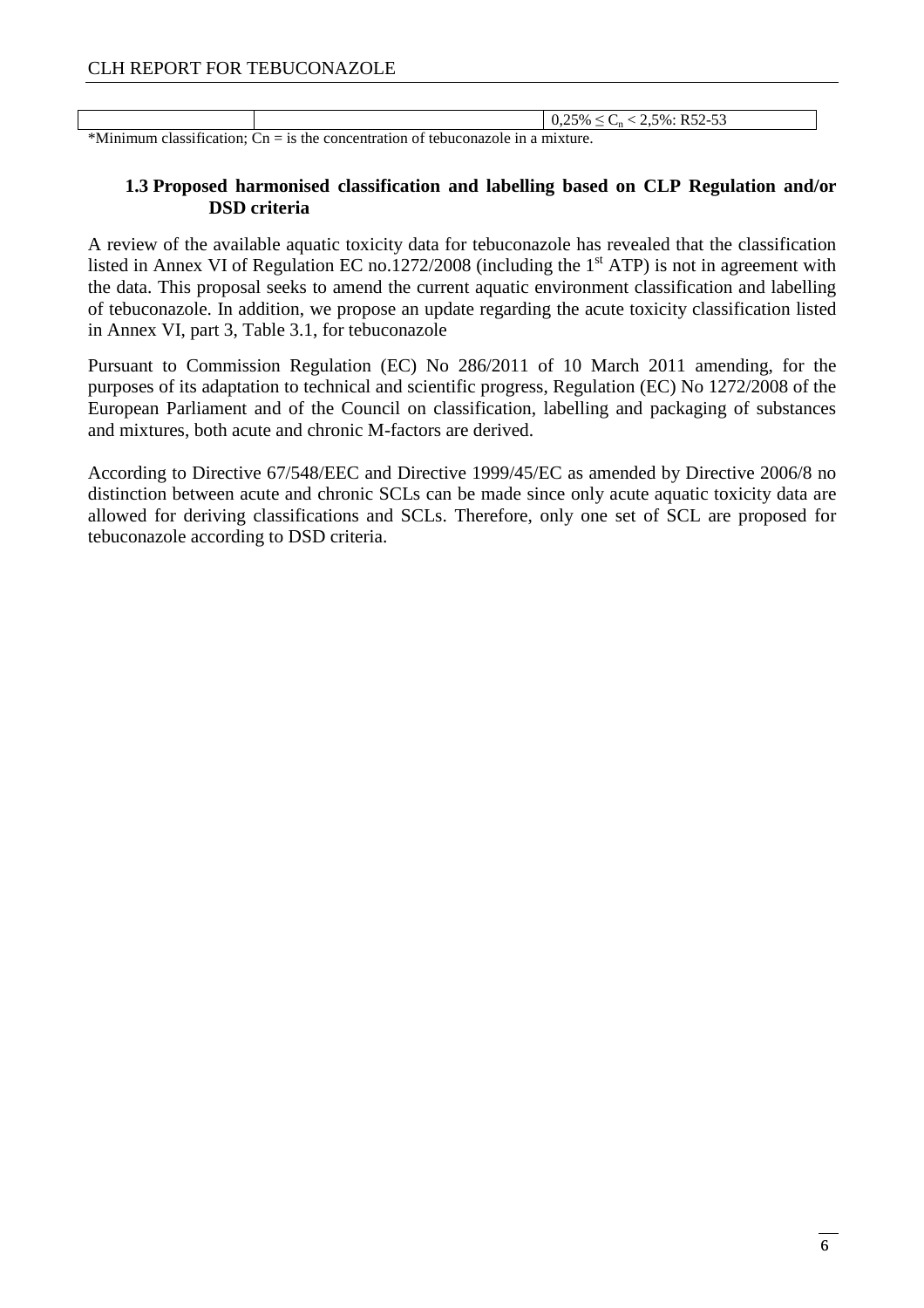| <b>CLP</b><br><b>Annex I</b><br>ref | <b>Hazard</b> class                                                            | <b>Proposed</b><br>classification | <b>Proposed SCLs</b><br>and/or M-factors | <b>Current</b><br>classification <sup>1)</sup> | <b>Reason for no</b><br>classification <sup>2)</sup>   |
|-------------------------------------|--------------------------------------------------------------------------------|-----------------------------------|------------------------------------------|------------------------------------------------|--------------------------------------------------------|
| 2.1.                                | Explosives                                                                     |                                   |                                          |                                                | conclusive but not<br>sufficient for<br>classification |
| 2.2.                                | Flammable gases                                                                |                                   |                                          |                                                | conclusive but not<br>sufficient for<br>classification |
| 2.3.                                | Flammable aerosols                                                             |                                   |                                          |                                                | conclusive but not<br>sufficient for<br>classification |
| 2.4.                                | Oxidising gases                                                                |                                   |                                          |                                                | conclusive but not<br>sufficient for<br>classification |
| 2.5.                                | Gases under pressure                                                           |                                   |                                          |                                                | conclusive but not<br>sufficient for<br>classification |
| 2.6.                                | Flammable liquids                                                              |                                   |                                          |                                                | conclusive but not<br>sufficient for<br>classification |
| 2.7.                                | Flammable solids                                                               |                                   |                                          |                                                | conclusive but not<br>sufficient for<br>classification |
| 2.8.                                | Self-reactive substances and<br>mixtures                                       |                                   |                                          |                                                | conclusive but not<br>sufficient for<br>classification |
| 2.9.                                | Pyrophoric liquids                                                             |                                   |                                          |                                                | conclusive but not<br>sufficient for<br>classification |
| 2.10.                               | Pyrophoric solids                                                              |                                   |                                          |                                                | conclusive but not<br>sufficient for<br>classification |
| 2.11.                               | Self-heating substances and<br>mixtures                                        |                                   |                                          |                                                | conclusive but not<br>sufficient for<br>classification |
| 2.12.                               | Substances and mixtures<br>which in contact with water<br>emit flammable gases |                                   |                                          |                                                | conclusive but not<br>sufficient for<br>classification |
| 2.13.                               | Oxidising liquids                                                              |                                   |                                          |                                                | conclusive but not<br>sufficient for<br>classification |
| 2.14.                               | Oxidising solids                                                               |                                   |                                          |                                                | conclusive but not<br>sufficient for<br>classification |
| 2.15.                               | Organic peroxides                                                              |                                   |                                          |                                                | conclusive but not<br>sufficient for<br>classification |
| 2.16.                               | Substance and mixtures<br>corrosive to metals                                  |                                   |                                          |                                                | conclusive but not<br>sufficient for<br>classification |
| 3.1.                                | Acute toxicity - oral                                                          | Acute Tox. 4<br>(H302)            |                                          | Acute Tox. 4*<br>(H302)                        |                                                        |
|                                     | Acute toxicity - dermal                                                        |                                   |                                          |                                                | conclusive but not<br>sufficient for                   |

### Table 3 Proposed classification according to the CLP Regulation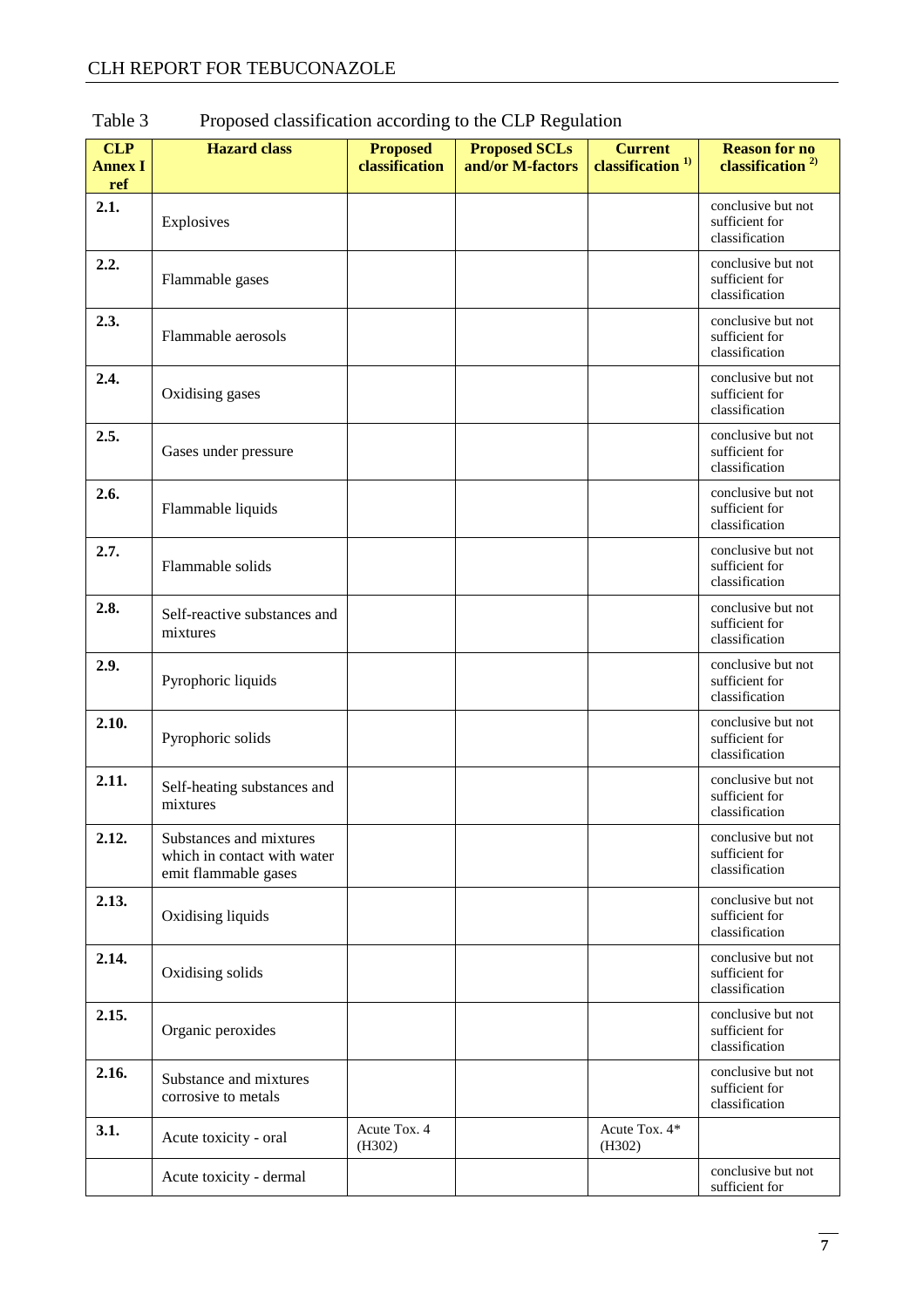#### CLH REPORT FOR TEBUCONAZOLE

| <b>CLP</b><br><b>Annex I</b><br>ref | <b>Hazard</b> class                                   | <b>Proposed</b><br>classification | <b>Proposed SCLs</b><br>and/or M-factors                  | <b>Current</b><br>classification <sup>1)</sup> | <b>Reason for no</b><br>classification <sup>2)</sup>   |
|-------------------------------------|-------------------------------------------------------|-----------------------------------|-----------------------------------------------------------|------------------------------------------------|--------------------------------------------------------|
|                                     |                                                       |                                   |                                                           |                                                | classification                                         |
|                                     | Acute toxicity - inhalation                           |                                   |                                                           |                                                | conclusive but not<br>sufficient for<br>classification |
| 3.2.                                | Skin corrosion / irritation                           |                                   |                                                           |                                                | conclusive but not<br>sufficient for<br>classification |
| 3.3.                                | Serious eye damage / eye<br>irritation                |                                   |                                                           |                                                | conclusive but not<br>sufficient for<br>classification |
| 3.4.                                | Respiratory sensitisation                             |                                   |                                                           |                                                | conclusive but not<br>sufficient for<br>classification |
| 3.4.                                | Skin sensitisation                                    |                                   |                                                           |                                                | conclusive but not<br>sufficient for<br>classification |
| 3.5.                                | Germ cell mutagenicity                                |                                   |                                                           |                                                | conclusive but not<br>sufficient for<br>classification |
| 3.6.                                | Carcinogenicity                                       |                                   |                                                           |                                                | conclusive but not<br>sufficient for<br>classification |
| 3.7.                                | Reproductive toxicity                                 | Repr. 2<br>$(H361d)^{#}$          |                                                           | Repr. 2<br>$(H361d)^{#}$                       |                                                        |
| 3.8.                                | Specific target organ toxicity<br>-single exposure    |                                   |                                                           |                                                | conclusive but not<br>sufficient for<br>classification |
| 3.9.                                | Specific target organ toxicity<br>- repeated exposure |                                   |                                                           |                                                | conclusive but not<br>sufficient for<br>classification |
| 3.10.                               | Aspiration hazard                                     |                                   |                                                           |                                                | conclusive but not<br>sufficient for<br>classification |
| 4.1.                                | Hazardous to the aquatic<br>environment               | Aquatic Acute 1                   | Acute M-factor 1<br>Aquatic Chronic 1 Chronic M-factor 10 | Aquatic Chronic 2                              |                                                        |
| 5.1.                                | Hazardous to the ozone layer                          |                                   |                                                           |                                                | conclusive but not<br>sufficient for<br>classification |

<sup>1)</sup> Including specific concentration limits (SCLs) and M-factors

<sup>2)</sup> Data lacking, inconclusive, or conclusive but not sufficient for classification

# This dossier does not propose a change in the classification of this hazard property

| <b>Labelling:</b> | Signal word:       | Warning                                                    |
|-------------------|--------------------|------------------------------------------------------------|
|                   | Pictograms:        | GHS07, GHS08, GHS09                                        |
|                   | Hazard statements: | H361d, Suspected of damaging the unborn child              |
|                   |                    | H <sub>302</sub> , Harmful if swallowed                    |
|                   |                    | H410, Very toxic to aquatic life with long lasting effects |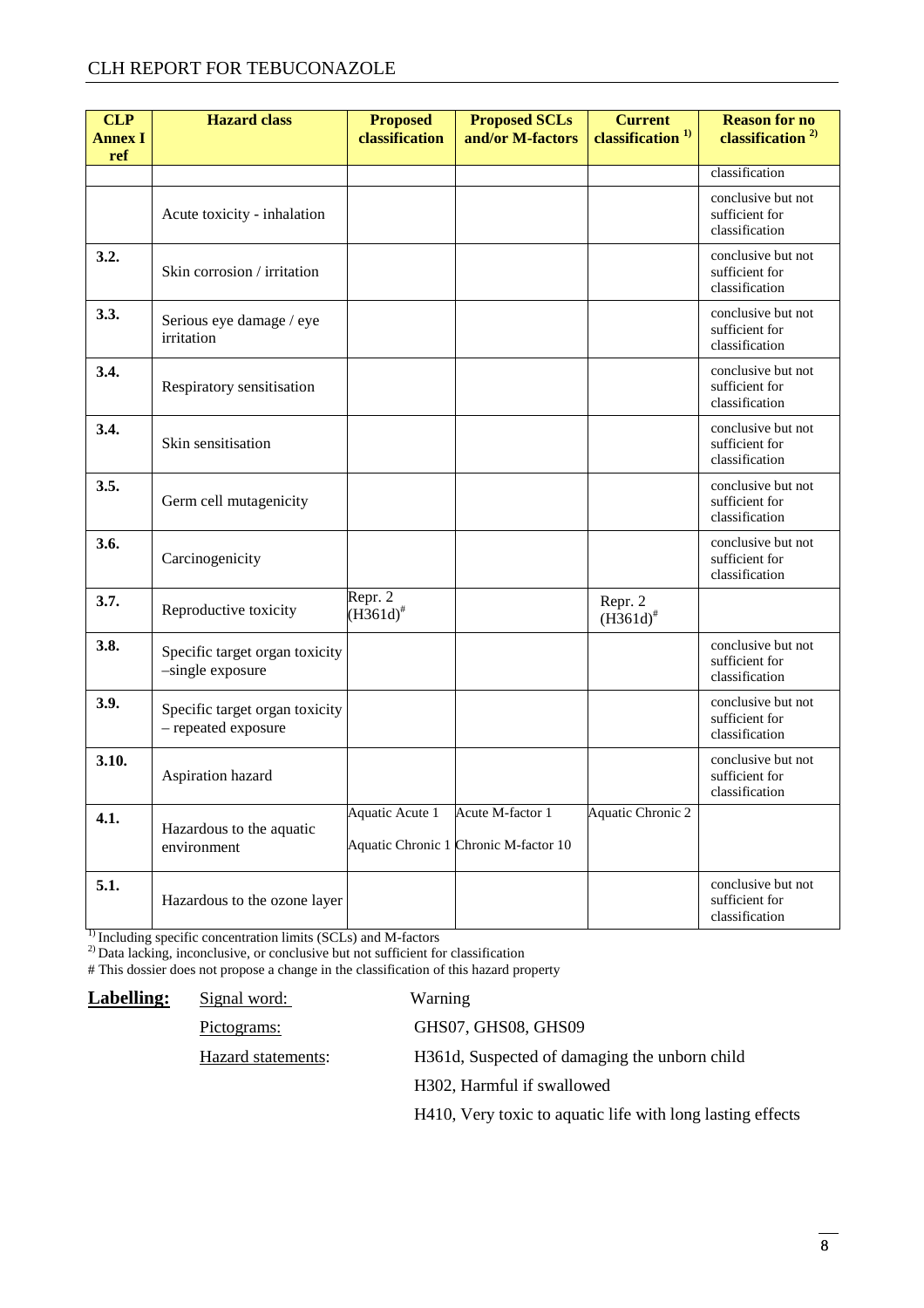Precautionary statements: No precautionary statements are proposed since precautionary statements are not included in Annex VI of Regulation EC no. 1272/2008.

#### **Proposed notes assigned to an entry:**

A note is not proposed.

#### Table 4 Proposed classification according to DSD

| <b>Hazardous property</b>                                                         | <b>Proposed</b><br>classification | <b>Proposed SCLs</b>                                                                                                                                              | <b>Current</b><br>classification <sup>1)</sup> | <b>Reason for no</b><br>classification <sup>2)</sup> |
|-----------------------------------------------------------------------------------|-----------------------------------|-------------------------------------------------------------------------------------------------------------------------------------------------------------------|------------------------------------------------|------------------------------------------------------|
| Explosiveness                                                                     |                                   |                                                                                                                                                                   |                                                | conclusive but not sufficient<br>for classification  |
| Oxidising properties                                                              |                                   |                                                                                                                                                                   |                                                | conclusive but not sufficient<br>for classification  |
| Flammability                                                                      |                                   |                                                                                                                                                                   |                                                | conclusive but not sufficient<br>for classification  |
| Other physico-chemical<br>properties                                              |                                   |                                                                                                                                                                   |                                                | conclusive but not sufficient<br>for classification  |
| Thermal stability                                                                 |                                   |                                                                                                                                                                   |                                                | conclusive but not sufficient<br>for classification  |
| Acute toxicity                                                                    | Xn; R22 <sup>#</sup>              |                                                                                                                                                                   | $Xn$ ; R22 <sup>#</sup>                        |                                                      |
| Acute toxicity -<br>irreversible damage after<br>single exposure                  |                                   |                                                                                                                                                                   |                                                | conclusive but not sufficient<br>for classification  |
| Repeated dose toxicity                                                            |                                   |                                                                                                                                                                   |                                                | conclusive but not sufficient<br>for classification  |
| Irritation / Corrosion                                                            |                                   |                                                                                                                                                                   |                                                | conclusive but not sufficient<br>for classification  |
| Sensitisation                                                                     |                                   |                                                                                                                                                                   |                                                | conclusive but not sufficient<br>for classification  |
| Carcinogenicity                                                                   |                                   |                                                                                                                                                                   |                                                | conclusive but not sufficient<br>for classification  |
| Mutagenicity - Genetic<br>toxicity                                                |                                   |                                                                                                                                                                   |                                                | conclusive but not sufficient<br>for classification  |
| Toxicity to reproduction<br>- fertility                                           |                                   |                                                                                                                                                                   |                                                | conclusive but not sufficient<br>for classification  |
| Toxicity to reproduction<br>- development                                         | Repr. Cat. 3; R63 <sup>#</sup>    |                                                                                                                                                                   | Repr. Cat. 3; $R63^*$                          |                                                      |
| Toxicity to reproduction<br>- breastfed babies.<br>Effects on or via<br>lactation |                                   |                                                                                                                                                                   |                                                | conclusive but not sufficient<br>for classification  |
| Environment                                                                       | N; R50/53                         | $C_n \ge 25$ %: N; R50-53<br>$2,5\% \leq C_n < 25\%$ : N; R51-53<br>$0,25\% \leq C_n < 2,5\%$ : R52-53<br>Where $C_n$ is the concentration of is<br>tebuconazole. | N; R51/53                                      |                                                      |

**1)** Including SCLs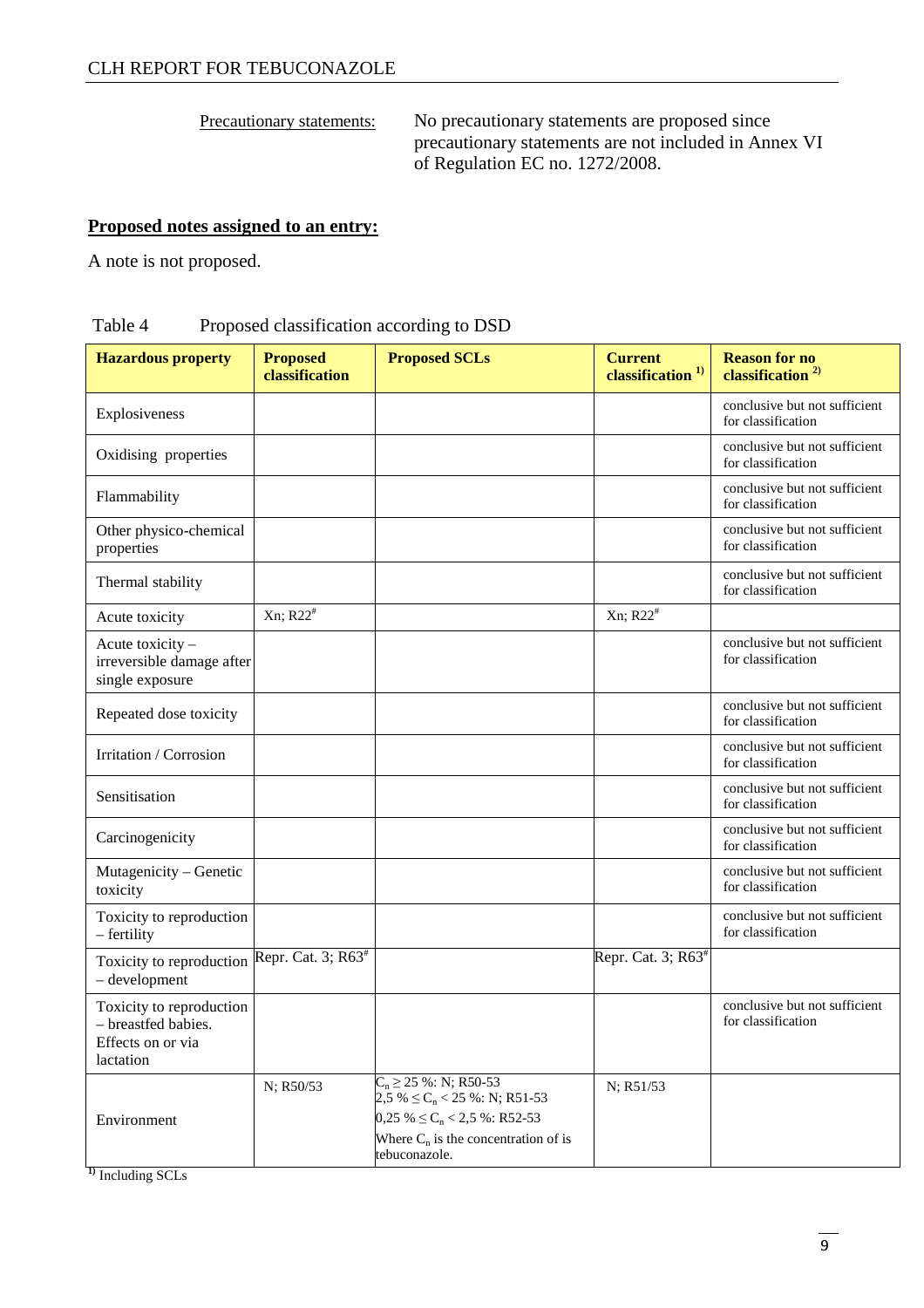#### CLH REPORT FOR TEBUCONAZOLE

#### **2)** Data lacking, inconclusive, or conclusive but not sufficient for classification

# This dossier does not propose a change in the classification of this hazard property

| Labelling: | Indication of danger: |                 | Xn; N Harmful; Dangerous for the environment                                                              |
|------------|-----------------------|-----------------|-----------------------------------------------------------------------------------------------------------|
|            | R-phrases:            | R <sub>22</sub> | Harmful if swallowed                                                                                      |
|            |                       | R <sub>63</sub> | Possible risk to the unborn child                                                                         |
|            |                       |                 | R50/53 Very toxic to aquatic organisms, may cause long-term<br>adverse effects in the aquatic environment |
|            | S-phrases:            | S <sub>2</sub>  | Keep out of the reach of children                                                                         |
|            |                       | S <sub>22</sub> | Do not breathe dust                                                                                       |
|            |                       |                 | S36/37 Wear suitable protective clothing and suitable gloves                                              |
|            |                       | <b>S60</b>      | This material and its container must be disposed of as<br>hazardous waste                                 |
|            |                       | S <sub>61</sub> | Avoid release to the environment.                                                                         |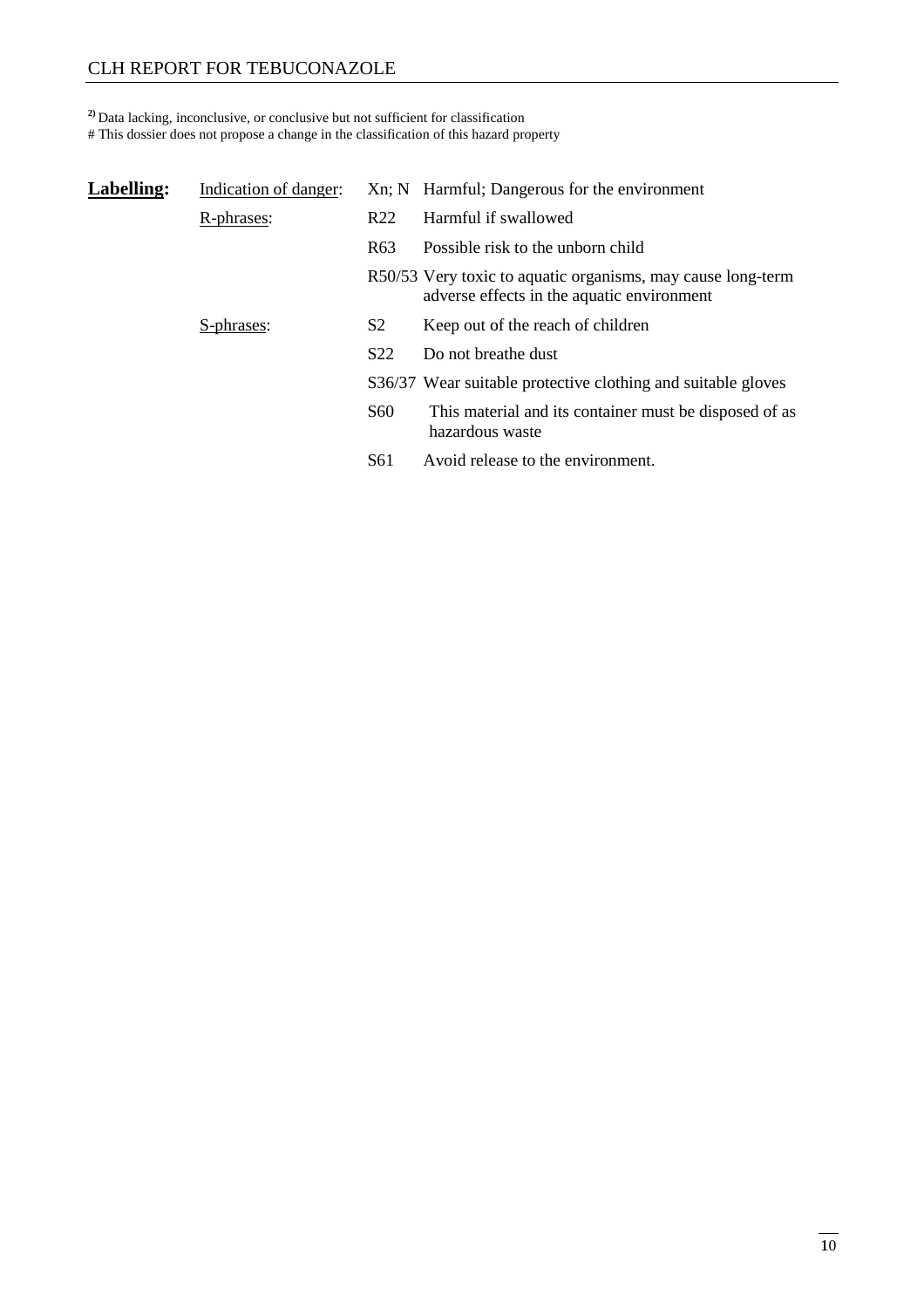#### **2 BACKGROUND TO THE CLH PROPOSAL**

#### **2.1 History of the previous classification and labelling**

Tebuconazole has been assessed as an active biocidal and plant protection substance according to the Directives 98/8/EC (concerning the placing of biocidal products on the market) and 91/414/EEC (concerning the placing of plant protection products on the market) respectively, with Denmark as Rapporteur Member State. In 2008, tebuconazole was included in Annex I to Directive 98/8/EC as entry No 6 as well as in Annex I to Directive 91/414/EEC as entry No 274.

Tebuconazole was added to Annex I of Directive  $67/548/EEC$  in the  $29<sup>th</sup> ATP$  (Commission Directive 2004/73/EC of 29 April 2004) with classification Repr. Cat. 3;R63, Xn;R22, N;R51/53.

Justification for the classification according to Directive  $67/548/EEC$  (29<sup>th</sup> ATP)

*Toxicological effects: R22, Lowest LD50 found in rats was 1700 mg/kg bw. R63, Embryotoxic and teratogenic effects seen without marked maternal toxicity.* 

 *Environmental effects: R51/53, The acute aquatic toxicity was observed between 1 and 10 mg/L (lowest acute EC50 values: Fish 4.4 mg/L, Daphnia 2.79 mg/L, algae 3.8 mg/L), tebuconazole is not ready degradable and has an octanol/water partition of 3.7 1 .* 

Tebuconazole is currently listed (entry 603-197-00-7) in Annex VI of Regulation EC no. 1272/2008 with the same classification as was listed in the  $29<sup>th</sup>$  ATP to Directive 67/548/EEC.

#### **2.2 Short summary of the scientific justification for the CLH proposal**

An assessment report is available because of the evaluation of tebuconazole as product-type 8 (Wood Preservatives) carried out in the context of Directive 98/8/EC (CAR: Directive 98/8/EC concerning the placing of biocidal products on the market Assessment report, November 2007, RMS Denmark). However, this CLH dossier presents mainly information presented in the assessment of tebuconazole under Directive 91/414/EEC (Draft Assessment Report (DAR) 2007 and subsequent addendum April 2008, RMS Denmark).

The available data on tebuconazole do not support the current harmonised classification with Aquatic Chronic 2 (R51/53). This dossier proposes to change the classification of tebuconazole to Aquatic Acute 1 and Aquatic Chronic 1 (R50/53) and inclusion of SCLs/M-factors as described in Article 10 of CLP.

According to data presented in the DAR, the lowest oral  $LD_{50}$  values found were 1700 mg/kg bw and 1615 mg/kg bw in rats and mice, respectively. Tebuconazole is considered not acutely toxic via dermal and inhalation routes. In accordance with the CLP regulation 1272/2008, tebuconazole should be classified as Acute Chronic 4. The reference indicating minimum classification (\*) is no longer necessary.

 $\overline{a}$ 

 $<sup>1</sup>$  It is assumed that the LogKow is meant and not the Kow.</sup>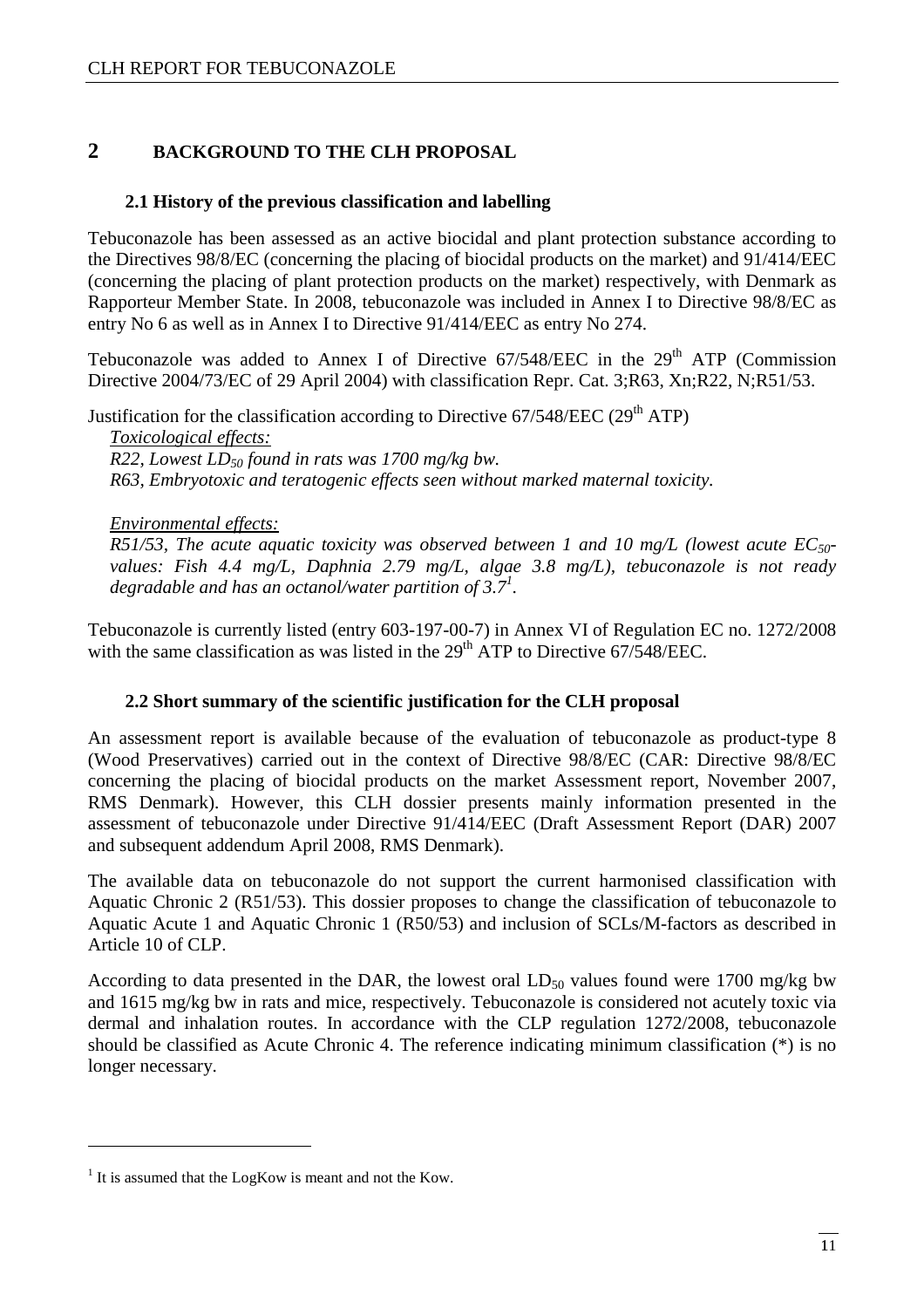#### **2.3 Current harmonised classification and labelling**

#### **2.3.1 Current classification and labelling in Annex VI, Table 3.1 in the CLP Regulation**

| Classification           |                   | Labelling         |                  |                   |  |
|--------------------------|-------------------|-------------------|------------------|-------------------|--|
| Hazard Class and         | Hazard statement  | Pictogram, Signal | Hazard statement | Suppl. Hazard     |  |
| Category Code(s)         | Code(s)           | Word Code(s)      | Code(s)          | statement Code(s) |  |
| Repr. 2                  | $H361d***$        | GHS08             | H361d***         |                   |  |
| Acute Tox $4*$           | H <sub>3</sub> 02 | GHS07             | H302             |                   |  |
| <b>Aquatic Chronic 2</b> | H411              | GHS09             | H411             |                   |  |
|                          |                   | Wng               |                  |                   |  |

Table 5 Current Annex VI table 3.1 classification and labelling

#### **2.3.2 Current classification and labelling in Annex VI, Table 3.2 in the CLP Regulation**

| Table 6 | Current Annex VI table 3.2 classification and labelling |  |  |
|---------|---------------------------------------------------------|--|--|
|         |                                                         |  |  |

| Classification    | Labelling            |
|-------------------|----------------------|
| Repr. Cat. 3; R63 | Xn; N                |
| Xn; R22           | $R: 22 - 51/53 - 63$ |
| $N$ ; R51-53      | $S: (2-)36/37-61$    |

#### **2.4 Current self-classification and labelling**

Not applicable

#### **2.4.1 Current self-classification and labelling based on the CLP Regulation criteria**

Self-classification notifications for tebuconazole by industry are available in the C&L Inventory database<sup>2</sup>. All notifications classify tebuconazole as Acute Tox. 4; Repr. 2; Aquatic Chronic 2.

#### **2.4.2 Current self-classification and labelling based on DSD criteria**

Not applicable

 $\overline{a}$ 

### **3 JUSTIFICATION THAT ACTION IS NEEDED AT COMMUNITY LEVEL**

Tebuconazole was included in Annex I to Directive 98/8/EC as entry No 6 as well as in Annex I to Directive 91/414/EEC as entry No 274. In accordance with article 36 (2) of the CLP regulation, tebuconazole is therefore subject to harmonised classification and labelling.

<sup>&</sup>lt;sup>2</sup> ECHA website: http://echa.europa.eu/web/guest/information-on-chemicals/cl-inventory-database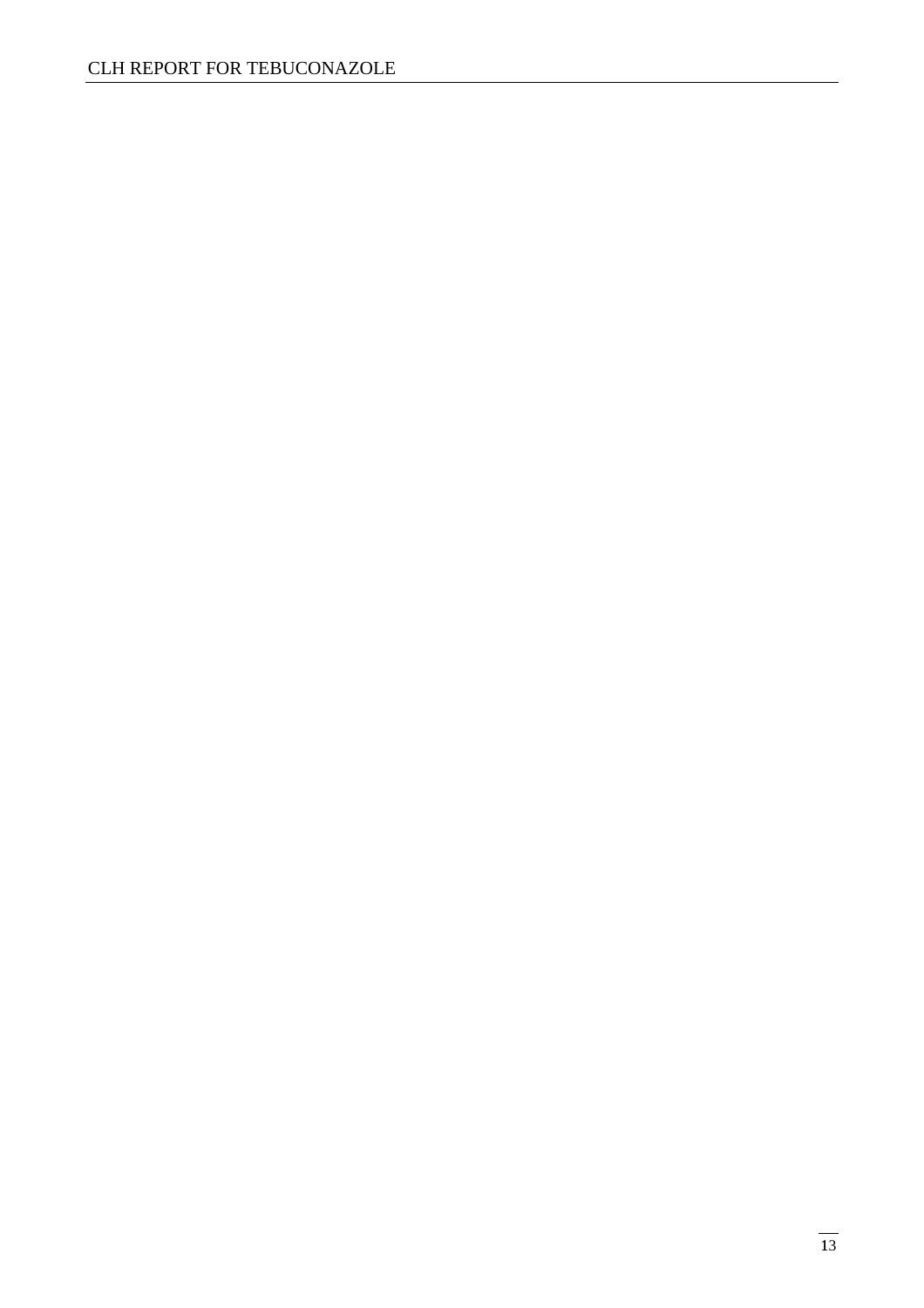# **Part B.**

### **SCIENTIFIC EVALUATION OF THE DATA**

#### 1 **IDENTITY OF THE SUBSTANCE**

#### **1.1 Name and other identifiers of the substance**

| <b>EC</b> number:                 | 403-640-2                                                                                          |  |  |
|-----------------------------------|----------------------------------------------------------------------------------------------------|--|--|
| <b>EC</b> name:                   | Tebuconazole (ISO);<br>1-(4-chlorophenyl)-4,4-dimethyl-3-(1,2,4-triazol-1-<br>ylmethyl)pentan-3-ol |  |  |
| CAS number (EC inventory):        | 107534-96-3                                                                                        |  |  |
| <b>CAS</b> number:                | 107534-96-3                                                                                        |  |  |
| CAS name (CA)*:                   | 1H-1,2,4-Triazole-1-ethanol, α-[2-(4-<br>chlorophenyl)ethyl]- $\alpha$ -(1,1-dimethylethyl)        |  |  |
| <b>IUPAC</b> name:                | 1-(4-chlorophenyl)-4,4-dimethyl-3-(1,2,4-triazol-l-<br>ylmethyl)pentan-3-ol                        |  |  |
| <b>CLP Annex VI Index number:</b> | 603-197-00-7                                                                                       |  |  |
| Molecular formula:                | $C_{16}H_{22}CIN_3O$                                                                               |  |  |
| Molecular weight range:           | 3                                                                                                  |  |  |

#### Table 7 Substance identity

Tebuconazole as technical grade (material) is in the form of a racemic mixture 1:1.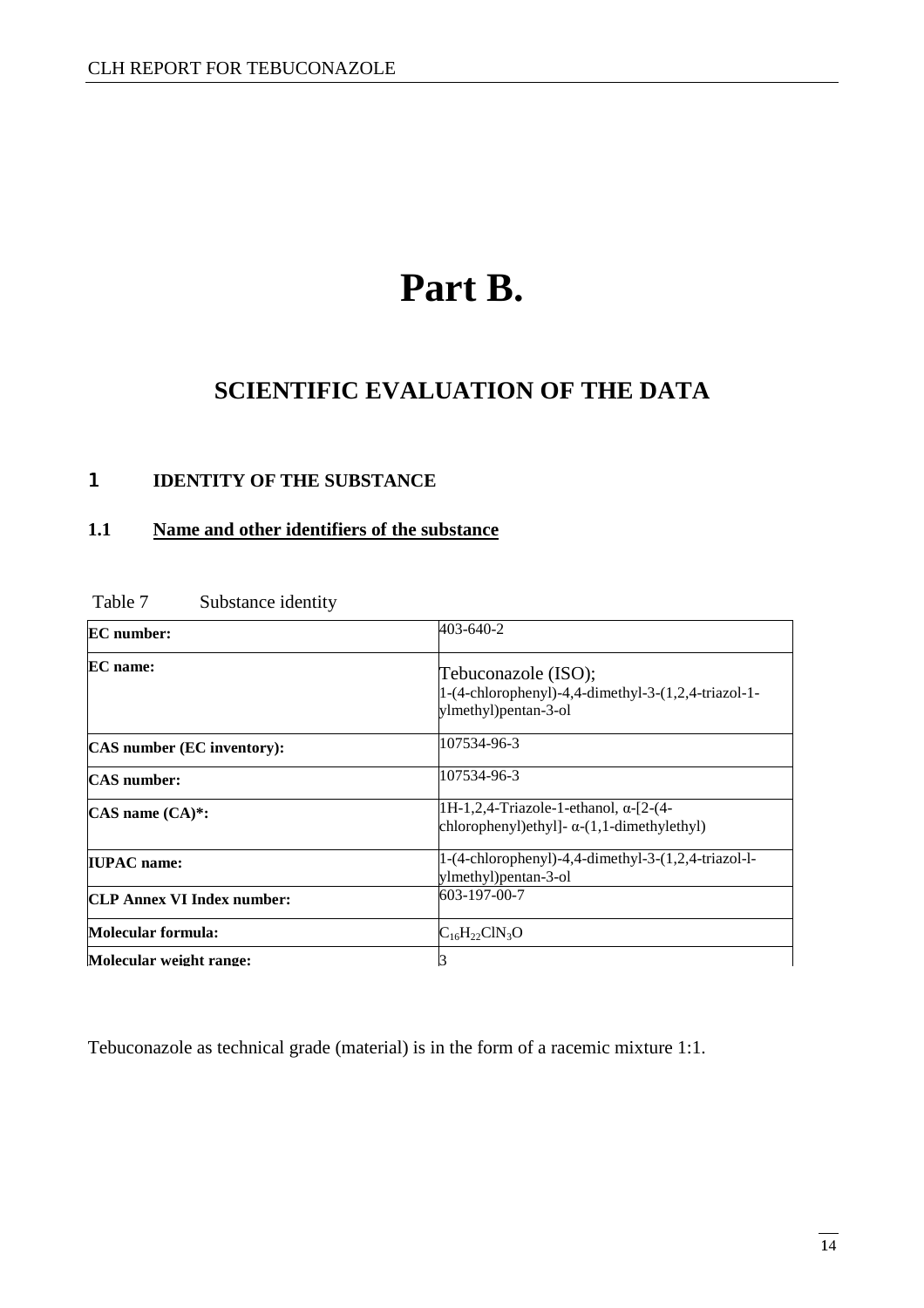#### **Structural formula:**



#### **1.2 Composition of the substance**

| Table 8 |  | Constituents (non-confidential information) |  |
|---------|--|---------------------------------------------|--|
|---------|--|---------------------------------------------|--|

| <b>Constituent</b> | <b>Typical concentration</b> | <b>Concentration range</b> | <b>Remarks</b> |
|--------------------|------------------------------|----------------------------|----------------|
| Tebuconazole       | Minimum 950 g/kg             |                            |                |

Current Annex VI entry:

Table 3.1: Repr. 2 (H361d\*\*\*), Acute Tox 4\* (H302), Aquatic Chronic 2 (H411) Table 3.2: Repr.Cat.3;R63, Xn;R22, N;R51-53

#### Table 9 Impurities (non-confidential information)

| <b>Impurity</b> | <b>Typical concentration</b> | <b>Concentration range</b> | <b>Remarks</b>                                                                                                                                       |
|-----------------|------------------------------|----------------------------|------------------------------------------------------------------------------------------------------------------------------------------------------|
|                 |                              |                            | All impurities have been<br>claimed confidential.<br>However, based on the<br>DAR there are no<br>(eco)toxicological relevant<br>impurities present. |

Current Annex VI entry:

#### Table 10 Additives (non-confidential information)

| <b>Additive</b> | <b>Function</b> | <b>Typical concentration</b> Concentration range | <b>Remarks</b> |
|-----------------|-----------------|--------------------------------------------------|----------------|
|                 |                 |                                                  | Not applicable |

Current Annex VI entry: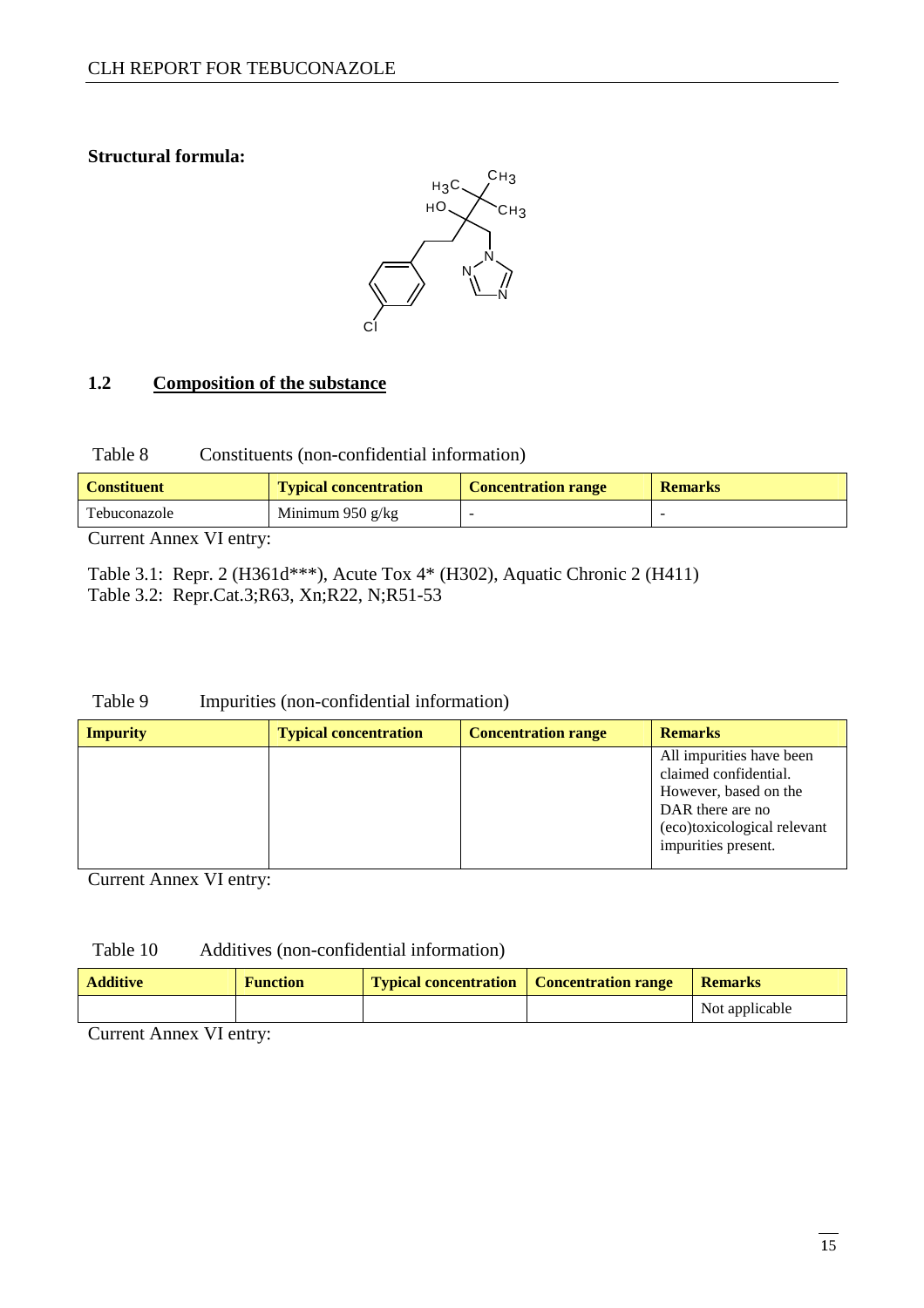### **1.2.1 Composition of test material**

### **1.3 Physico-chemical properties**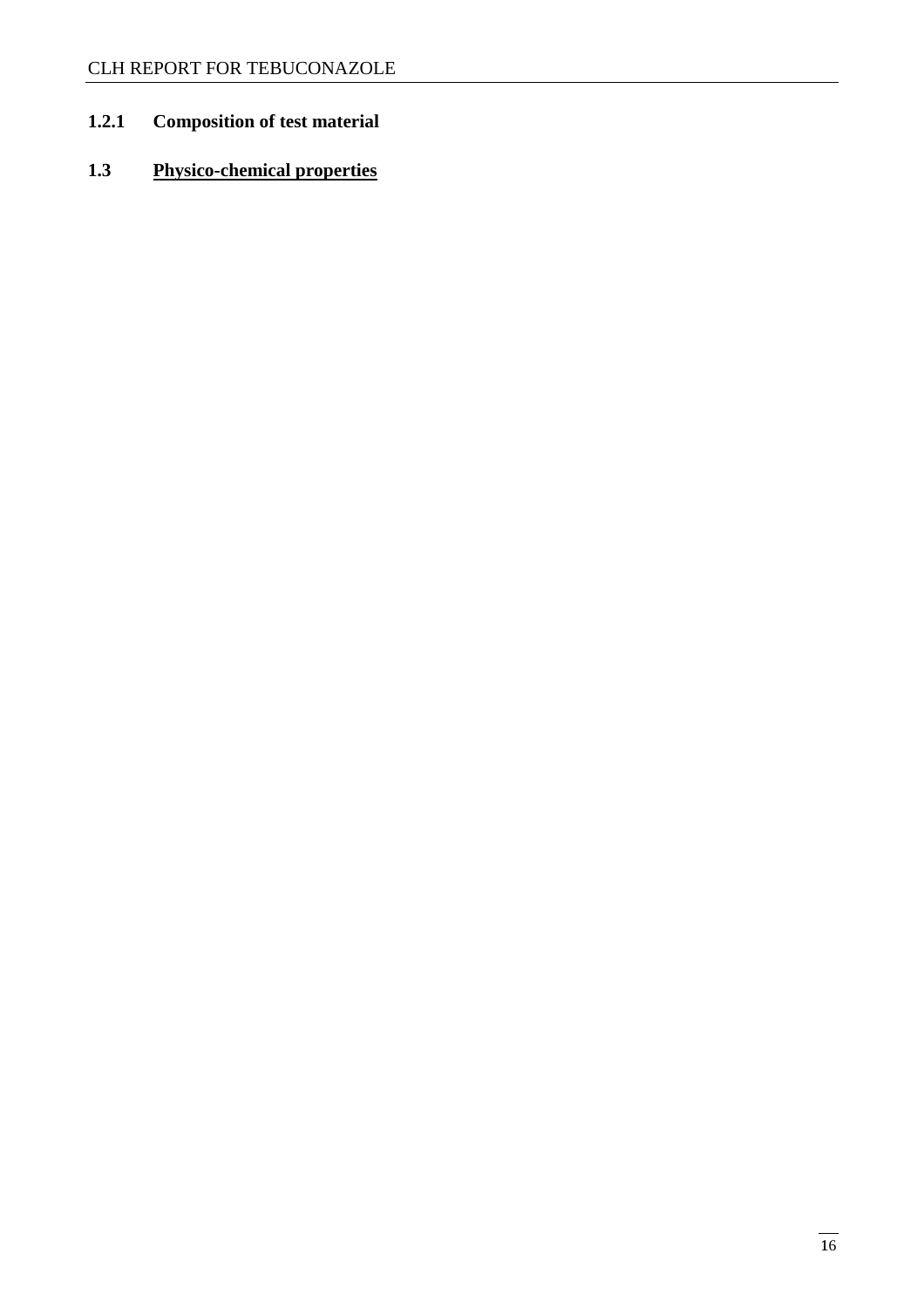| <b>Property</b>                                                                    | <b>Value</b>                                                                                                                                                                                                                                                                                                                                                      | Comment (e.g.<br>measured or<br>estimated)                                                   | <b>Reference (Taken</b><br>from DAR) |
|------------------------------------------------------------------------------------|-------------------------------------------------------------------------------------------------------------------------------------------------------------------------------------------------------------------------------------------------------------------------------------------------------------------------------------------------------------------|----------------------------------------------------------------------------------------------|--------------------------------------|
| State of the substance at<br>20°C and 101,3 kPa                                    | Pure: colorless crystalline powder with<br>no characteristic ordour. Purity: 99.5%<br>Technical: white to beige powder with<br>slight characteristic ordour                                                                                                                                                                                                       |                                                                                              |                                      |
| Melting/freezing point                                                             | 105°C. Purity: 99.9%                                                                                                                                                                                                                                                                                                                                              | measured                                                                                     | Krohn, 1993a                         |
| Boiling point                                                                      | Not measurable, decomposition above<br>165°C. Purity: 99.5%                                                                                                                                                                                                                                                                                                       | measured                                                                                     | Mix and Berg,<br>1988                |
| Relative density                                                                   | 1.25 $g/cm3$ at 26°C (density). Purity:<br>99.5%                                                                                                                                                                                                                                                                                                                  | measured                                                                                     | Weber, 1987                          |
| Vapour pressure                                                                    | $1.7 \times 10$ -6 Pa at 20 °C. Purity: 95.6%<br>$1.7 \times 10$ -6 Pa at 20°C. Purity: 99.1%                                                                                                                                                                                                                                                                     | measured                                                                                     | Krohn, 1993b<br>Weber, 1988          |
| Surface tension                                                                    | 64.26 mM/m at 20°C (saturated aq.<br>soln.) and 28.8 mg/L                                                                                                                                                                                                                                                                                                         | measured                                                                                     | Imre, 1989                           |
| Water solubility                                                                   | Purity: 99.5%<br>pH 5.3 (buffered): 38 mg/L at 20°C<br>pH 7.2 (buffered): 36 mg/L at 20°C<br>pH 9.4 (buffered): 36 mg/L at 20°C                                                                                                                                                                                                                                   | measured                                                                                     | Krohn, 1995                          |
| Partition coefficient n-<br>octanol/water                                          | Purity: 99.1%<br>Log Kow = $3.70$ at 20 $^{\circ}$ C<br>The effect of $pH(4-9)$ was not<br>investigated because there is no<br>influence of pH on the water solubility.                                                                                                                                                                                           | measured                                                                                     | Krohn 1984                           |
| Flash point                                                                        | Not applicable                                                                                                                                                                                                                                                                                                                                                    | Substance is solid                                                                           |                                      |
| Flammability                                                                       | Purity: 98.1%<br>Not highly flammable                                                                                                                                                                                                                                                                                                                             | measured                                                                                     | Mueller, 1991                        |
| <b>Explosive properties</b>                                                        | Purity: 97.6%<br>No explosive properties                                                                                                                                                                                                                                                                                                                          | measured                                                                                     | Eberz, 1999                          |
| Self-ignition temperature                                                          | Data not available                                                                                                                                                                                                                                                                                                                                                |                                                                                              |                                      |
| Oxidising properties                                                               | Purity: 98.1%<br>No oxidising properties                                                                                                                                                                                                                                                                                                                          | From structural<br>reasons the test<br>substance has not<br>oxidising properties             | Mueller, 1991                        |
| Granulometry                                                                       | Data not available                                                                                                                                                                                                                                                                                                                                                |                                                                                              |                                      |
| Solubility in organic solvents<br>and identity of relevant<br>degradation products | Temperature: 20°C. Purity: 99.5%<br>Hexane<br>$0.08$ g/L<br>Polyethylen glycol<br>$46$ g/L<br>Toluene<br>$57$ g/L<br>Acetonitrile<br>89 g/L<br>1-Octanol<br>96 g/L<br>2-propanol<br>99 g/L<br>$PEG + ethanol 1:1$<br>$140$ g/L<br>Acetone<br>$>200$ g/L<br>Dichloromethane<br>$>$ 200 g/L<br>Dimethylformamide<br>$>$ 200 g/L<br>Dimethylsulfoxide<br>$>$ 200 g/L | measured<br>The active substance<br>as manufactured<br>didn't include any<br>organic solvent | Krohn 1988c                          |
| Dissociation constant                                                              | no pKa value in water                                                                                                                                                                                                                                                                                                                                             | Tebuconazole is a<br>very weak base<br>which can only be                                     | Placke, 1987                         |

### Table 11 Summary of physico - chemical properties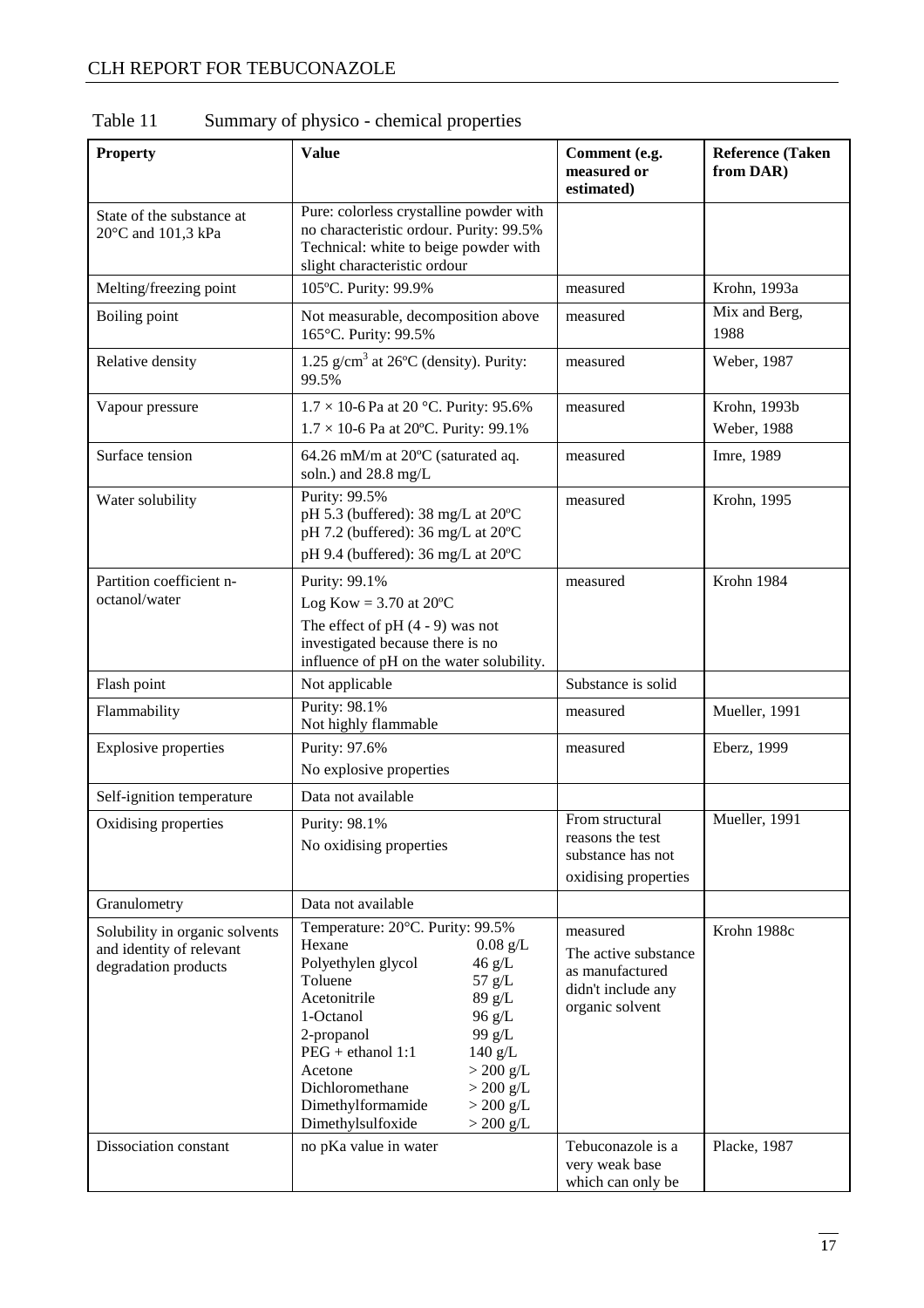|           |                    | completely<br>protonised in non-<br>aqueous systems in<br>the presence of very<br>strong acids. It is not<br>possible to specify a<br>pK value for water |  |
|-----------|--------------------|----------------------------------------------------------------------------------------------------------------------------------------------------------|--|
| Viscosity | Data not available |                                                                                                                                                          |  |

DAR = Draft Assessment Report

#### 2 **MANUFACTURE AND USES**

#### **2.1 Manufacture**

Not relevant for this dossier

#### **2.2 Identified uses**

Tebuconazole is a fungicide for foliar and seed treatment applications on a wide range of different crops.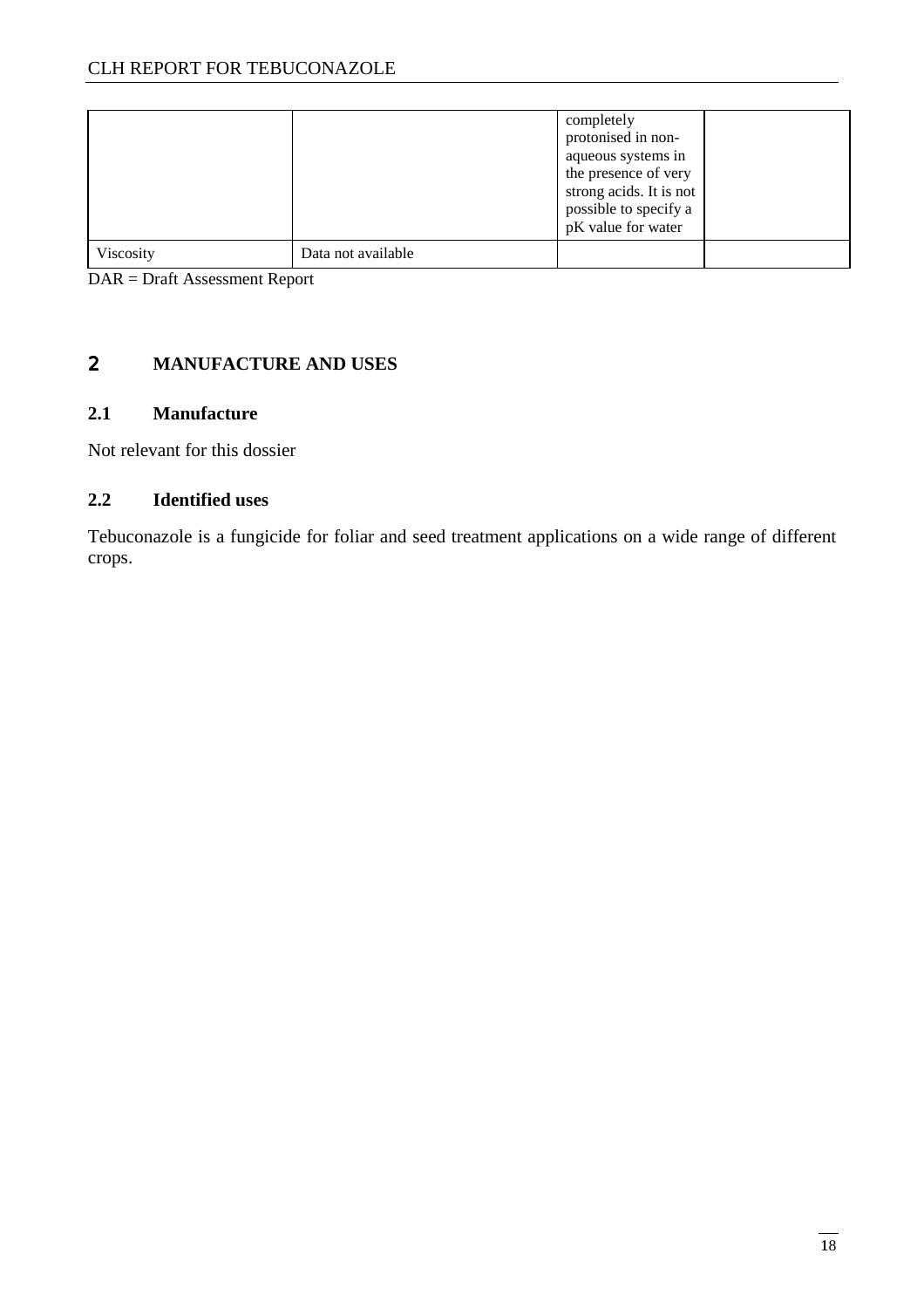#### 3 **CLASSIFICATION FOR PHYSICO-CHEMICAL PROPERTIES**

No changes in the classification for the physico-chemical endpoints are proposed in this dossier. For this reason, it is considered not warranted to present the data relating to physical hazards in this dossier. However, a summary of relevant physico-chemical properties is shown in table 11 of section 1.3 of this report.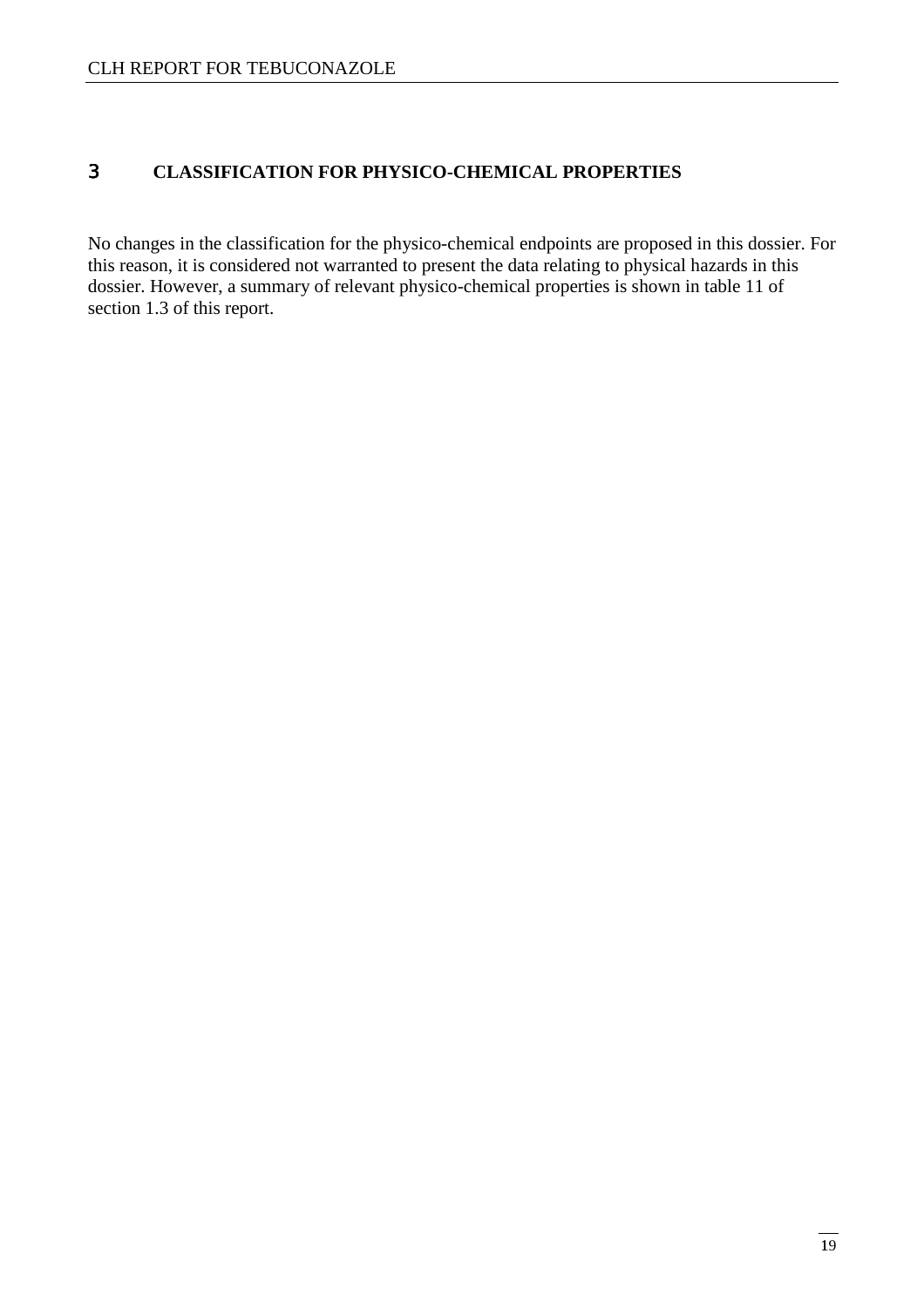#### 4 **HUMAN HEALTH HAZARD ASSESSMENT**

The human health hazards of tebuconazole has been assessed as an active biocidal and plant protection product substance to the Directives 98/8/EC and 91/414/EEC, respectively, with Denmark as Rapporteur Member State. The following summaries is derived from the assessment for the review under Directive 91/414/EEC (Draft Assessment Report, July 2006, RMS Denmark).

Based on a review of the available data on acute toxicity, an update in the classification is needed. The summaries included in this proposal are copied from the DAR, its addenda and assessment reports. Details of some of the summaries were not included when not considered important for a decision on the classification and labelling of this substance. References to individual studies are not included. For more details the reader is referred to the DAR and its addenda.

In this proposal we include only information related to the following hazard class, acute toxicity. In addition, to provide an overview of the substance information related to the toxicokinetics of tebuconazole is included.

#### **4.1 Toxicokinetics (absorption, metabolism, distribution and elimination)**

#### **4.1.1 Non-human information**

| <b>Type of study</b>                           | <b>Dose level</b><br>(mg/kg b.w.)                                                                                                                                      | <b>Animal species,</b><br>sex; strain           | <b>Substance</b>           | <b>Findings</b>                                                                                                                                                                                               | <b>References</b>                                |
|------------------------------------------------|------------------------------------------------------------------------------------------------------------------------------------------------------------------------|-------------------------------------------------|----------------------------|---------------------------------------------------------------------------------------------------------------------------------------------------------------------------------------------------------------|--------------------------------------------------|
| <b>ADME</b> study<br>-single dose study        | 2 and 20 mg/kg<br>bw                                                                                                                                                   | Rat, Wistar<br>(BOR:WISW),<br>males and females | Tebuconazole<br>(HWG 1608) | Almost complete<br>absorption of tebuconazole<br>after oral administration. A<br>large part of the<br>elimination of<br>tebuconazole was via the<br>bile                                                      | Weber, 1987;<br>Chopade,<br>1992;<br>Weber, 1993 |
| Whole-body<br>autoradiographic<br>distribution | 20 mg/kg bw                                                                                                                                                            | Rat, Wistar<br>(BOR:WISW),<br>male              | Tebuconazole<br>(HWG 1608) | The study showed an even<br>distribution of<br>tebuconazole. 1 hour after<br>administration<br>radioactivity was<br>detectable in all body<br>tissues with the exception<br>of the compact bone<br>substance. | Weber, 1988                                      |
| Metabolism study                               | Single dose: $2$ or Rat, Wistar<br>$20 \frac{\text{mg}}{\text{kg}}$ bw; in<br>some groups<br>pretreatment<br>with $2 \text{ mg/kg of}$<br>non-radioactive<br>substance | (BOR:WISW),<br>male and female                  | Tebuconazole<br>(HWG 1608) | Tebuconazole was<br>efficiently metabolised as<br>hardly any unchanged<br>parent compound was<br>found in the excreta 72 h<br>after administration                                                            | Ecker et al,<br>1987;<br>Chopade, 1991           |

Table 12 Overall summary on absorption, distribution, excretion and metabolism

#### **4.1.2 Human information**

No data available.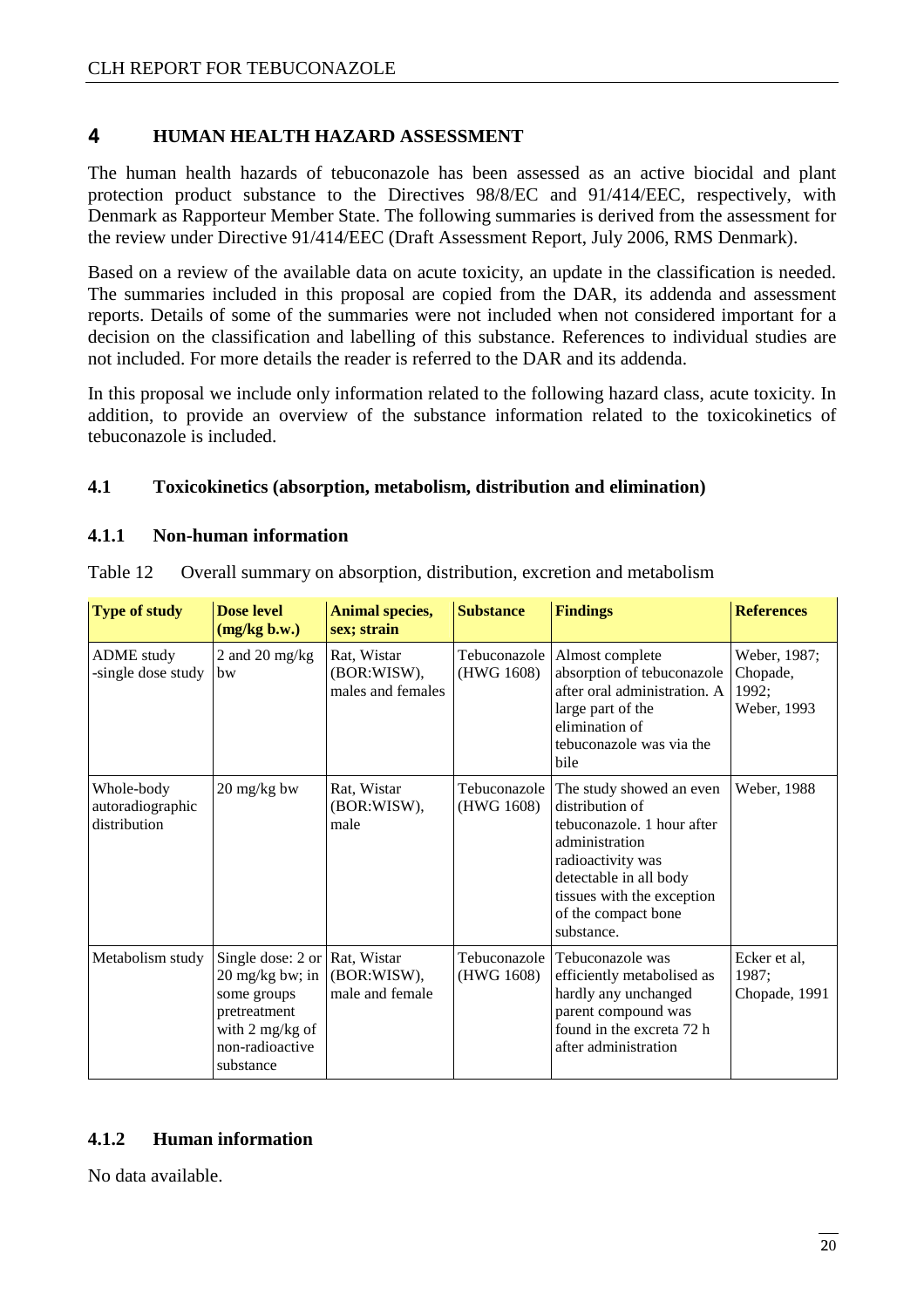#### **4.1.3 Summary and discussion on toxicokinetics**

**The absorption** of tebuconazole from the gastro-intestinal tract of the rat is rapid and complete based on urinary (7.4%) and biliary (90.9%) excretion by the cholecystotomized animals within 48 hours. Peak relative concentration in the blood plasma was found from 20 to 100 minutes after administration.

**The distribution** in the body was studied in a whole-body autoradiographic study. One hour after administration, radioactivity was detectable in all body tissues with the exception of compact bone substance indicating the substance to be evenly distributed.

**The excretion** mainly took place via faeces as 65 - 80% of the dose was eliminated by the biliary and faecal route, whereas elimination in urine amounted to about 16-35%. Biliary and faecal elimination was greater in males than in females. The amount excreted was not related to the administered dose. The results indicate that enterohepatic recirculation occurs in intact animals. Less than 1% of the administered dose was recovered in the tissues two to three days after administration, with the liver containing most of the tissue residues. Male animals in all groups had higher residue levels than females. Only a very small amount of radioactivity (0.032%) was detected in the exhaled air within 3 days of oral administration of 20 mg/kg bw.

The metabolism study revealed that tebuconazole is efficiently metabolised as hardly any unchanged parent compound is found in the excreta 72 h after administration. Distinct sex differences were seen in the metabolic pattern of tebuconazole, which mainly involves oxidations as phase 1- reactions, resulting in hydroxy, carboxy, triol and ketoacid metabolites and the phase 2 conjugates were glucuronides and sulphates. Furthermore the break-down product 1,2,4-triazole amounted to 5% in the urine of the male and 1.5% in that of the female rat.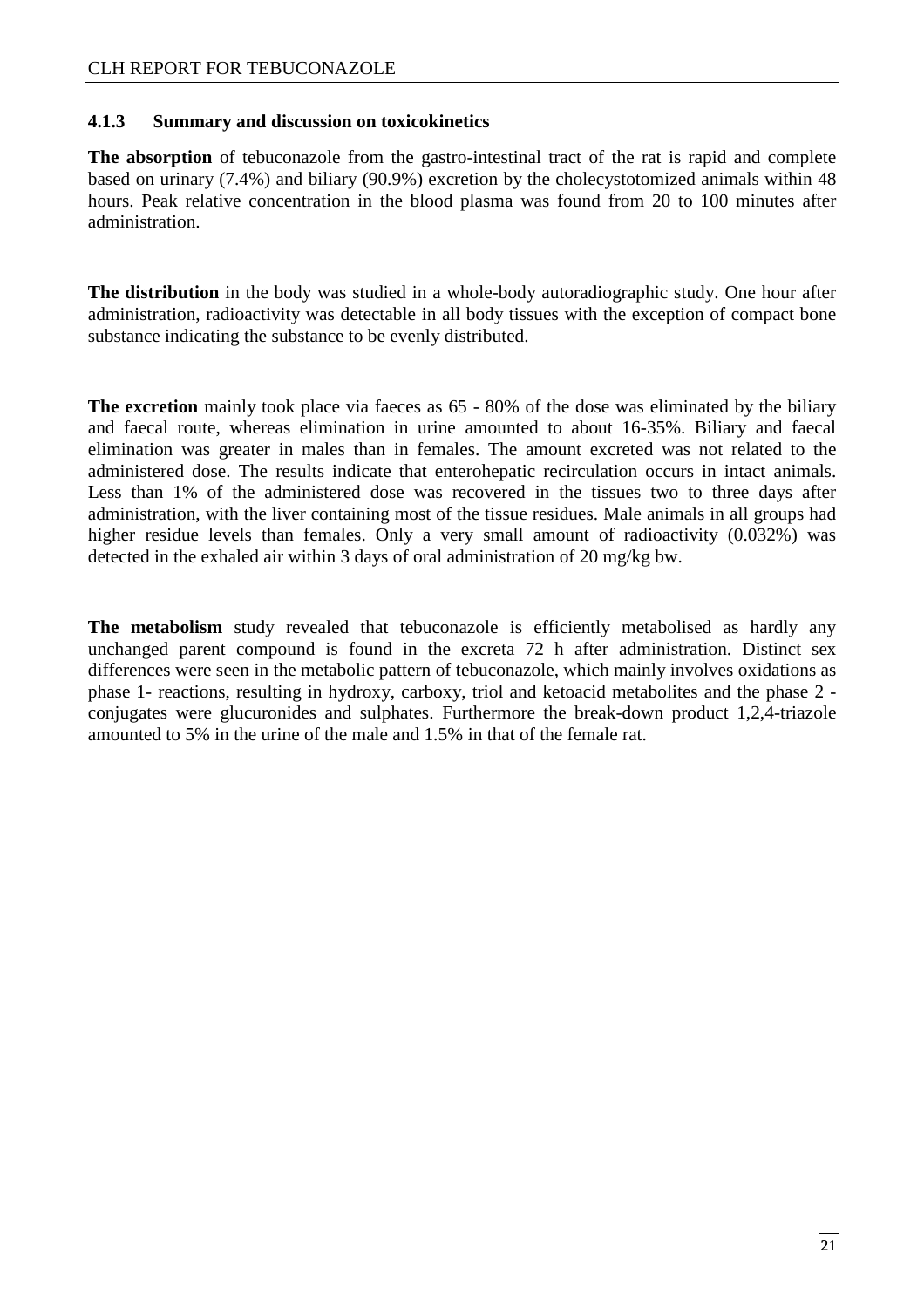#### **4.2 Acute toxicity**

The results of relevant oral, dermal and inhalation acute toxicity studies are summarized in Table 13.

| <b>Method</b>                           | <b>Results</b>                                                                                                                                                                                         | <b>Remarks</b>                                      | <b>Reference</b>             |
|-----------------------------------------|--------------------------------------------------------------------------------------------------------------------------------------------------------------------------------------------------------|-----------------------------------------------------|------------------------------|
| <b>Oral Toxicity</b>                    |                                                                                                                                                                                                        |                                                     |                              |
| OECD 401                                | $LD_{50}$ male: 4000 mg/kg bw<br>(3300-5800 mg/kg bw)<br>$LD_{50}$ female: 1700 mg/kg bw<br>$(1400-2200 \text{ mg/kg bw})$                                                                             | Sprague-Dawley rat<br>(Cri:CD)                      | Ohta, 1991                   |
| OECD <sub>401</sub>                     | $LD_{50}$ : > 5000 mg/kg bw                                                                                                                                                                            | Wistar rats/Bor:WISW<br>$(SPF-Cpb)$                 | <b>Flucke</b> , 1987         |
| Based on relevant OECD/EU<br>guidelines | $LD_{50}$ male: $LD_{50} > 5000$ mg/kg<br>bw (fasted), $LD_{50}$ : 4264 mg/kg<br>bw (non-fasted)<br>$LD_{50}$ female: $LD_{50}$ : 3933 mg/kg<br>bw (fasted), $LD_{50}$ : 3352 mg/kg<br>bw (non-fasted) | Wistar rats/Bor:WISW<br>$(SPF-Cpb)$                 | Heimann and<br>Pauluhn, 1983 |
| OECD 401                                | $LD_{50}$ male: 2800 mg/kg bw<br>$(1200 - 4900 \text{ mg/kg bw})$<br>$LD_{50}$ female: 5200 mg/kg bw                                                                                                   | ICR (Crj:CD-1) mice                                 |                              |
| Based on relevant OECD/EU<br>guidelines | $LD_{50}$ male: 1615 mg/kg bw<br>$LD_{50}$ female: 3023 mg/kg bw                                                                                                                                       | <b>NMRI</b> mice                                    | Ohta, 1991                   |
| Based on relevant OECD/EU<br>guidelines | $LD_{50}$ : > 1000 mg/kg bw (male<br>and female)                                                                                                                                                       | Albino rabbits (HC:NZW)                             | Heimann and<br>Pauluhn, 1983 |
|                                         |                                                                                                                                                                                                        |                                                     | Heimann and<br>Pauluhn, 1983 |
| <b>Inhalation Toxicity</b>              |                                                                                                                                                                                                        |                                                     |                              |
| OECD 403                                | $LC_{50}$ > 371 mg/m <sup>3</sup><br>(aerosol) and $LC_{50}$ > 5093<br>$mg/m^3$ (dust)                                                                                                                 | Wistar rats/Bor:WISW<br>(SPF-Cpb)                   | Pauluhn, 1988                |
| OECD 403                                | $LC_{50}$ > 818 mg/kg bw (1x4 hrs)<br>and > 240 mg/m <sup>3</sup> for 5 times 6<br>hrs inhalation                                                                                                      | Wistar rats/Bor:WISW<br>(SPF-Cpb)                   | Heimann and<br>Pauluhn, 1983 |
| <b>Dermal Toxicity</b>                  |                                                                                                                                                                                                        |                                                     |                              |
| <b>OECD 402</b>                         | $LD_{50}$ > 2000 mg/kg bw (male<br>and female)                                                                                                                                                         | Sprague-Dawley rats (Crj:<br>CD, SPF)<br>Limit test | Heimann and<br>Pauluhn, 1983 |
| OECD 402                                | $LD_{50}$ > 5000 mg/kg bw (male<br>and female)                                                                                                                                                         | Wistar rats/Bor:WISW<br>$(SPF-Cpb)$<br>Limit test   | <b>Sheets</b> , 1988         |

Table 13 Summary table of relevant acute toxicity studies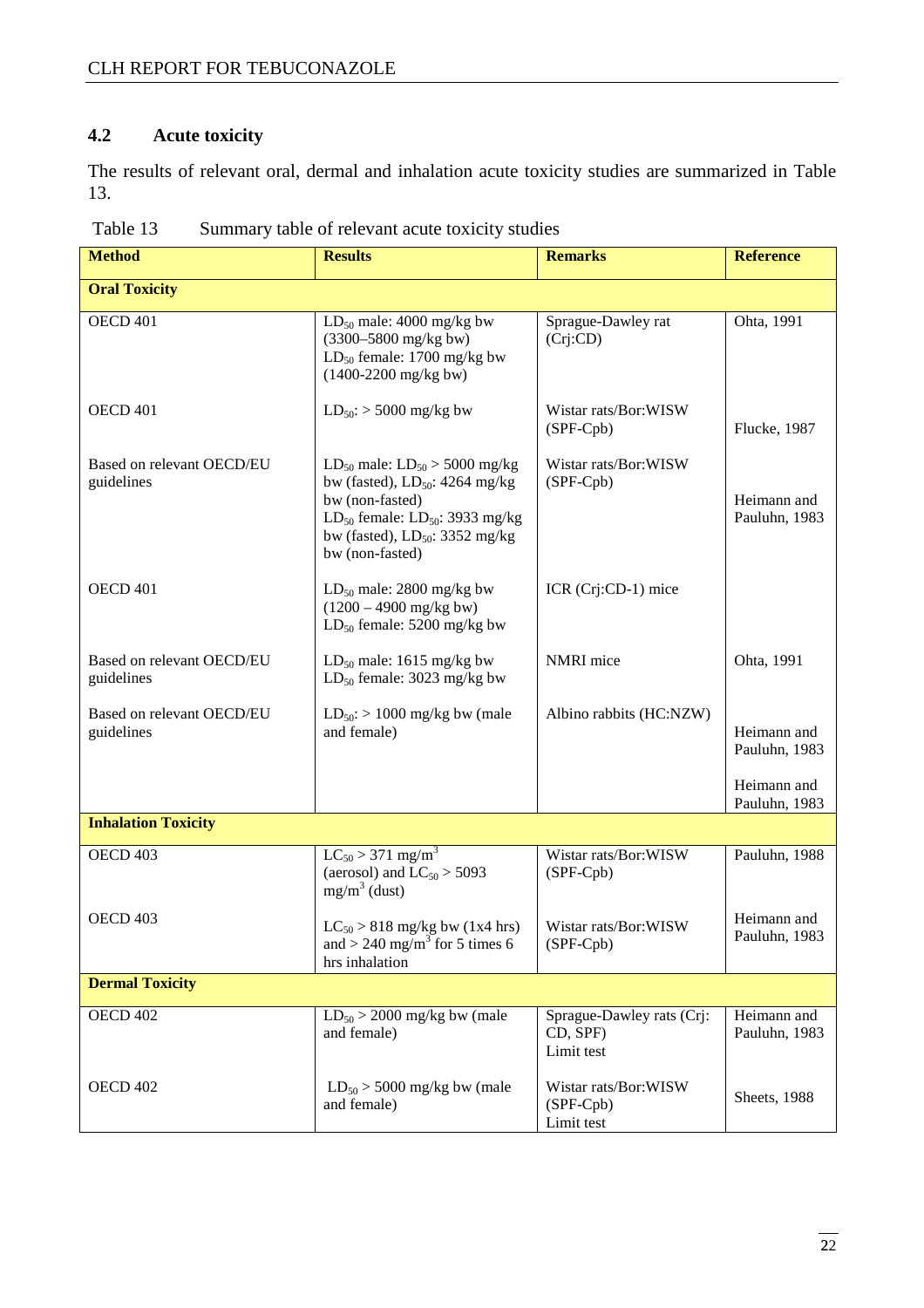#### **4.2.1 Non-human information**

#### **4.2.1.1 Acute toxicity: oral**

#### *Rats*

Tebuconazole (purity 98.0%), using polyethylene glycol 400 as vehicle, was administered orally by gavage to groups of 5 male and 5 female rats in a single dose at dose levels 1600, 2300, 3000, 3900 and 5000 mg/kg body weight (males) and 730, 950, 1230, 1600, 2300, 3000, 3900 and 5000 mg/kg body weight (females). A total of 7 males and 22 females died. The observed clinical symptoms were considered to be similar to those of central nervous system depressants such as anaesthetic agents. There was no sex difference in observed symptoms (main symptoms were sedation, abnormal gait, paralytic gait and emaciation), the onset and the disappearance time of the symptoms and time to death, but tebuconazole was more acutely toxic to female rats than male rats. At termination abnormal findings in the liver (yellow-white patchy areas) and the testis (atrophy) for males were observed. Changes in the urinary bladder (reddish content), the adrenals (redness and hypertrophy) and in the trachea (retention of foamy fluid) were observed in animals that died during the observation period. Abnormal findings in the liver were considered to be due to tebuconazole because these were observed dose-dependently. Because the findings in the urinary bladder, the adrenals and the trachea were observed only in a few animals, these were not considered to be due to tebuconazole administration. The following  $LD_{50}$  values were established:  $LD_{50}$  4000 mg/kg bw (male) and  $LD_{50}$  1700 mg/kg bw (female).

Tebuconazole (purity 94.7%), using Cremophor EL/demineralized water (2%) as vehicle, was administered orally by gavage to 5 male rats in a single dose at dose 5000 mg/kg body weight. One rat died at day six. There were no treatment related effects on body weight and body weight development at the end of the study. Clinical signs including bristled fur, apathy, reduced motility, spastic gait, staggering, dyspnoea, salivation, diarrhea was observed. At termination abnormal findings in the liver (thin yellowish layer), lungs (patchy, dark spots) and scarlike changes were observed. The following  $LD_{50}$  was established:  $LD_{50}$  > 5000 mg/kg bw (male).

Tebuconazole (purity 97.1%), using Cremophor EL/water as vehicle, was administered orally by gavage to groups of 5 to 10 male and 5 female Wistar rats in a single dose at dose levels 1000, 2500, 4500 and 5000 mg/kg bw (fasted male) or 1000, 2500, 3150, 3550 and 5000 mg/kg bw (fasted female) and 500, 1000, 3550, 3750, 4000, 5000 mg/kg bw (non-fasted males) or 500, 1000, 2500, 3550, 4250, 4500 mg/kg bw (non-fasted female), in a volume level of 10 mL/kg bw. A total of 2 fasted males (5000 mg/kg bw) and 7 fasted females (from 3150-5000 mg/kg bw) and a total of 9 non-fasted males (from 3750-5000 mg/kg bw) and 12 non-fasted females (from 2500-4500 mg/kg bw) died. Weight loss was observed in the first week of the post-treatment observation period but normalized at the end of the period. The main clinical symptoms seen were behavioural disturbances, breathing disturbances, motility disturbances, staggering, spastic gait, sternal, lateral recumbency, loss of hair, cramped posture, increased urine excretion and poor reflexes which were observed in males and females. Animals that died during post-treatment observation period showed: lungs (spotted, distended), liver (patchy, pale, lobulation, enlarged), glandular stomach (reddened). Animals sacrificed at termination: no treatment-related findings. This acute oral toxicity study of tebuconazole was performed in accordance with GLP and OECD/EU guidelines and found acceptable. The following  $LD_{50}$  values were established:  $LD_{50} > 5000$  mg/kg bw (male fasted): 4264 mg/kg bw (male non-fasted) and  $LD_{50}$  3933 mg/kg bw (female fasted): 3352 mg/kg bw (nonfasted).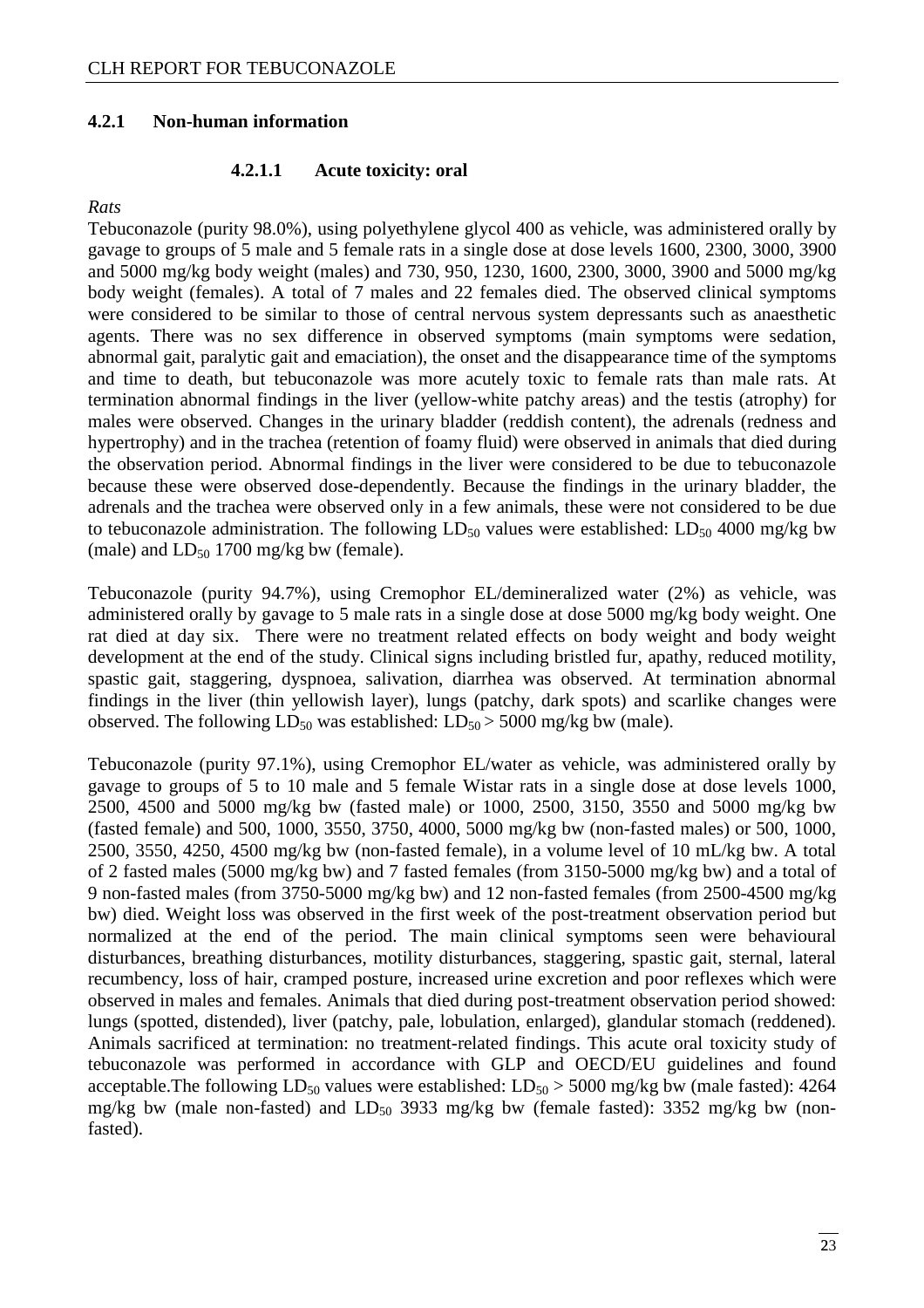#### *Mice*

Tebuconazole (purity, 98.0%), using polyethylene glycol 400 as vehicle, was administered orally by gavage to groups of 5 male and 5 female mice in a single dose at dose levels 1600, 2300, 3000, 3900 and 5000 mg/kg body weight (males) and 3000, 3900 and 5000 mg/kg body weight (females). A total of 13 males (from 1600-5000 mg/kg bw) and 4 females (from 3900-5000 mg/kg bw) died. The observed clinical symptoms were considered to be similar to those of central nervous system depressant such as anaesthetic agent. There was no sex difference in observed symptoms (main symptoms were sedation, abnormal gait, paralytic gait and hypnosis), the onset and the disappearance time of the symptoms and time to death, but tebuconazole was more acutely toxic to male mice than female mice. Abnormal findings in the digestive system were considered to be due to tebuconazole. The following  $LD_{50}$  values were established:  $LD_{50}$  2800 mg/kg bw (male) and  $LD_{50}$  5200 mg/kg bw (female).

Tebuconazole (purity 97.1%), using Cremophor EL/water as vehicle, was administered orally by gavage to groups of 5 male and 5 female mice in a single dose at dose levels 100, 500, 1000, 1800, 2500, 3150 and 3550 mg/kg bw (male) and 500, 1000, 1800, 2500, 3550 and 5000 mg/kg bw (females) in a volume level of 10 mL/kg bw. A total of 17 fasted males mice (1000-3550 mg/kg bw) and 10 fasted females mice (from 1800-5000 mg/kg bw) died. Weight loss was observed in the first week of the post-treatment observation period (female: 5000 mg/kg bw) but normalized at the end of the period. The main clinical symptoms seen were behavioural disturbances, breathing disturbances, motility disturbances, staggering, spastic gait, sternal, lateral recumbency, and poor reflexes in males and females. Pathology revealed spotted, distended lungs; patchy, pale, lobulation, enlarged liver; patchy spleen; patchy kidney and reddened glandular stomach. This acute oral toxicity study of tebuconazole was performed in accordance with GLP and OECD/EU guidelines and was found acceptable. The following  $LD_{50}$  values were established:  $LD_{50}$  1615 mg/kg bw (male) and  $LD_{50}$  3023 mg/kg bw (female).

#### *Rabbit*

Tebuconazole (purity 97.1%), using Cremophor EL/water as vehicle, was administered orally by gavage to groups of 3 male and 3 female rabbits in a single dose (0.5 mL/kg bw) at dose levels 500 and 1000 mg/kg bw. No mortality was observed during the study. There were no treatment related effects on body weight. A general loss of appetite was observed. In animals sacrificed at termination the following were observed: lung slightly distended, spotted, kidney slightly patchy. Tebuconazole was slightly toxic to fasted male and female rabbits after acute oral administration. The following  $LD_{50}$  values were established:  $LD_{50} > 1000$  mg/kg bw (male and female).

#### **4.2.1.2 Acute toxicity: inhalation**

Two acute inhalation studies are available.

The acute inhalation toxicity of tebuconazole (purity 96.2%) was investigated in groups of 5 male and 5 female Wistar rats (in accordance with OECD 403). The study was performed in inhalation chambers under dynamic conditions where rats were nose/head only exposed to the aerosol (371  $mg/m<sup>3</sup>$ ) and to the dust (5093 mg/m<sup>3</sup>). The study was performed at the maximum concentrations, which could be obtained in the experimental design with respect to both aerosol, and dust. A control group was included (conditioned air with similar exposure conditions as were used for the test substance). Animals were exposed for 4 hours and a post-treatment observation period lasted for 14 days. Neither lethality nor clinical effects were observed. There were no indications of specific local lung toxicity or damage of organs at gross pathology. The study shows that tebuconazole has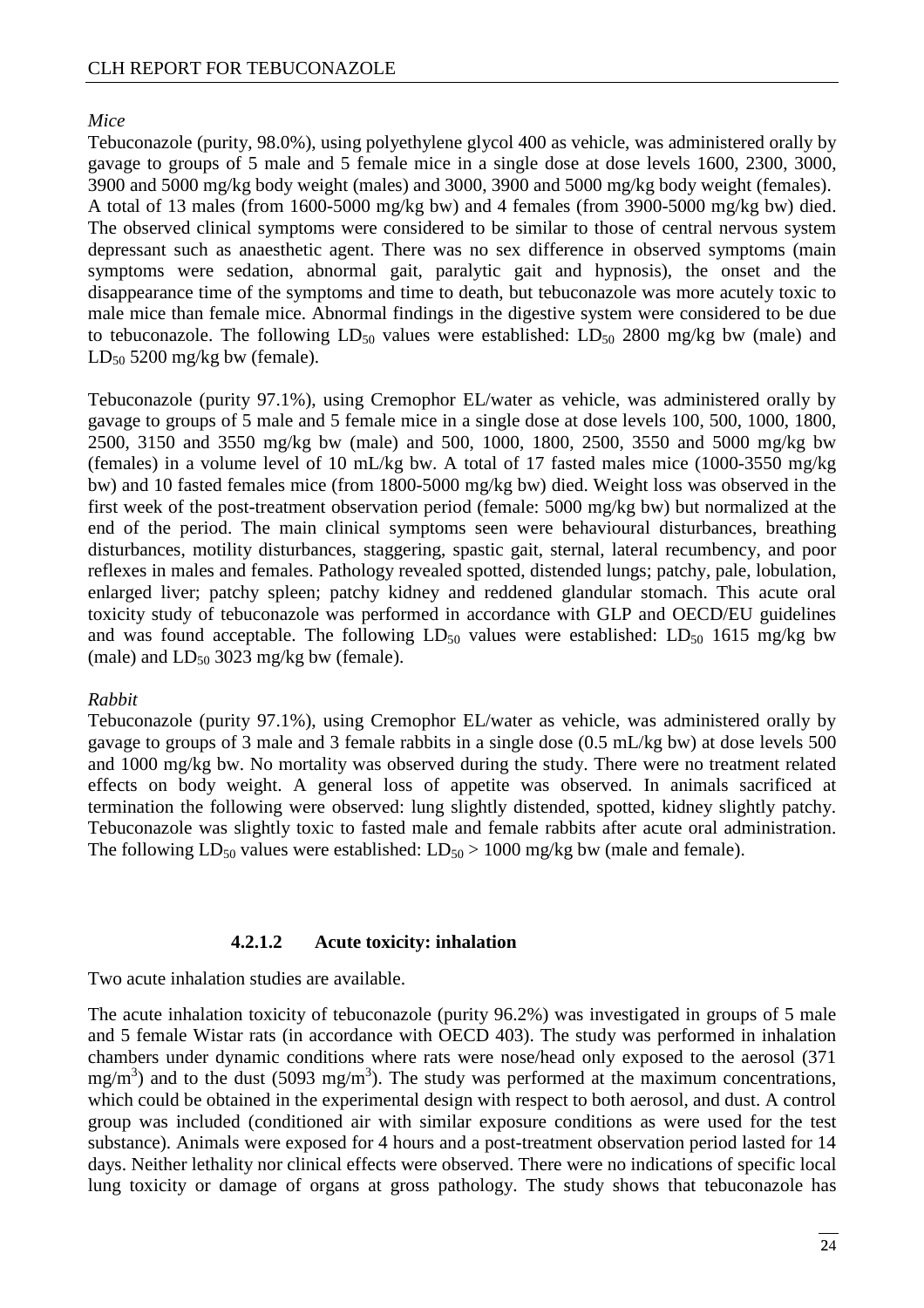virtually no acute inhalation toxicity, either as aerosol or as dust at the concentrations tested. An  $LC_{50} > 371$  mg/m<sup>3</sup> (aerosol) and  $LC_{50} > 5093$  mg/m<sup>3</sup> (dust) was established.

In a second study (in accordance with OECD 403) actual concentrations of 16, 49, 387 and 818 mg/m<sup>3</sup> for aerosol exposure of 1x4 hrs; 0, 24, 60 and 240 mg/m<sup>3</sup> for aerosol exposure of 5x6 hrs were applied to rats (nose only). The study was performed in inhalation chambers under dynamic conditions. Animals were exposed for 1x4 hrs (acute inhalation) and 5x6 hrs (range-finding study). A vehicle control group was included in the 1x4 hrs study. The post-treatment observation period lasted for 14 days. In the 1x4 hrs study particle size was approx.  $50\% \le 5 \mu m$  (not test-specific data). In the 5x6 study the MMAD of the aerosol particles in the atmosphere ranged from 4.6-7.1 µm at different concentrations (geometric standard deviation ranged from 1.8-2.0 µm. No mortality was observed during the study. There were no treatment related effects on body weight. In the 1x4 study reduced motility (lassitude) was observed in the 250, 2500, 5000 mg/m3 dose groups. In the 5x6 study non-specific disturbed behaviour (lassitude) was observed in all groups. There were no indications of specific local lung toxicity or damage of organs at gross pathology. An  $LC_{50} > 818$ mg/kg bw  $(1x4)$  and  $> 240$  mg/m<sup>3</sup> for  $(5x6)$  was established.

#### **4.2.1.3 Acute toxicity: dermal**

Two studies are available.

In the first study, performed according to OECD 402 limit test, tebuconazole (purity 98%) was administered dermally to rats in a single dose at a level of 2000 mg/kg bw. The test substance was mixed with polyethylene glycol 400 and applied to the skin (semi-occlusive conditions) for 24 hours. The post-treatment observation period lasted 14 days. No effects were observed with respect to mortality, bodyweight, clinical signs, skin irritation or pathological findings in rats dermally treated with tebuconazole in a single dose at a level of 2000 mg/kg bw. The dermal toxicity of tebuconazole is low.

In a second study, performed according to OECD 402 limit test, tebuconazole (purity 97.1%) was administered dermally to rats in a single dose at a level of 5000 mg/kg bw. The test substance was mixed with physiological saline solution and applied to the skin (occlusive dressing method) for 24 hours. The post-treatment observation period lasted 14 days. No effects were observed with respect to mortality, bodyweight, clinical signs, skin irritation or pathological findings in rats dermally treated with tebuconazole in a single dose at a level of 5000 mg/kg bw. The dermal toxicity of tebuconazole is low.

#### **4.2.1.4 Acute toxicity: other routes**

No data available.

#### **4.2.2 Human information**

No data available.

#### **4.2.3 Summary and discussion of acute toxicity**

A number of studies were available for tebuconazole performed in rats, mice and rabbits.

In the oral studies low to moderate oral toxicity in the rodent species rat and mouse were observed. Clear sex differences were observed with females rats being most sensitive, while it was opposite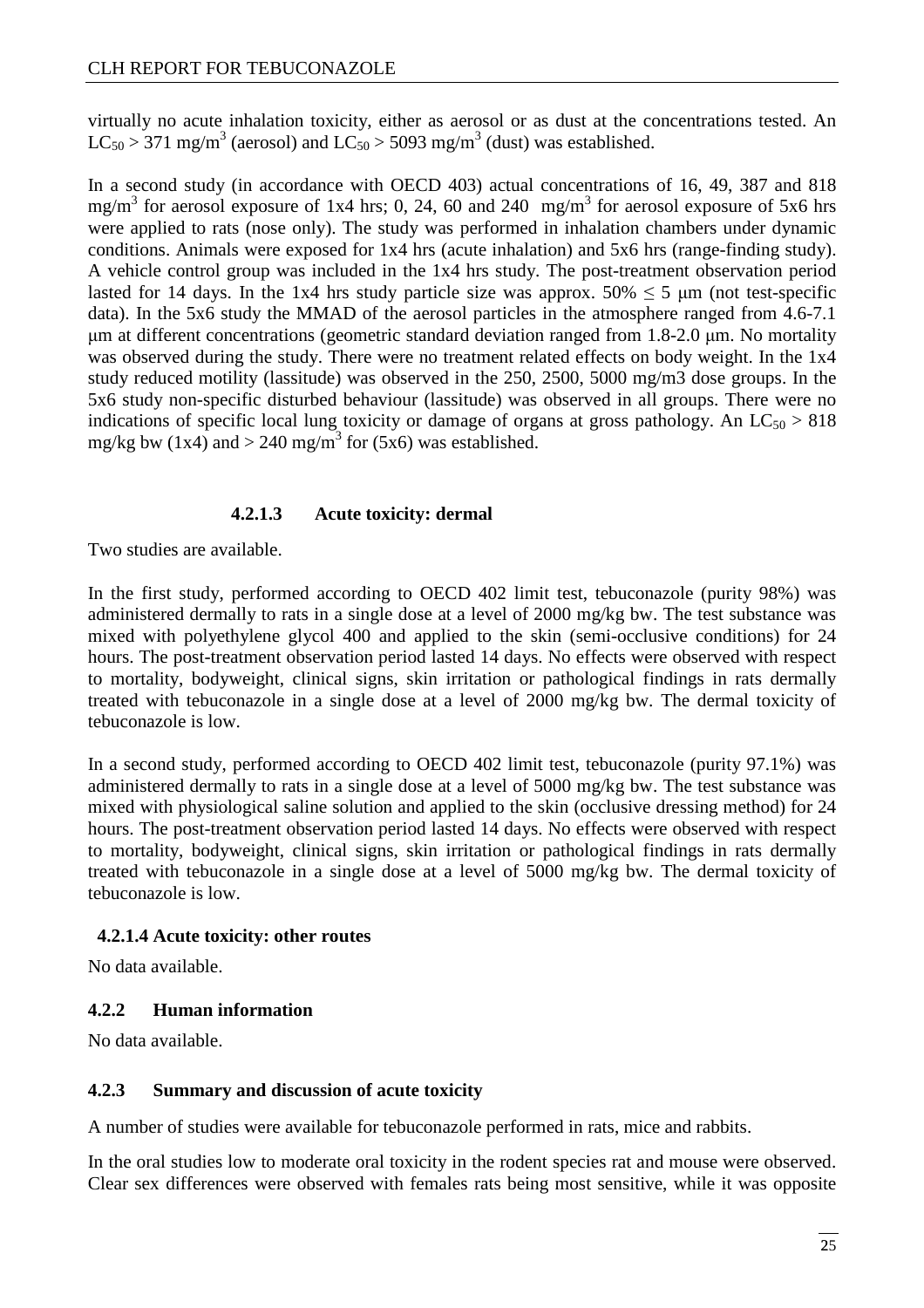with mice. Administration of high oral doses to rats induced sedation, spastic gait, abnormal breathing, locomotor in-coordination and emaciation, the symptoms beginning within 5 hours at the dose 950 mg/kg bw for females and within 20 minutes at the dose 1600 mg/kg bw for males. The lowest oral  $LD_{50}$  values obtained were 1700 mg/kg bw and 1615 mg/kg bw in rats and mice, respectively. Tebuconazole was of low oral toxicity to fasted male and female rabbits after administration at the dose 1000 mg/kg bw.

In the dermal studies low toxicity was seen in limit tests where doses of 2000 and 5000 mg/kg bw were administered to the rat. No mortality, clinical signs or local effects were seen in either of the two studies.

In the inhalation studies with rats no deaths occurred and LC50 > 371 mg/m<sup>3</sup> (aerosol) and > 5093 mg/m<sup>3</sup> (dust) was determined by nose/head-only exposure under dynamic conditions. No clinical symptoms were observed at these maximum attainable concentrations.

#### **4.2.4 Comparison with criteria**

The lowest  $LD_{50}$  values of tebuconazole were 1700 mg/kg bw (female rat) and 1615 mg/kg bw (male mice) via the oral route. Tebuconazole is considered not acutely toxic via dermal and inhalation routes.

#### CLP

According to the CLP tebuconazole should be classified as Acute Tox Cat 4 because the  $LD_{50}$  is within the limits,  $300 < ATE \le 2000$  (oral, mg/kg bw). The minimum classification Acute Tox Cat 4\*, is considered no longer necessary.

#### 67/548/EEC

The current classification according to 67/548/EEC remains unchanged. According to 67/548/EEC tebuconazole should be classified as  $Xn;R22$  because the  $LD_{50}$  per oral, rats is within the limits, 200  $\langle$  LD<sub>50</sub>  $\leq$  2000 mg/kg.

#### **4.2.5 Conclusions on classification and labelling for acute toxicity**

Table 14 Conclusion on classification for acute toxicity

| COMPLISION ON SIGNALLY WALLER LOT WY WAY TOILLY                                                        |                       |                            |  |  |
|--------------------------------------------------------------------------------------------------------|-----------------------|----------------------------|--|--|
|                                                                                                        | <b>CLP</b> Regulation | Directive 67/548/EEC (DSD) |  |  |
| <b>Resulting harmonised</b><br>classification (future<br>entry in Annex VI, CLP<br><b>Regulation</b> ) | Acute Tox. $4(H302)$  | Xn: R22                    |  |  |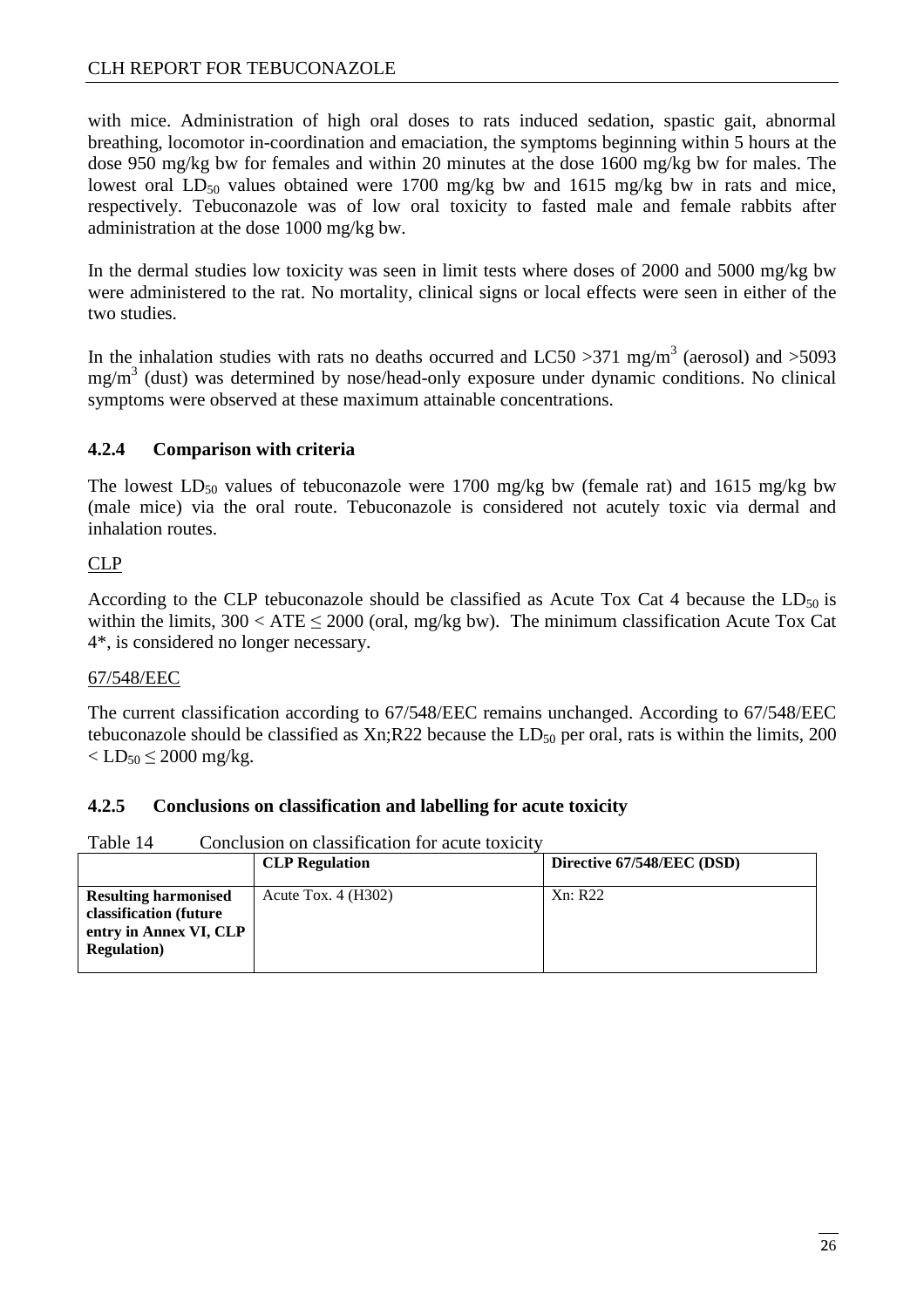#### 5 **ENVIRONMENTAL HAZARD ASSESSMENT**

The environmental fate and ecotoxicological properties of tebuconazole were evaluated when tebuconazole was assessed as an active biocidal and plant protection product substance under Directives 98/8/EC and 91/414/EEC, respectively, with Denmark as Rapporteur Member State. The following studies are taken from the assessment for the review under Directive 91/414/EEC (Draft Assessment Report, July 2006, RMS Denmark).

Based on a review of the available data on aquatic toxicity, a change in the environmental classification is needed. The summaries included in this proposal are partly copied from the DAR, its addenda and assessment reports. Details of some of the summaries were not included when not considered important for a decision on the classification and labelling of this substance. References to individual studies are not included. For more details the reader is referred to the DAR and its addenda.

The current classification of Aquatic Chronic 2 (R51) is based on acute aquatic toxicity observed the lowest acute EC50-values: Fish 4.4 mg/L, *Daphnia* 2.79 mg/L, algae 3.8 mg/L (DAR addenda (2008), Annex B4 Proposals for classification and labelling, section B.4.1).

Available information on the aquatic toxicity of tebuconazole supports a classification that is more stringent than the current classification (see sections 5.4.3 and 5.5). The lowest acute aquatic toxicity values for tebuconazole are 0.46 mg/L and 0.237 mg/L for invertebrates and aquatic plants (*Lemna gibba*), respectively. Tebuconazole therefore fulfils the criteria for classification as Aquatic Acute Cat. 1. Furthermore, the lowest NOEC is 0.01 mg/L obtained for *Daphnia* magna which lies in the toxicity range  $0.001 < \text{NOEC} \leq 0.01 \text{ mg/L}$ . Tebuconazole therefore fulfils criteria for classification as Aquatic Chronic Cat.1

No changes are proposed to the conclusions on degradation and bioaccumulation. However, to provide an overview of the substance, we have also included information on degradation and bioaccumulation.

#### **5.1 Degradation**

Table 15: Summary of relevant information on degradation of tebuconazole

| еннои<br><b>INCOURS</b> | m<br><b>INCIHAL NS</b> | <b>rence</b> |
|-------------------------|------------------------|--------------|
|-------------------------|------------------------|--------------|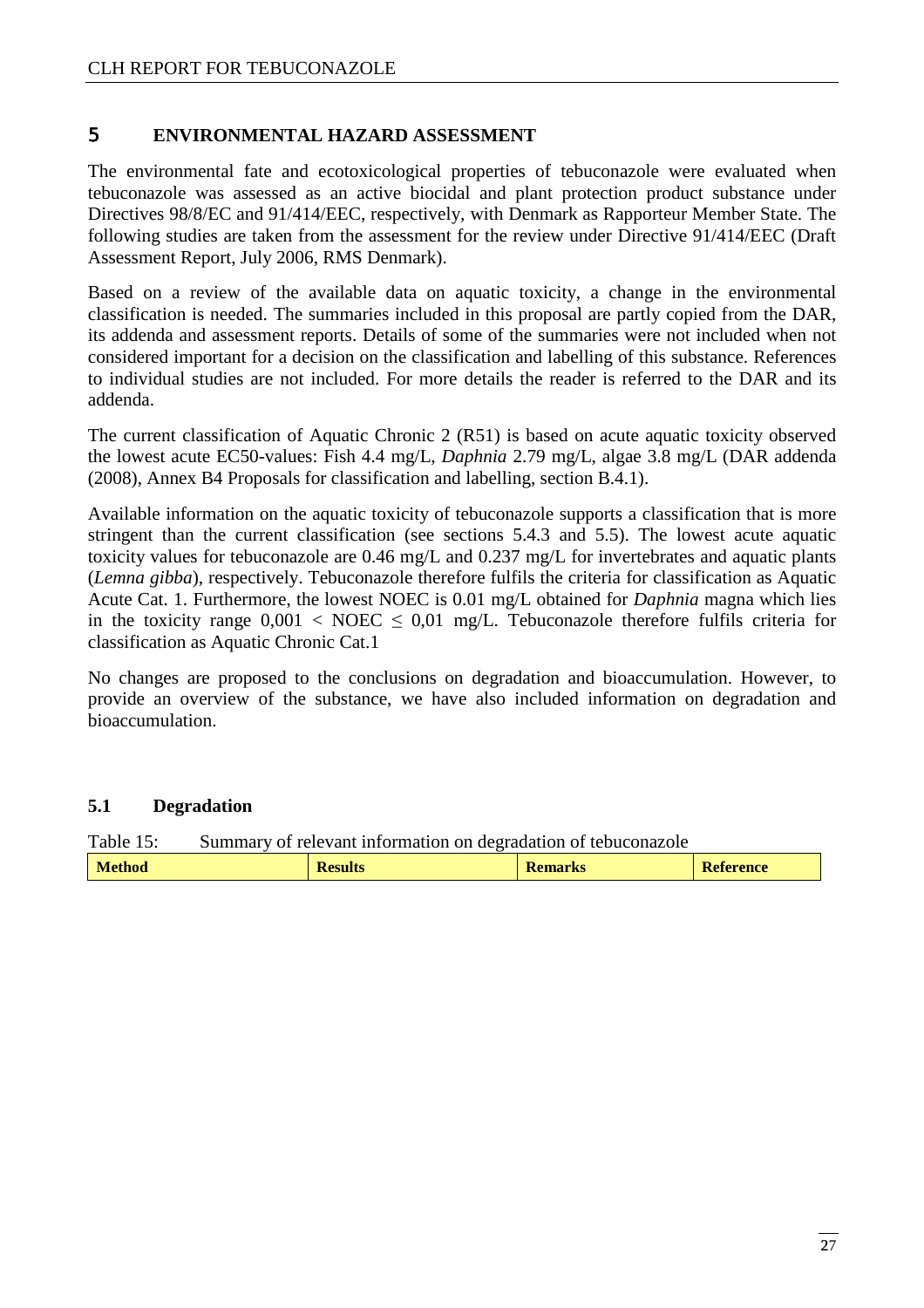| <b>Method</b>                                                                                                         | <b>Results</b>                                                                                                                                                                                                           | <b>Remarks</b>                                                                                                                    | <b>Reference</b>                             |
|-----------------------------------------------------------------------------------------------------------------------|--------------------------------------------------------------------------------------------------------------------------------------------------------------------------------------------------------------------------|-----------------------------------------------------------------------------------------------------------------------------------|----------------------------------------------|
| EPA §161-1                                                                                                            | No hydrolytic degradation<br>after 28 days incubation at pH<br>5.0, pH 7.0 and pH 9.0 at<br>$25^{\circ}$ C.                                                                                                              | Hydrolytically stable                                                                                                             | Coffman and<br>Sietsema, 1984                |
| EPA §161-2                                                                                                            | No photolytic degradation<br>after 30 days incubation at pH<br>5.0, pH 7.0 and pH 9.0 at<br>$22^{\circ}$ C.                                                                                                              | Stable to photolysis                                                                                                              | Coody, 1987                                  |
| EPA §162-4<br>Water/Sediment                                                                                          | Radiolabelled test substance<br>transformed to carbon dioxide<br>was found to be 10 and 20%,<br>respectively in 2 different<br>systems after 52 days.<br>No major metabolites were<br>found in water/sediment<br>systems | Under experimental<br>conditions: indicative of<br>slow degradation<br>No calculation of actual<br>degradations in water          | Fritz, 1987b;<br>Fritz 1987c; Fritz<br>1988b |
| OECD guidance document<br>'Freshwater Lentic Field studies<br>(Outdoor microcosms and<br>mesocosms) June 2000 (draft) | Average DT50 for the total<br>(water/sediment) system is 54<br>days (SFO calculation)                                                                                                                                    | The DAR states that the<br>rapporteur considers the<br>Heimbach study (2003)<br>as the best<br>water/sediment study<br>available. | Heimbach, 2003;<br>Chapple et al.,<br>2003   |

#### **5.1.1 Stability**

#### Hydrolysis

A hydrolysis study using radio-labelled tebuconazole was run at pH 5, 7 and 9 at 25°C for 28 days (Coffman and Sietsema, 1984). At the end of the study no degradation of tebuconazole was observed. The material balance ranged from 97.3% to 106.9%, which was expected, given the nonvolatility of the substance. A separate hydrolysis study was performed with the metabolite 1,2,4 triazole *(M26*). The hydrolysis of radio-labelled *M26* in sterile aqueous solution was run at pH 5, 7 and 9 at 25°C under exclusion of light by Spare (1983). Throughout the study *M26,* accounted for 90 to 98% of the radioactivity indicating that it is stable under test conditions. The half-life in water at pH  $5 - 9$  is greater than 30 days.

#### Photolysis in water

Coody (1987) studied the photochemical degradation of tebuconazole in soil and water. Radiolabelled tebuconazole in sterile solution of water at pH 7 was irradiated by natural sunlight for 30 days at 22°C in the presence of a dark control. The recovery rate at all sampling dates (0, 5, 10,18 and 30) ranged from 94% to 100% and was totally assigned to the parent compound. The extrapolated half-life of tebuconazole was 590 days. Degradation in water by direct phototransformation processes can therefore be excluded.

Tebuconazole does not show an absorbance of UV-light at wavelengths above 290 nm (Hellpointner, 1990). Consequently, no further steps were performed to determine a half-life for photo-degradation and to calculate a quantum yield. Two photochemical degradations studies are available for the metabolite, *M26* in water. In the first study, the molar absorptivity at 295 nm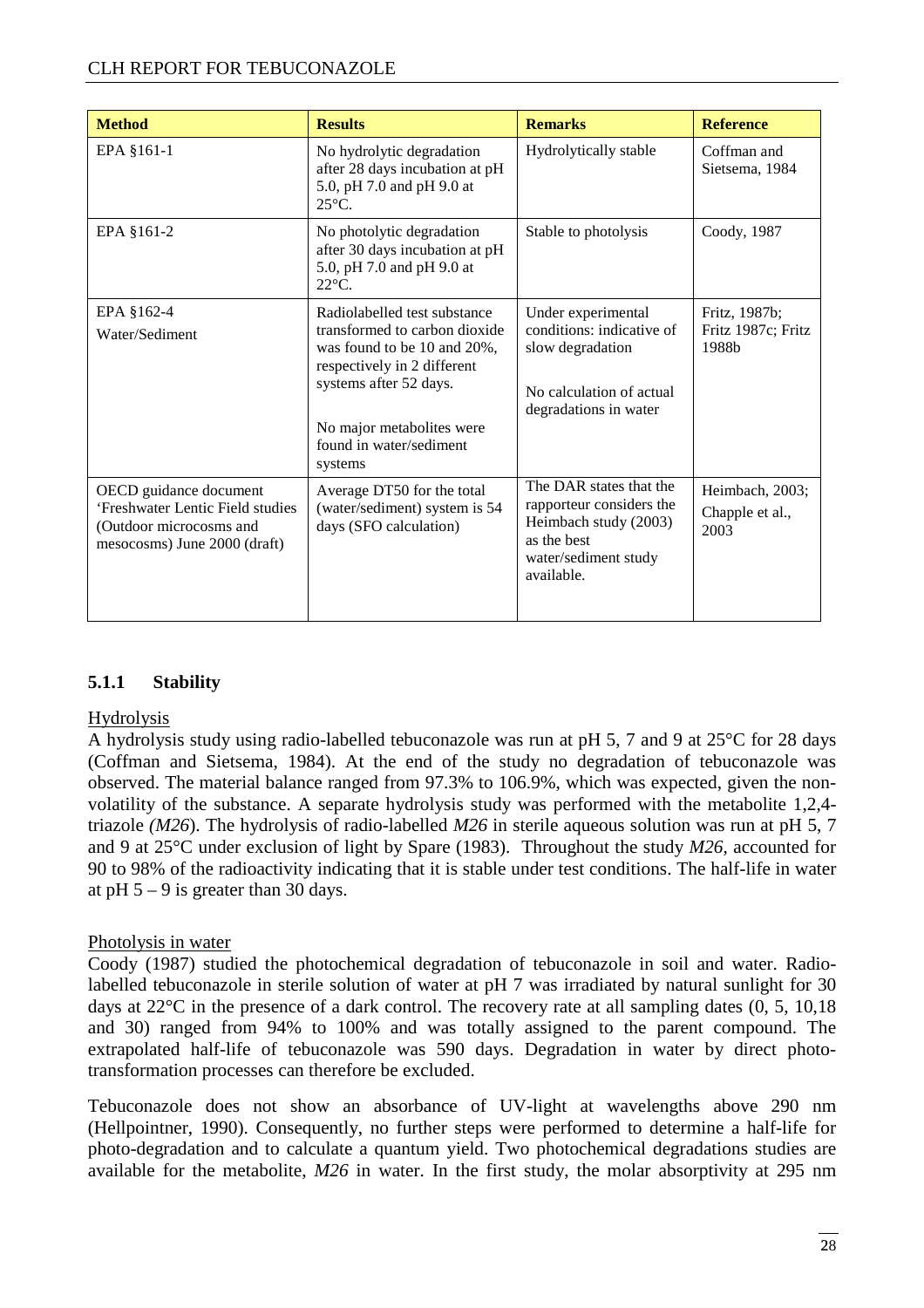measured at pH 5, 7, and 9 was found to be  $< 0.1$  L x mol<sup>-1</sup>x cm<sup>-1</sup>. Thus, photolytic degradation is not expected. A second study determined no significant degradation of M26 by sunlight in either distilled water or in humic acid solution or distilled water with acetone as a sensitiser.

#### **5.1.2 Biodegradation**

#### 5.1.2.1 **Biodegradation estimation**

No estimation of biodegradation was made in the DAR.

#### 5.1.2.2 **Screening tests**

There is no ready biodegradation study available for tebuconazole.

#### 5.1.2.3 **Simulation tests**

The rapporteur states in the DAR, that tebuconazole is persistent and does not mineralise significantly in studies using either the phenyl or the triazole radiolabels and concludes that the substance is not ready biodegradable.

#### Biodegradation in water/sediment systems

#### *Aerobic water/sediment system*

An aerobic water/sediment simulation study using radio-labelled tebuconazole is available (Fritz, 1987b; Fritz 1987c and Fritz 1988b). The study was run for 52 weeks at  $22^{\circ}C \ (\pm 2\%)$  using two systems: from the drainage ditch of a fruit orchard (IJsendoorn, The Netherlands) and from a recultivated gravel pit of agriculturally used areas at Lienden (The Netherlands).The dissipation of tebuconazole from the aqueous phase by degradation and adsorption to the sediment occurs slowly in the case of the system Lienden and relatively rapid in case of IJzenboorn due to its higher content of organic material. Approximately 34% of the applied radioactivity was absorbed to the sediment of the system Lienden and 61% to that of the system IJzendoorn. The percentage of the applied radioactivity that is transformed into carbon dioxide after 52 weeks of incubation was 10.0% and 20.9%, respectively. None of the unidentified metabolites detected reached concentrations above 3%.

The amount of unchanged parent compound in the surface water phase decreased with ongoing time and reached after 52 weeks about 23% and 8% in the water from Leinden and IJzendoorn system, respectively. The dissipation of tebuconazole in both water-sediment systems is a slowly ongoing process. After one year 56% (Leinden system) or 67% (IJzendoorn system), of the applied radioactivity was attributed to ebuconazole. There was no calculation of actual degradations rates in water, the results of the water/sediment study were interpreted as indicating a relatively slow ongoing degradation process for tebuconazole.

Heimbach (2003) conducted an outdoor microcosm to study of the dissipation of tebuconazole in outdoor stagnant water bodies. Three interconnected test microcosms located at Monheim am Rhein, Germany, were chosen and filled with natural ground water and sediment half a year before the application of the test substance. The pH of the water was around 8.0, oxygen concentrations varied between 10 and 12 mg/L and water temperature fluctuated around 17°C (increased to 25°C in August) and decreased towards the end of the study to 11°C. Two treatment levels with a nominal concentration of 3.2µg/L and 32µg/L were tested. One of the three microcosms served as a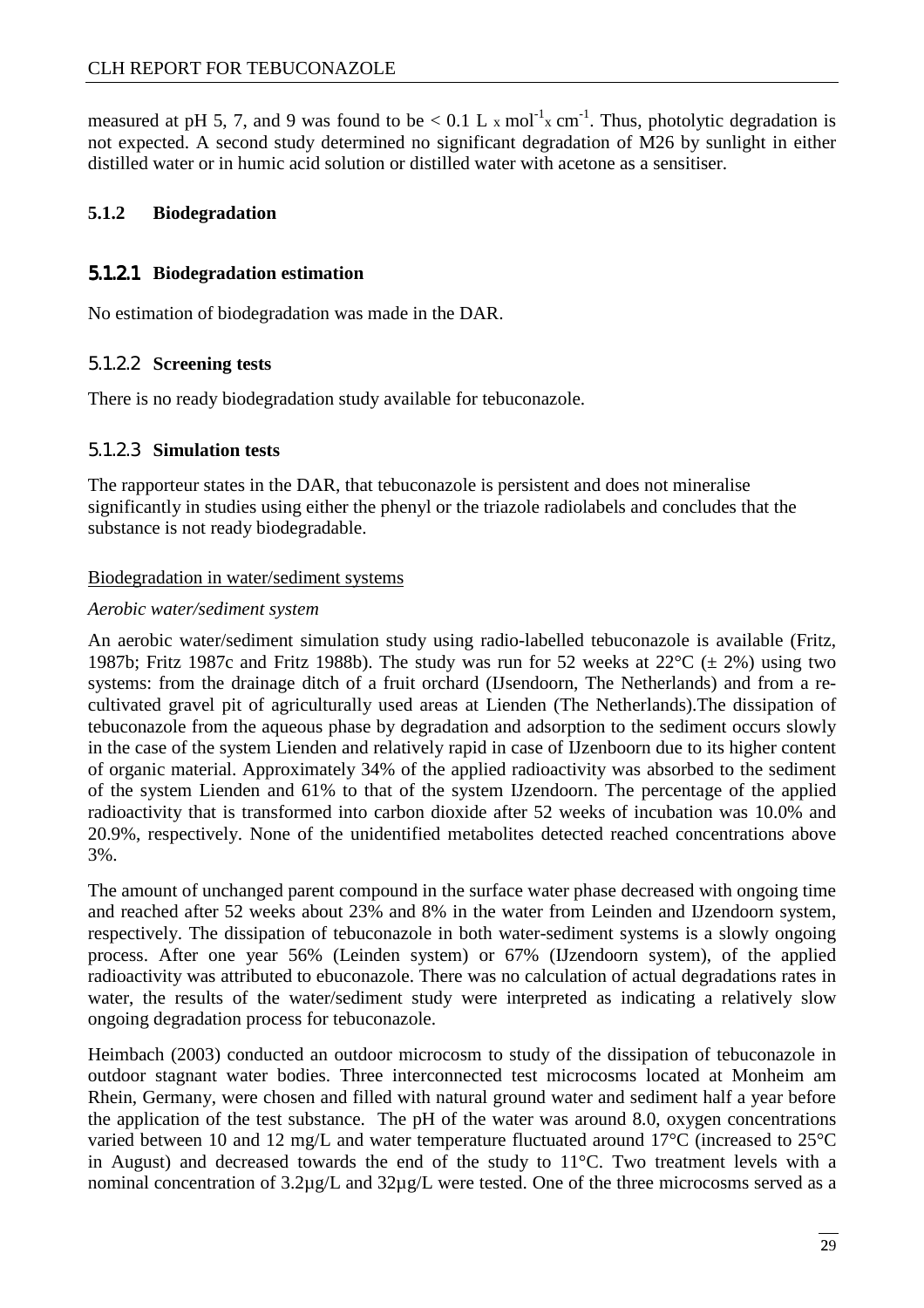control. Results showed consistent dissipation behaviour of tebuconazole in both treatments. The average half-life for disappearance from the water body was calculated to be 30.9 days and for the disappearance from the total system 38.7 days.

Using the TOXWA model, the DT50 for the whole-sediment system from the Heimbach study was refitted using the measured output form the microcosm study (Chapple et al. 2003). The calculated average dissipation DT50 for the total water/sediment study is 54 days. The dissipation DT50 for the water phase is 42 days and one year (default) for the sediment.

#### Biodegradation in soil

#### *Aerobic degradation*

Lee and Hann-Bey (1987) tested the aerobic biodegradation of 14C-tebuconazole. The metabolism of tebuconazole was studied in a laboratory system at an application rate of 10 mg/kg soil, corresponding to 13 kg/ha. The data suggest a slow degradation in soil with a DT50(lab) longer than 1year with 67.4% remaining after 1 year.

#### *Field studies*

In a total of 24 field dissipation trials (18 conducted in Northern Europe between 1987 and 1993, four more conducted in Northern Europe between 2000 and 2001 and two conducted in Southern Europe between 1995 and 1996) tebuconazole was tested at application rates ranging between 250 and 500 g per hectare. The newer studies were performed because it became more and more evident that the studies performed before 1993 suffered from shortcomings caused by a variety of factors, such as application into the standing crop and a sampling technique far from optimum. The 18 trials of the older studies resulted in a geometric mean of the DT50-values of 94 days. The corresponding mean values for the trials conducted in Northern Europe between 2000 and 2001 and in Southern Europe between 1995 and 1996 were 57 (36 to 77 days, n=4) and 26 days (20 to 34 days n=2), respectively.

The DT50field-values were transformed to standard conditions for comparison to each other and with laboratory data (Schad T, 2001 and 2002). As a result the geometric mean of the DT50-values referenced to 20°C was calculated to be 29.4 days. The value corresponds to a DT50-value of approximately two months under field conditions in northern Europe with an annual mean of the soil temperature of 10°C, which is in line with the experimental DT50-values measured in field dissipation trials in northern Europe. Tebuconazole appeared to be persistent in soil studies under laboratory conditions, in contrast to the situation in the field where shows to be moderately degradable.

#### **5.1.2 Summary and discussion of degradation**

Tebuconazole was found to be stable to hydrolysis in environmental conditions. Direct photodegradation of tebuconazole in water is low. No data on ready biodegradation are available but based on the available degradation data in water / sediment systems and soil, tebuconazole is considered to be not rapidly degradable

#### **5.2 Environmental distribution**

The adsorption/desorption behaviour of tebuconazole in six different soils of low organic content was investigated by Fritz according to EPA-Guideline § 163-1 (Fritz, 1988 and 1993). The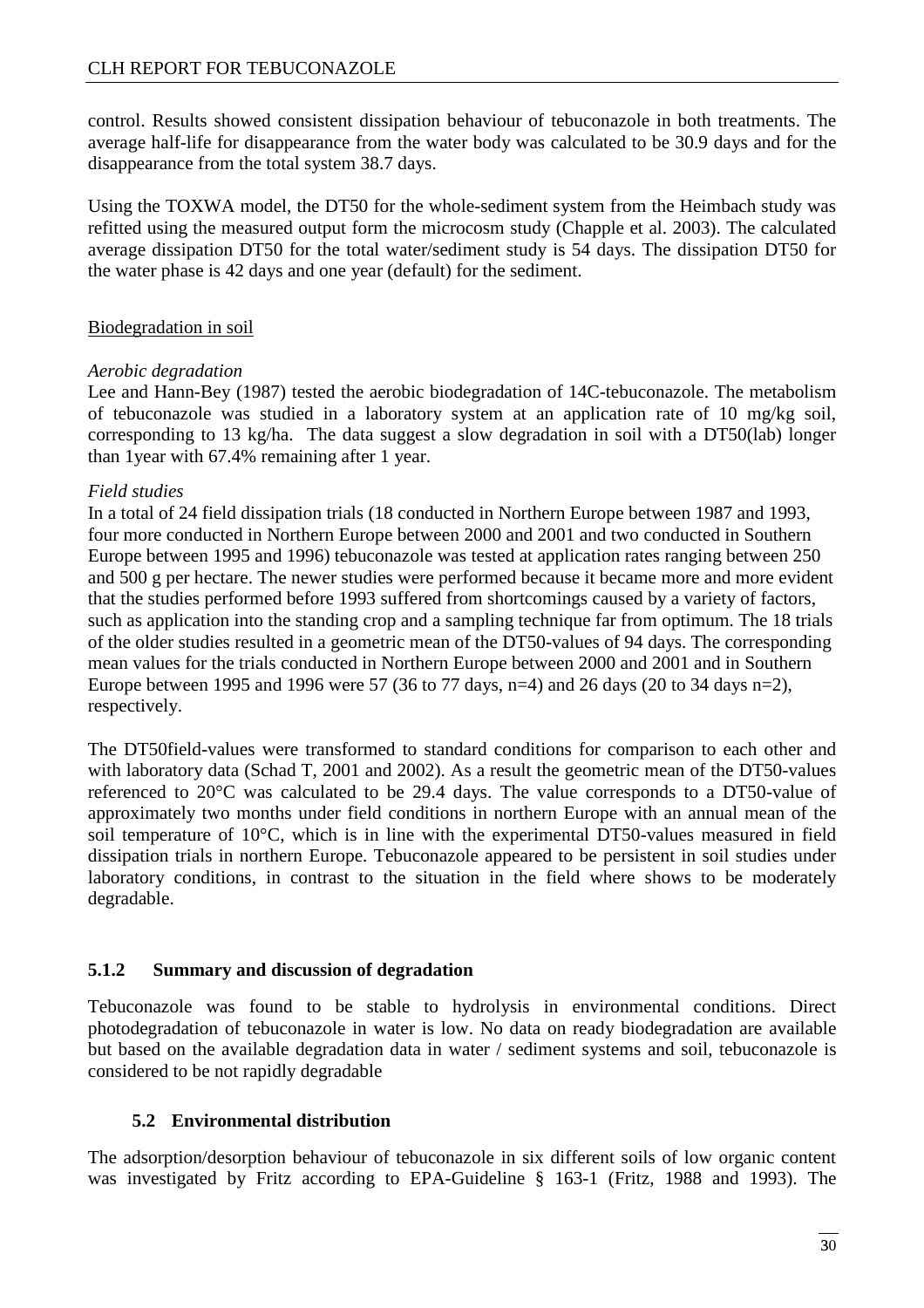adsorption constants Kd calculated from the adsorption range from 7.67 to 19.39 mL/g. These values normalised to the content of organic carbon correspond to Koc-values between 803 and 1249 mL/g, with an arithmetic mean of 992. Due to the results tebuconazole is considered as a substance with a low mobility potential in soil.

#### **5.3 Aquatic Bioaccumulation**

**Table 16. Summary of relevant information on aquatic bioaccumulation** 

| <b>Method</b>            | <b>Results</b>    | <b>Remarks</b>              | <b>Reference</b> |
|--------------------------|-------------------|-----------------------------|------------------|
| EPA-Guideline 165-4      | $BCF = 78$        |                             | Surprenant,      |
| GLP: yes                 |                   |                             | 1988c            |
| Exposure period: 28 days |                   |                             |                  |
| OECD TG 305E             | $BCF = 35 - 59*$  | *Based on specific          | Grau et al, 1988 |
| GLP: yes                 |                   | compound                    |                  |
| Exposure period: 3 days  | $BCF = 55 - 93**$ | **Based on total ${}^{14}C$ |                  |

#### **5.3.1 Aquatic bioaccumulation**

#### **5.3.1.1 Bioaccumulation estimation**

Based on experimentally data tebuconazole has a logKow value of 3.70 at 20°C.

#### **5.3.1.2 Measured bioaccumulation data**

Two bioaccumulation studies in fish are available.

In the first study, performed according to EPA Guideline No. 165-4, bluegill sunfish (*Lepomis macrochirus)* were exposed to radio-labelled tebuconazole (96.28% purity) over a 28-day exposure period (Surprenant, 1988c). A test concentration of 60 µg/L was used. Tebuconazole is bioaccumulated and excreted rapidly by bluefish sunfish, yielding a mean BCF of 78 for the whole fish. It was observed that steady state was reached after 10 days. The BCF may be overestimated as it is based on radioactivity and not analysed for active substance.

In the second study, bluegill sunfish (*Lepomis macrochirus)* was evaluated over a 3-day exposure period according to the OECD-305E guideline (Grau et al, 1988). The study was run with radiolabelled tebuconazole (radio purity > 99% and chemical purity 99.5%). Mean water concentrations of approximately 0.211 mg/L or 0.018 mg/L were used. A bioconcentration factor in the range 55 – 93 was obtained for the whole fish based on the total radioactivity. However, basing the result on tebuconazole a BCF in the range of  $35 - 59$  was obtained. It was reported, that steady state was achieved at least in the higher of the two concentrations used during the exposure period of 3 days. The BCF based on radioactivity may be overestimated.

#### **5.3.2 Summary and discussion of aquatic bioaccumulation**

Tebuconazole has  $logK_{ow}$  of 3.70. Measured bioaccumulation data showed that the bioaccumulation potential of tebuconazole is low, BCF factors ranged from 55 to 93.. These BCF values do not fulfil the criteria for bioaccumulating potential conform Directive 67/548/EEC, since it does note exceed the value of 100 nor conform Regulation EC 1272/2008, since it does not exceed the value of 500.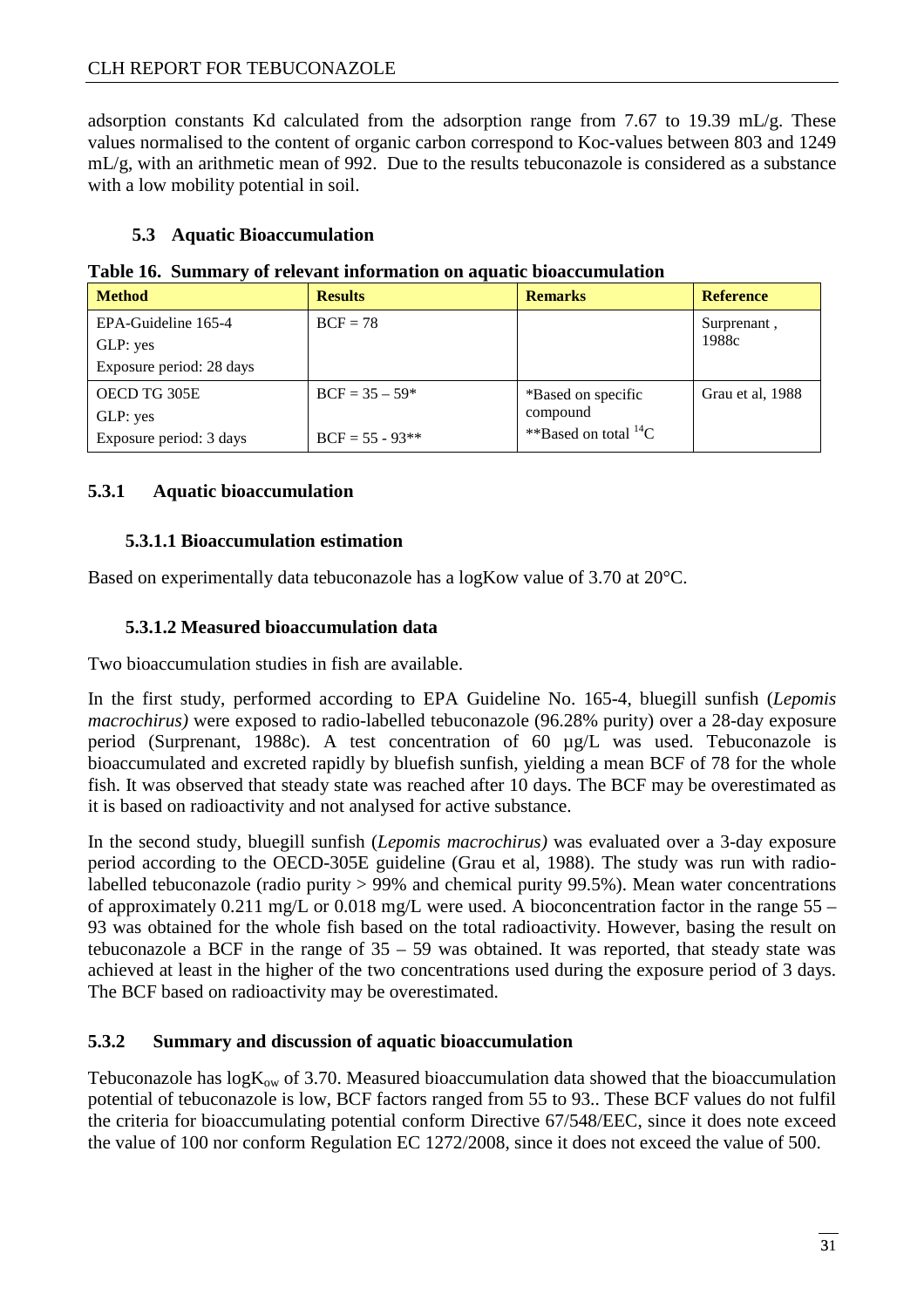#### **5.4 Aquatic toxicity**

Only reliable and acceptable ecotoxicity tests from the Draft Assessment Report were used.

| <b>Method</b>                                                                                                               | <b>Results</b>       | <b>Remarks</b>                 | <b>Reference</b>  |
|-----------------------------------------------------------------------------------------------------------------------------|----------------------|--------------------------------|-------------------|
| <b>Fish Short-term Toxicity</b>                                                                                             |                      |                                |                   |
| <b>DIN 38412</b>                                                                                                            | $LC50 = 8.7$ mg/L    | Nominal concentration          | Grau, 1983        |
| GLP: No, GLP not compulsory at the                                                                                          |                      |                                | (amended,: 1987)  |
| time of study                                                                                                               |                      |                                |                   |
| Purity: 97.1%                                                                                                               |                      |                                |                   |
| Species: Leuciscus idus melanotus                                                                                           |                      |                                |                   |
| Exposure: Acute 96 h, static                                                                                                |                      |                                |                   |
| EPA Guideline 72-1                                                                                                          | $LC50 = 4.4$ mg/L    | Mean measured<br>concentration | Surprenant, 1987  |
| GLP: yes                                                                                                                    | 95% CI = $3.8 - 5.2$ |                                |                   |
| Deviations: minor, two test substances<br>used with different purity; feeding<br>during 48 hr before the test, slight water |                      |                                |                   |
| hardness.                                                                                                                   |                      |                                |                   |
| Purity: 94.7 - 96.28%                                                                                                       |                      |                                |                   |
| Species: Salmo gairdneri                                                                                                    |                      |                                |                   |
| Exposure: Acute 96 h, flow-through                                                                                          |                      |                                |                   |
| EPA: FIFRA Guideline 72-1                                                                                                   | $LC50 = 5.7$ mg/L    | Mean measured                  | Surprenant, 1987b |
| GLP: yes                                                                                                                    |                      | concentration                  |                   |
| Purity: 96.28%                                                                                                              |                      |                                |                   |
| Species: Lepomis macrochirus                                                                                                |                      |                                |                   |
| Exposure: Acute 96 h, flow-through                                                                                          |                      |                                |                   |
| EPA: FIFRA 72-1                                                                                                             | $LC50 = 5.9$ mg/L    | Mean measured                  | Surprenant, 1988a |
| GLP: yes                                                                                                                    |                      | concentration                  |                   |
| Purity: 96.28%                                                                                                              |                      |                                |                   |
| Species: Cyprinodon variegatus                                                                                              |                      |                                |                   |
| Exposure: Acute 96, flow-through                                                                                            |                      |                                |                   |
| <b>Fish Long-term Toxicity</b>                                                                                              |                      |                                |                   |
| EPA Guideline 72-4                                                                                                          | $NOEC = 0.012$ mg/L  | Mean measured                  | Surprenant, 1988b |
| GLP: yes                                                                                                                    |                      | concentration                  |                   |
| Purity: 96.3%                                                                                                               |                      |                                |                   |
| Species: Salmo gairdneri                                                                                                    |                      |                                |                   |
| Exposure: 83 d, flow-through                                                                                                |                      |                                |                   |
| EPA Guideline 72-4                                                                                                          | $NOEC = 0.0219$ mg/L | Mean measured                  | Ward, 1991        |
| GLP: yes                                                                                                                    |                      | concentration                  |                   |
| Purity: 96.4%                                                                                                               |                      |                                |                   |
| Species: Cyprinodon variegatus                                                                                              |                      |                                |                   |
| Exposure: 36 d, flow-through                                                                                                |                      |                                |                   |
| EPA Guideline 72-5                                                                                                          | $NOEC = 0.0436$ mg/L | Mean measured                  | Wheat, 1993       |
| GLP: yes                                                                                                                    |                      | concentration                  |                   |
| Purity: 96.4%                                                                                                               |                      |                                |                   |
| Species: Cyprinodon variegatus                                                                                              |                      |                                |                   |
| Exposure: 203 d, flow-through                                                                                               |                      |                                |                   |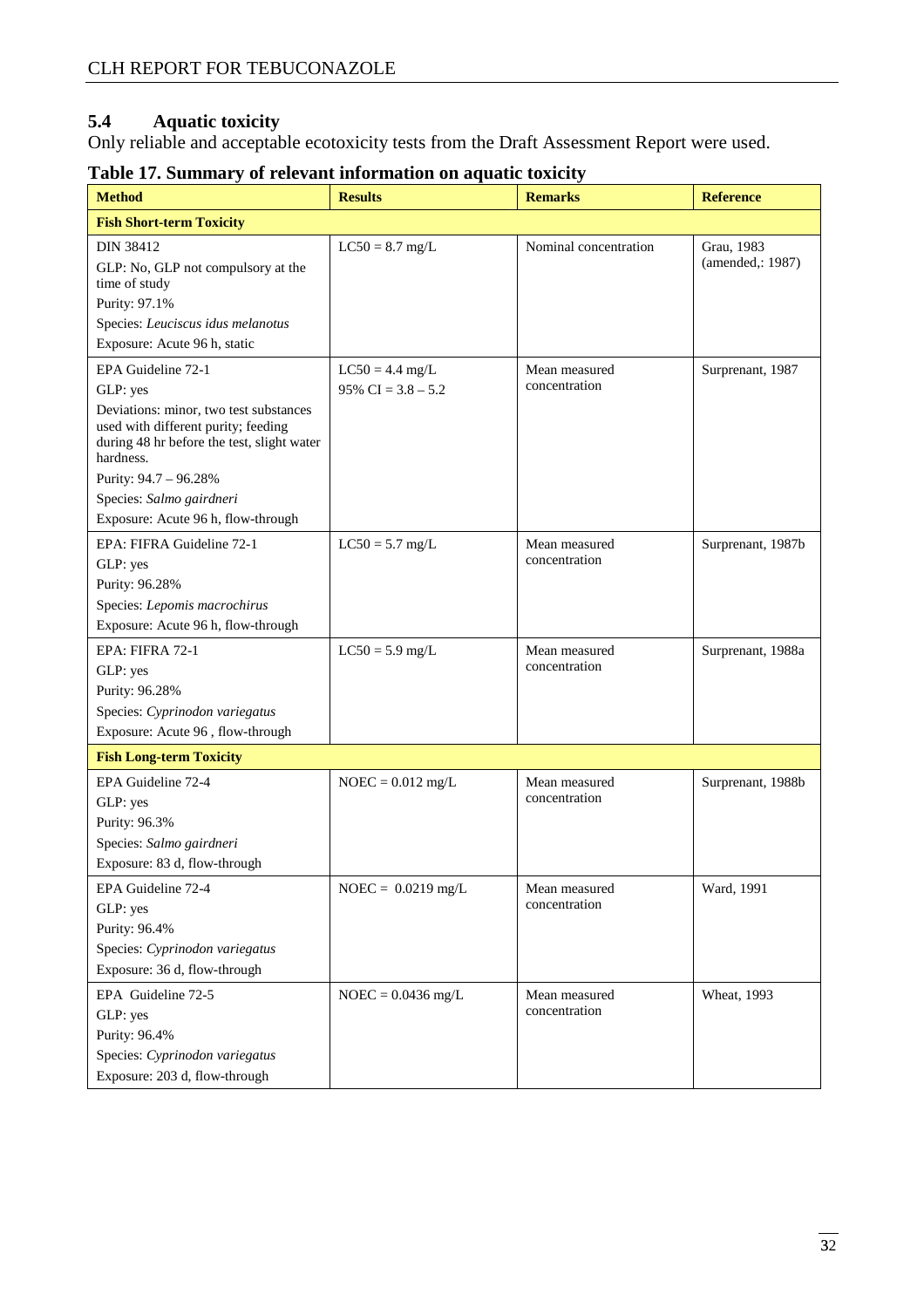### CLH REPORT FOR TEBUCONAZOLE

| <b>Method</b>                                    | <b>Results</b>          | <b>Remarks</b>                 | <b>Reference</b>  |  |
|--------------------------------------------------|-------------------------|--------------------------------|-------------------|--|
| <b>Aquatic invertebrates Short-term Toxicity</b> |                         |                                |                   |  |
| EPA Guideline 72-2                               | $EC50 = 2.79$ mg/L      | Mean measured                  | Dorgerloh, 1998   |  |
| GLP: Yes                                         |                         | concentration                  |                   |  |
| Purity: 96.3%                                    |                         |                                |                   |  |
| Species: Daphnia magna                           |                         |                                |                   |  |
| Exposure: 48 h, flow through                     |                         |                                |                   |  |
| EPA Guideline 72-3                               | $EC50 = 3.0$ mg/L       | Mean measured                  | Surprenant, 1988d |  |
| GLP: Yes                                         |                         | concentration                  |                   |  |
| Purity: 96.3%                                    |                         |                                |                   |  |
| Species: Crassostrea virginica                   |                         |                                |                   |  |
| Exposure: 96 h, seawater flow through            |                         |                                |                   |  |
| EPA Guideline 72-2                               | $LC50 = 0.46$ mg/L      | Mean measured                  | Surprenant, 1988e |  |
| GLP: Yes                                         | $95\%$ CI = 0.29 - 0.61 | concentration                  |                   |  |
| Purity: 96.3%                                    |                         |                                |                   |  |
| Species: Mysidopsis bahia                        |                         |                                |                   |  |
| Exposure: 96 h, seawater flow through            |                         |                                |                   |  |
| <b>Aquatic invertebrates Long-term Toxicity</b>  |                         |                                |                   |  |
| EPA Guideline 72-4                               | NOEC = $0.12$ mg/L      | Based on survival and          | Burgess, 1988     |  |
| GLP: Yes                                         |                         | young/adult reproduction       |                   |  |
| Purity: 96.28%                                   |                         | Mean measured<br>concentration |                   |  |
| Species: Daphnia magna                           |                         |                                |                   |  |
| Exposure: 21 d, flow through                     |                         |                                |                   |  |
| OECD TG 211                                      | $NOEC = 0.01$ mg/L      | Based on survival and          | Noack, 1999       |  |
| GLP: Yes                                         |                         | young/adult reproduction       |                   |  |
| Purity: 99.6%                                    |                         |                                |                   |  |
| Species: Daphnia magna                           |                         | Nominal concentration          |                   |  |
| Exposure: 21 d, static renewal                   |                         |                                |                   |  |
| EPA Guideline 72-4                               | $NOEC = 0.035$ mg/L     | Mean measured                  | Sousa, 1991       |  |
| GLP: Yes                                         |                         | concentration                  |                   |  |
| Purity: 97.5%                                    |                         |                                |                   |  |
| Species: Mysidopsis bahia                        |                         |                                |                   |  |
| Exposure: 28 d, seawater flow through            |                         |                                |                   |  |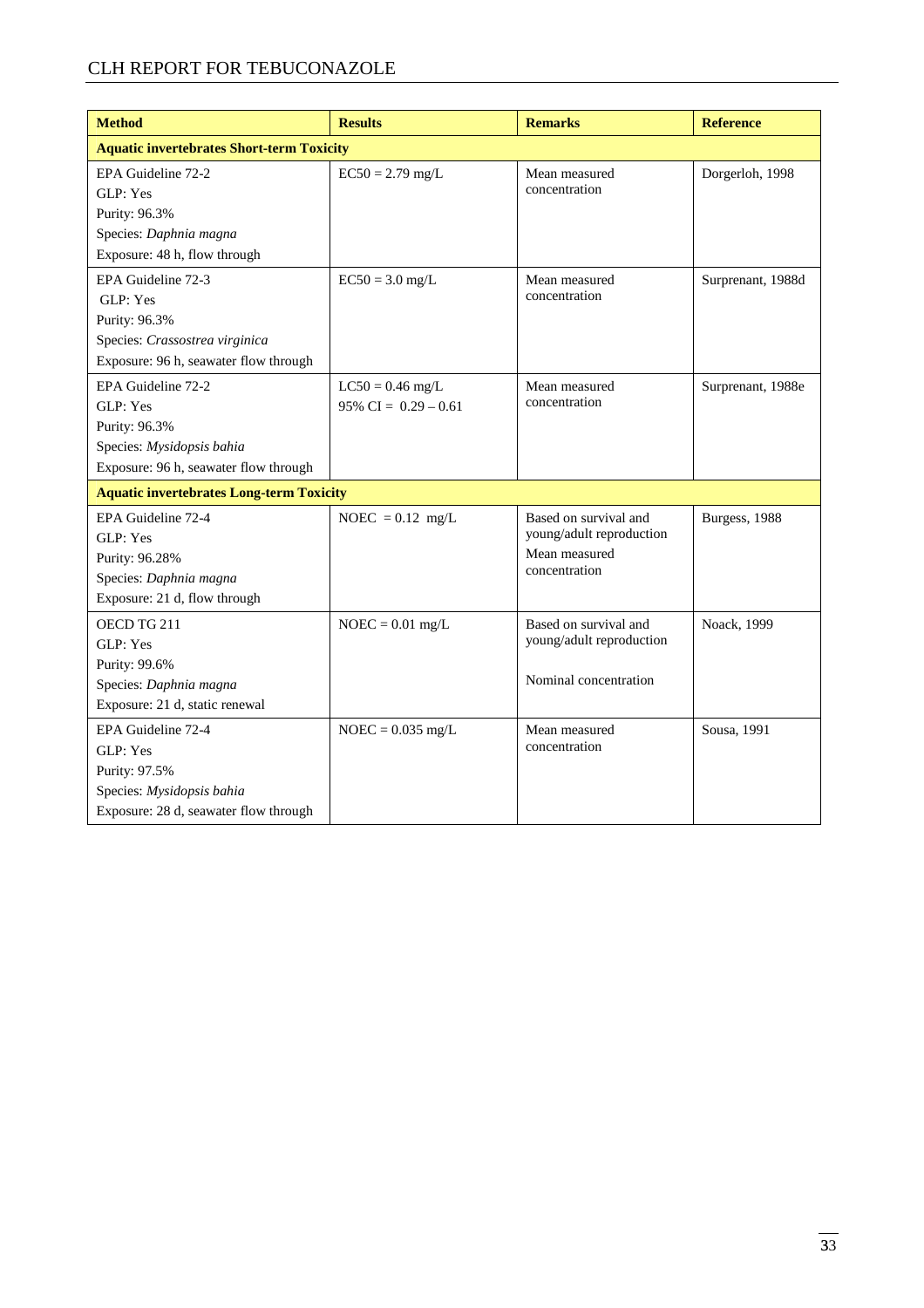#### CLH REPORT FOR TEBUCONAZOLE

| <b>Method</b>                                                                                                              | <b>Results</b>                                        | <b>Remarks</b>                                                                                                                                                                                                                                       | <b>Reference</b> |
|----------------------------------------------------------------------------------------------------------------------------|-------------------------------------------------------|------------------------------------------------------------------------------------------------------------------------------------------------------------------------------------------------------------------------------------------------------|------------------|
| <b>Algae and Aquatic Plants Toxicity</b>                                                                                   |                                                       |                                                                                                                                                                                                                                                      |                  |
| <b>ECD TG 201</b><br>GLP: Yes<br>Purity: 97.5%, tebuconazole<br>Species: Scenedesmus subspicatus<br>Exposure: 72 h, static | $ErC50 = 5.30$ mg/L<br>NOEC = $0.10$ mg/L             | Nominal concentration                                                                                                                                                                                                                                | Heimbach, 1987a  |
| OECD TG 201<br>GLP: Yes<br>Purity: 96.7%, tebuconazole<br>Species: Selenastrum Capricornutum<br>Exposure: 72 h, static     | $ErC50 = 3.80$ mg/L<br>$NOEC = 1.19$ mg/L             | The initial test duration was<br>96 hours. The raw data have<br>been recalculated by the<br>applicant to comply with<br>OECD TG 201 referring to<br>72 hours. $**$<br>Pseudokirchneriella<br>subcapitata newer name for<br>Selenastrum capricornutum | Bowers, 1996     |
| EPA Guideline 123-2<br>GLP: Yes<br>Purity: 96.7%, tebuconazole<br>Species: Lemna gibba<br>Exposure: 14 d, static renewal   | ECr50 $(7d) = 0.237$ mg/L<br>$ECr10(7d) = 0.036$ mg/L | Calculated growth rate<br>based on reported frond<br>counts after 7 days<br>Mean measured<br>concentration                                                                                                                                           | Bowers, 1997     |

#### **5.4.1 Fish**

#### **5.4.1.1 Short-term toxicity to fish**

The acute toxicity of tebuconazole to *Leuciscus idus melanotus* was tested at five concentrations (3.5-18 mg/L) for 96-h under static test conditions following German guideline DIN 38412. After 2, 48 and 96 hours 105%, 105.4% and 103.2% of the nominal concentration was detected. Based on nominal concentrations, as measured values were within the acceptable range, a  $LC_{50}$ -value of 8.7 mg/L was determined for tebuconazole (Grau, 1983).

A study was performed on *Salmo gairdneri* following EPA guideline 72-1. Fish were exposed to tebuconazole at five nominal concentrations (1.3-7.5 mg/L) for 96-h under flow-through conditions. Mean measured concentrations were 1.1, 1.5, 2.5, 3.9 or 6.1 mg/L tebuconazole At 6.1mg/L and 3.9 mg/L the surviving fishes show loss of equilibrium and extended (sometimes abrupted) abdomen . At 2.5 mg/L only after 96-h exposure one fish exhibited a partial loss of equilibrium and one exhibited darkened pigmentation. The measured concentrations show no relevant deviations during the exposure time. No mortalities were found in the controls. Based on mean concentrations the LC50 (96 h) of 4.4 mg/L was determined observed with *Salmo gairdneri* (Surprenant, 1987).

The acute effect of tebuconazole to *Lepomis macrochirus* was assessed according to EPA 72-1 guidelines (Surprenant, 1987b). *Lepomis macrochirus* were exposed at five nominal concentrations (1.3-7.5 mg/L) for 96-h under flow-through conditions. Mean measured concentrations were 1.4, 1.9, 2.9, 4.2, or 6.4 mg/L. An  $LC_{50}$  of 5.7 was obtained.

The acute aquatic toxicity of tebuconazole was tested at five nominal concentrations (1.3-7.5 mg/L) in *Cyprinodon variegates* in a 96-h flow-through study following EPA guidelines with analytical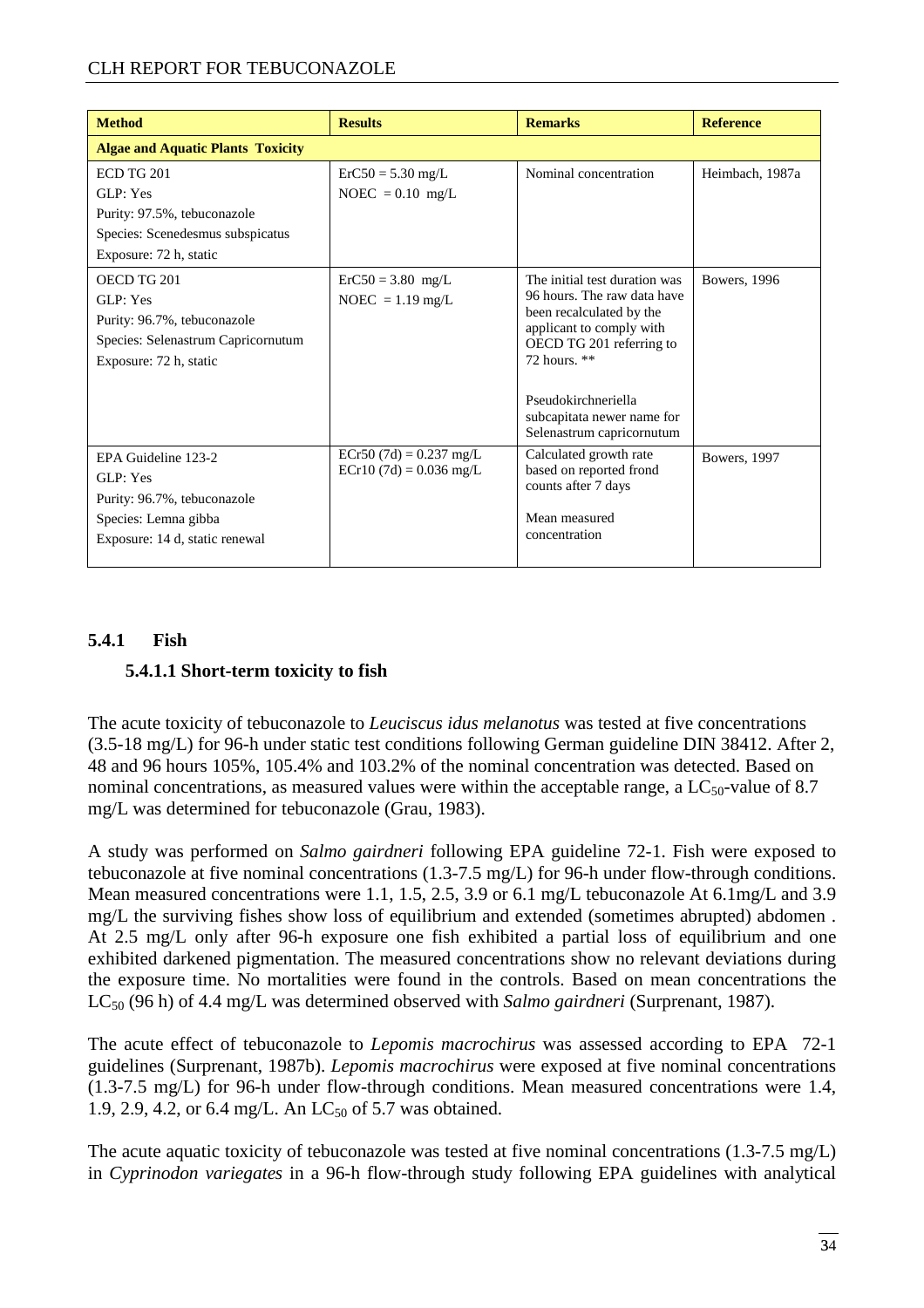monitoring of the test concentrations. Twenty organisms were exposed in duplicate test chambers for 96 h under flow-through conditions to a control, a solvent control at mean measured concentrations of 1.2, 1.9, 2.8, 4.3, or 6.8 mg/L. Based on mean measured concentrations an  $LC_{50}$  of 5.9 mg/L was determined in this study (Surprenant, 1988a).

#### *Aquatic toxicity studies of metabolites of tebuconazole*

No metabolites were found in the water of the water/sediment metabolism study. HWG-1608 pentanoic acid *(M-25*), HWG-1608-lactone (*M17*) and 1,2,4-triazole *(M-26)* are the only major metabolites to tebuconazole which could be detected in supplementary degradation studies in water. Studies have been conducted with these metabolites to evaluate their effects on fish (see Annex I, Table I-a). Acute toxicity studies show that the toxicity of metabolites (LC50-values  $\geq 10$  mg/L) in fish is lower than the parent compound.

Conclusion: Acute toxicity values of tebuconazole to fish are between 1 and 10 mg/L. The lowest LC<sub>50</sub> of 4.4 mg/L was obtained with *Salmo gairdneri*.

#### **5.4.1.2 Long-term toxicity to fish**

In the first study *Salmo gairdneri* was exposed to tebuconazole according to EPA 72-4 guideline at five nominal concentrations ranging from 0.012 to 0.23 mg/L for 83 days under flow-through conditions (Surprenant, 1988b). The mean measured concentrations of tebuconazole ranged from 5.04 to 99.3 µg/L. Observations were made on embryo viability, organism survival at hatch and larval survival and growth after 60 d post-hatch. Exposure to all concentrations tested did not adversely affect embryo viability. Similarly, survival of organisms at the complete of the hatching period was comparable to the control. The larval survival was significantly reduced at the four highest concentrations. Throughout the post-hatch exposure period larval exhibited abnormal appearance and behaviour at concentrations  $\geq 0.025$  mg/L. Based on mean measured concentrations the 83-d NOEC was determined as 0.012 mg/L.

In a second study, the chronic toxicity of tebuconazole to *Cyprinodon variegates* was tested according to EPA 72-4 guideline at five nominal concentrations  $(6.25 - 100 \text{ µg as/L})$  for 36 days under flow-through conditions (Ward, 1991). The mean measured concentrations of tebuconazole were 5.04, 9.2, 21.9, 47.5 or 99.3 µg as/L. Based on hatching success, fry survival, and fry growth a 36-d NOEC for tebuconazole was determined as 0.0219 mg as/L.

In a third study, *Cyprinodon variegates* was exposed to tebuconazole in a flow-through full life cycle test design during 203 days at five nominal concentrations (12.5–200 µg/L) for a complete life-cycle (Wheat, 1993). This study was performed following EPA 72.5 guideline. 13 biological endpoints were statistically evaluated during this study. Abnormalities in the  $F_0$  were observed in all treatments including controls at a low incidence ( $n \leq 3$ ) and were not dose-related. Abnormalities in  $F_1$  were not observed. Based upon growth (length at day 33) the NOEC for the most sensitive biological endpoint for tebuconazole was determined as 0.0436 mg/L

#### C*hronic toxicity studies of metabolites of tebuconazole*

Available chronic study in fish shows that the toxicity of the metabolite *M26* (28-d NOEC  $(sublethal) = 3.2 mg/L$ ) is lower than that of the parent compound (see Annex I, Table I-b).

Conclusion: The chronic toxicity of tebuconazole to fish is high, the NOEC values were observed to be lower than 1 mg/L. The lowest NOEC value of 0.012 mg/L was obtained with *Onchorhynchus mykiss.*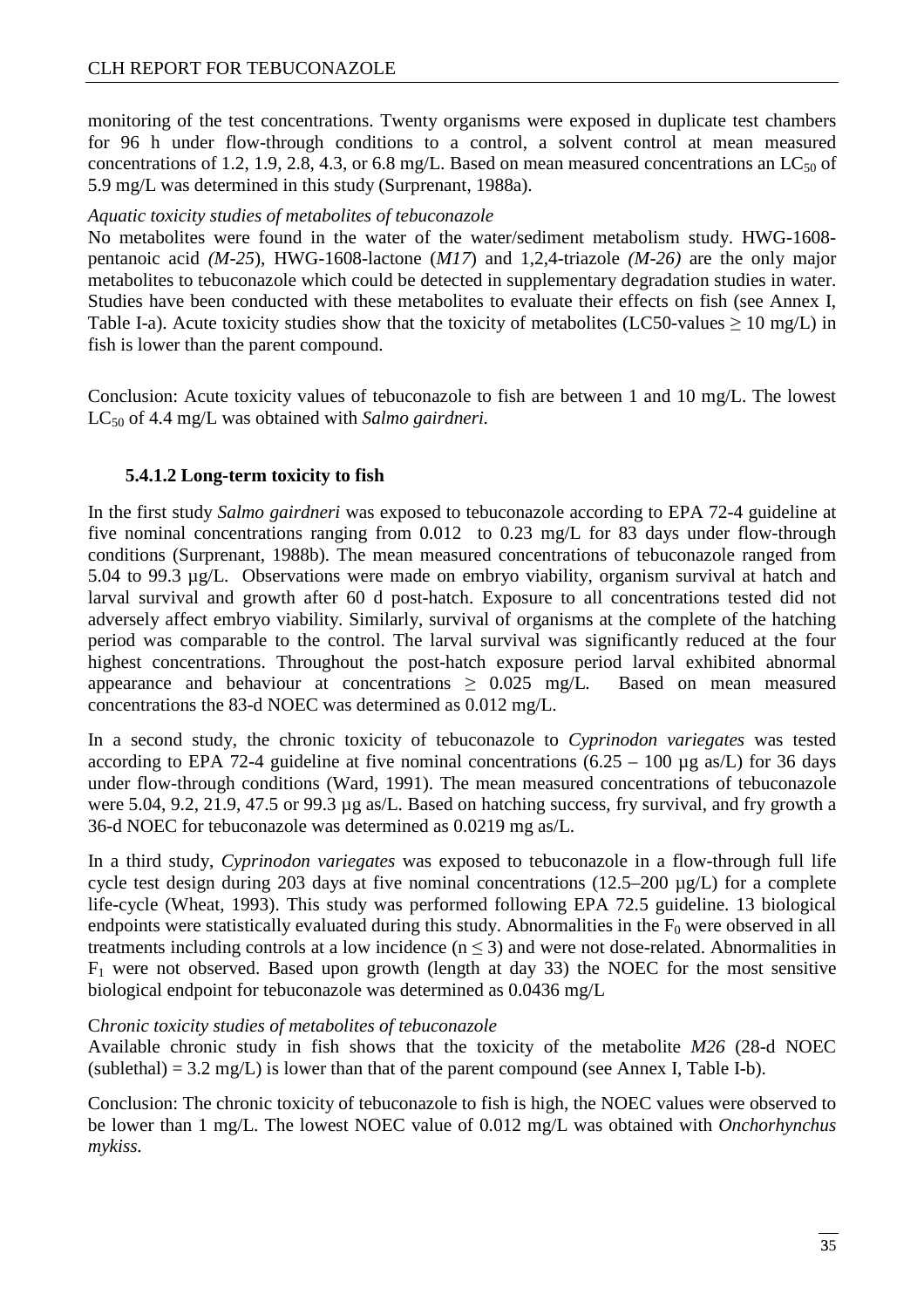#### **5.4.2 Aquatic invertebrates**

#### **5.4.2.1 Short-term toxicity to aquatic invertebrates**

The acute toxicity of tebuconazole to *Daphnia magna* was tested according to EPA 72-2 guideline at five mean measured concentrations (0.46, 0.74, 1.6, 2.6 or 6.2 mg/L). *Daphnia* were exposed under flow-through test conditions for 48 hours. A 48-h  $EC_{50}$  of 2.79 was obtained in this study (Dorgerloh, 1998).

*Crassostrea virginica* were exposed in a flow-through test system for 96-h to a control, solvent control (acetone) and mean measured concentrations ranging from 1.7 to 9.3 mg/L. The shell deposition was measured and the concentration determined which caused 50% reduction of the shell deposition. 78% mortality was observed in the mean measured concentration of 9.3 mg as/L. The 96-h  $EC_{50}$  for the influence of tebuconazole on the shell deposition of Eastern oysters in this study was determined as 3.0 mg/L (Surprenant, 1988d).

*Mysid shrimp (Mysidopsis bahia;* ≤ 24 h old, 20 per concentration*)* were exposed in a seawater flow-through system for 96 h to a control, solvent control (acetone) and five mean measured concentrations of 0.30, 0.45, 0.79, 1.6 and 3.4 mg/L. Behavioral effects were observed at all higher concentrations higher than 0.30 mg as/L. The 96-h  $LC_{50}$  for tebuconazole has been determined as 0.46 mg /L (Surprenant, 1988e).

#### *Acute toxicity studies of metabolites of tebuconazole*

Acute toxicity studies to *Daphnia magna* show that the toxicity of metabolites (EC50-values > 100 mg/L) is lower than that of the parent compound (see Annex II, Table IIa)

Conclusion: The lowest acute toxicity of tebuconazole to aquatic invertebrates was obtained with *Mysidopsis bahia,* LC<sub>50</sub> of 0.46 mg/L.

#### **5.4.2.2 Long-term toxicity to aquatic invertebrates**

In the first study, *Daphnia magna* were exposed at five concentrations (0.042–0.51 mg/L, mean measured) according to EPA guideline 72-4 using a flow-through test design (Burgess, 1988). After a 21-d exposure to tebuconazole, daphnid survival was significantly different ( $P < 0.05$ ) from the controls at the highest concentration tested (0.51 mg as/L). The 21-d NOEC for *Daphnia magna* exposed to tebuconazole was 0.12 mg/L based on survival and young/adult reproduction at the end of the study. All young produced at all levels during the study appeared normal.

In a second study, *Daphnia magna* were exposed at five concentrations (0.01- 0.9 mg as/L) following a standard test using a static-renewal test design for 21-d (Noack, 1999). Mean values of recovery rate including new and old media were in the range of 87 – 136%. Significant numbers of stillborn were observed in the highest test concentration of 0.9 mg /L. The number of living juveniles per parent was statistically reduced at all concentrations higher than 0.01 mg /L. Body weight and body length were not affected at all test concentrations. The NOEC (21-d) for the reproduction was determined to be 0.01 mg/L.

The chronic toxicity to *Mysidopsis bahia* was tested in a flow-through test design for 28 days, in accordance to EPA guideline 72-4. *Mysidopsis* were exposed at five concentrations (8.7–150 µg/L, mean measured) (Sousa, 1991). Endpoints recorded were mortality, reproduction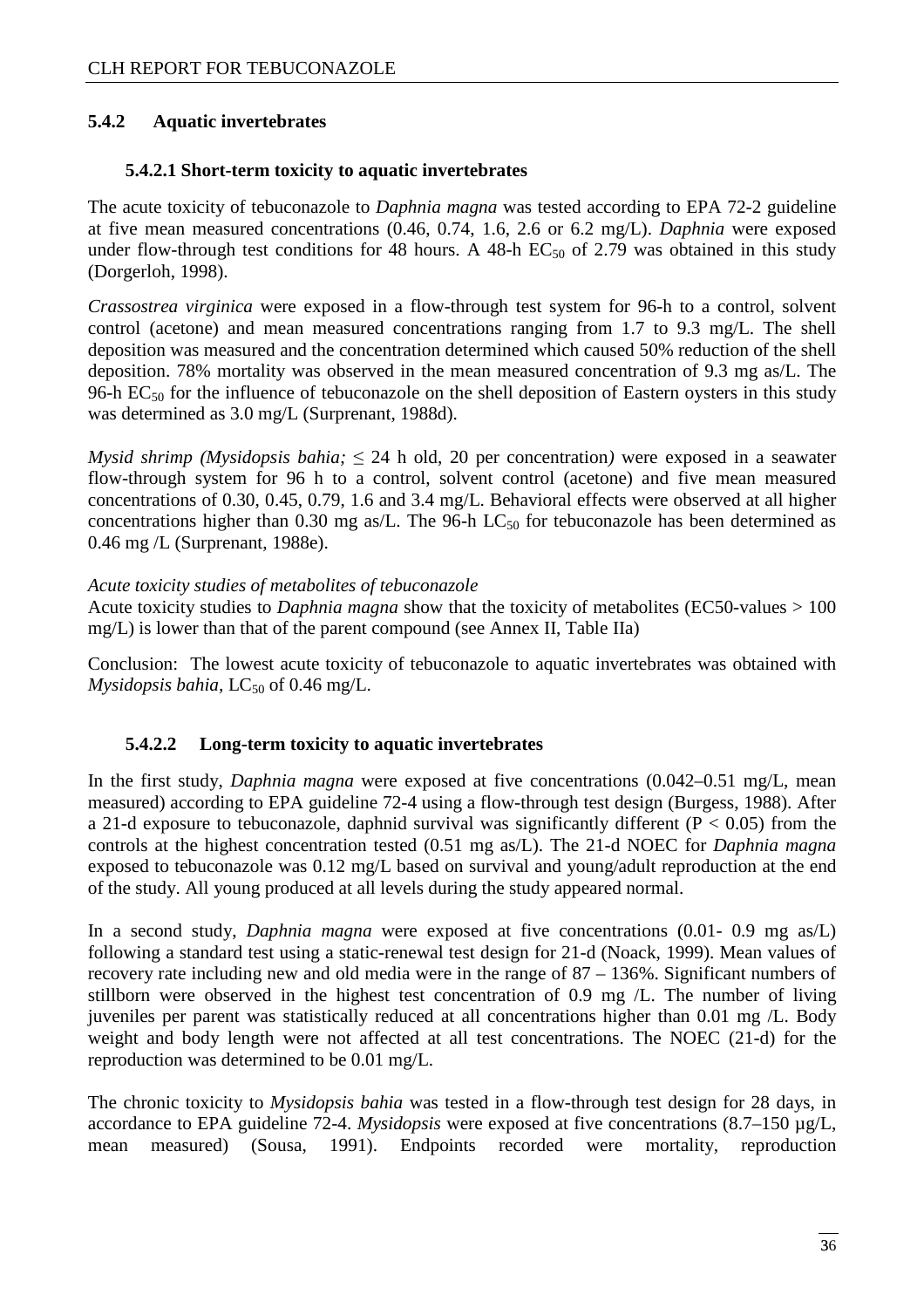(offspring/female/reproductive day) and growth (total dry body weight) of parent animals at the end of the test. The NOEC (28-d) for mysid shrimp in this study was determined to be 0.035 mg/L.

Conclusion: In chronic toxicity studies for aquatic invertebrates NOEC values below 1 mg/L were obtained. The lowest NOEC value observed was 0.01mg/L (nominal) for *Daphnia Magna.* 

#### **5.4.3 Algae and aquatic plants**

#### Aquatic algae

A study was performed on *Scenedesmus subspicatus,* following OECD test guideline 201 (Heimbach, 1987a). Strain 86/81 SAG was exposed under static conditions for 72 hours at five nominal concentrations (0.32-10 mg/L). At the time the study was performed, analytical verification of test concentrations was not required. Thus, no analysis was performed. An inhibition of cell proliferation was seen at concentrations above 0.1 mg/L and a complete inhibition was found at 10 mg/L. The  $EC_{50}$  of growth rate after 72 hours was 5.3 mg/L and the NOEC was 0.10 mg/L.

A study was performed on *Selenastrum Capricornutum* following OECD test guideline 201 (Bowers, 1996). Strain 136 was exposed under static conditions for 72 hours at five concentrations (0.68-10.9 mg/L, mean measured). The  $EC_{50}$  of growth rate after 72 hours was 3.80 mg/L and the NOEC was 1.19 mg/L.

#### Aquatic plant

The toxicity of tebuconazole to duckweed (*Lemna gibba*) was tested according to EPA-FIRFA guideline 123-2 (Bowers, 1997). Over a 14-day period *Lemna gibba* was exposed under staticrenewal test conditions at five nominal concentrations 0.0313, 0.0625, 0.125, 0.250 and 0.500 mg/L (in addition to control and solvent control). Three replicate vessels were prepared for each concentration. The frond count in each vessel was determined on Day 0, 2, 5, 7, 9, 12 and 14. The pH and conductivity were measured in the control, solvent control, low, middle, and high test solutions on Day 0, 7 and 14. Samples of tebuconazole test solutions, including controls were taken on day- 0, 7 (new solution) and 14 (old solution to measure actual exposure concentration).

The mean initial measured concentration of the substance was 0.0307, 0.0623, 0.1279, 0.2086 and 0.488. mg/L, which represents 76 to 110% of the nominal concentration. The *Lemna* fronds were described as smaller than controls in the 0.128, 0.209, and 0.489 mg/L test vessels. The authors of the study calculated a 14-day NOEC and  $E<sub>r</sub>C<sub>50</sub>$  based on frond counts, resulting in a value of 0.0623 mg/L and 0.144 mg/L. To be more in line with the OECD guideline 221 (*Lemna* sp. Growth Inhibition Test) in which a 7-day exposure is recommended, a 7-day NOEC,  $EC_{10}$  and  $EC_{50}$  values were derived. Based on the frond numbers reported the NOEC and EC10 of the growth rate between day 0 and 7 was calculated, resulting in a value of 0.0307mg/L and 0.0360 mg/L**.** The  $E<sub>r</sub>C<sub>50</sub>$  (7-d) was determined to be 0.237 mg/L.

#### *Studies of toxicity of metabolites to algae*

Studies show that toxicity of metabolites is lower than that of the parent compound (see Annex III, Table III-a).

Conclusion: The lowest  $E<sub>r</sub>C<sub>50</sub>$  and  $E<sub>r</sub>C<sub>10</sub>$  for growth to aquatic algae/plant for tebuconazole was 0.237 mg/L and 0.036 mg/L, respectively.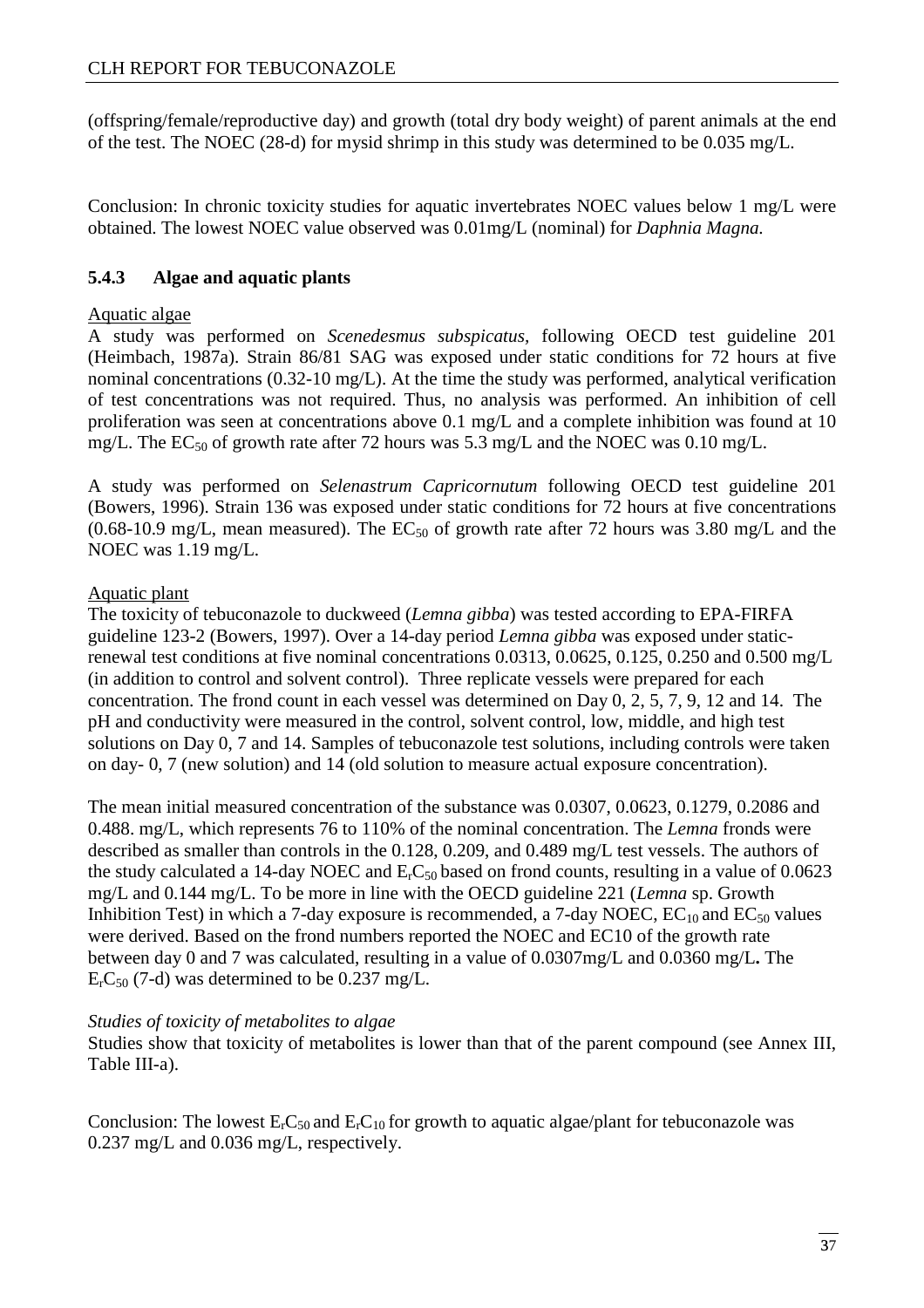#### **5.4.4 Other aquatic organisms (including sediment)**

Whole-sediment studies with benthic organisms are not standard tests for classification and labelling as there are no criteria available, and the data can be used only as additional information. Two studies are available and are mentioned only for informational purposes (See Annex IV).

The effects of tebuconazole on sediment-dwelling organisms using test species, *Chironomus riparius,* have been studied. The first study is a limit test with one concentration (Heimbach, 1996). In this study no effects could be detected in the highest test concentration, 0.1 mg/L. A later study showed an EC 15 of 2.51 mg/L (Dorgerloh, 2003).

#### **5.5 Comparison with criteria for environmental hazards (sections 5.1 – 5.4)**

Summary of the lowest  $L(E)C_{50}$  and NOEC values obtained in aquatic toxicity studies:

| Fish                | Salmo gairdneri   | 96 h LC50 = 4.4 mg/L    |
|---------------------|-------------------|-------------------------|
| Invertebrates       | Mysidopisis bahia | 96 h LC50 = $0.46$ mg/L |
| Algae/aquatic plant | Lemna gibba       | 7 d EC50 = $0.237$ mg/L |
| Chronic toxicity    |                   |                         |
| Fish                | Salmo gairdneri   | $NOEC = 0.012$ mg/L     |
| Invertebrates       | Daphnia magna     | $NOEC = 0.01$ mg/L      |
| Algae/aquatic plant | Lemna gibba       | $EC_{10} = 0.036$ mg/L  |

#### *Degradation*

*Acute toxicity* 

Tebuconazole is considered to be not rapidly degradable (see section 5.1.1).

#### *Bioaccumulation*

Tebuconazole does not fulfil the criteria for bioaccumulating potential conform Directive 67/548/EEC, since the BCF values ranging between 55 - 93 does not exceed the value of 100 nor for Regulation EC 1272/2008, since it does not exceed the value of 500 (see section 5.3.2).

#### **CLP Acute aquatic hazard**

 $L(E)C_{50}$  values are available for all three trophic levels. The lowest acute aquatic toxicity values for tebuconazole are 0.46 mg/L and 0.237 mg/L in invertebrates and aquatic plants, respectively. Tebuconazole therefore fulfils the criteria for classification as Aquatic Acute Cat. 1. The  $L(E)C_{50}$ values obtained in invertebrates and aquatic algae both fall within the  $0.1 < L(E)C_{50} \le 1$  mg/L band. An M-factor of 1 for acute toxicity is assigned.

#### **CLP Chronic aquatic hazard**

Tebuconazole is considered not rapidly degradable.

Chronic aquatic toxicity values for tebuconazole are available for all trophic levels. The lowest NOEC is 0.01 mg/L obtained for *Daphnia* magna which lies in the toxicity range  $0.001 < N$ OEC  $\leq$ 0,01 mg/L. Tebuconazole therefore fulfils criteria for classification as Aquatic Chronic Cat.1 with a M-factor of 10.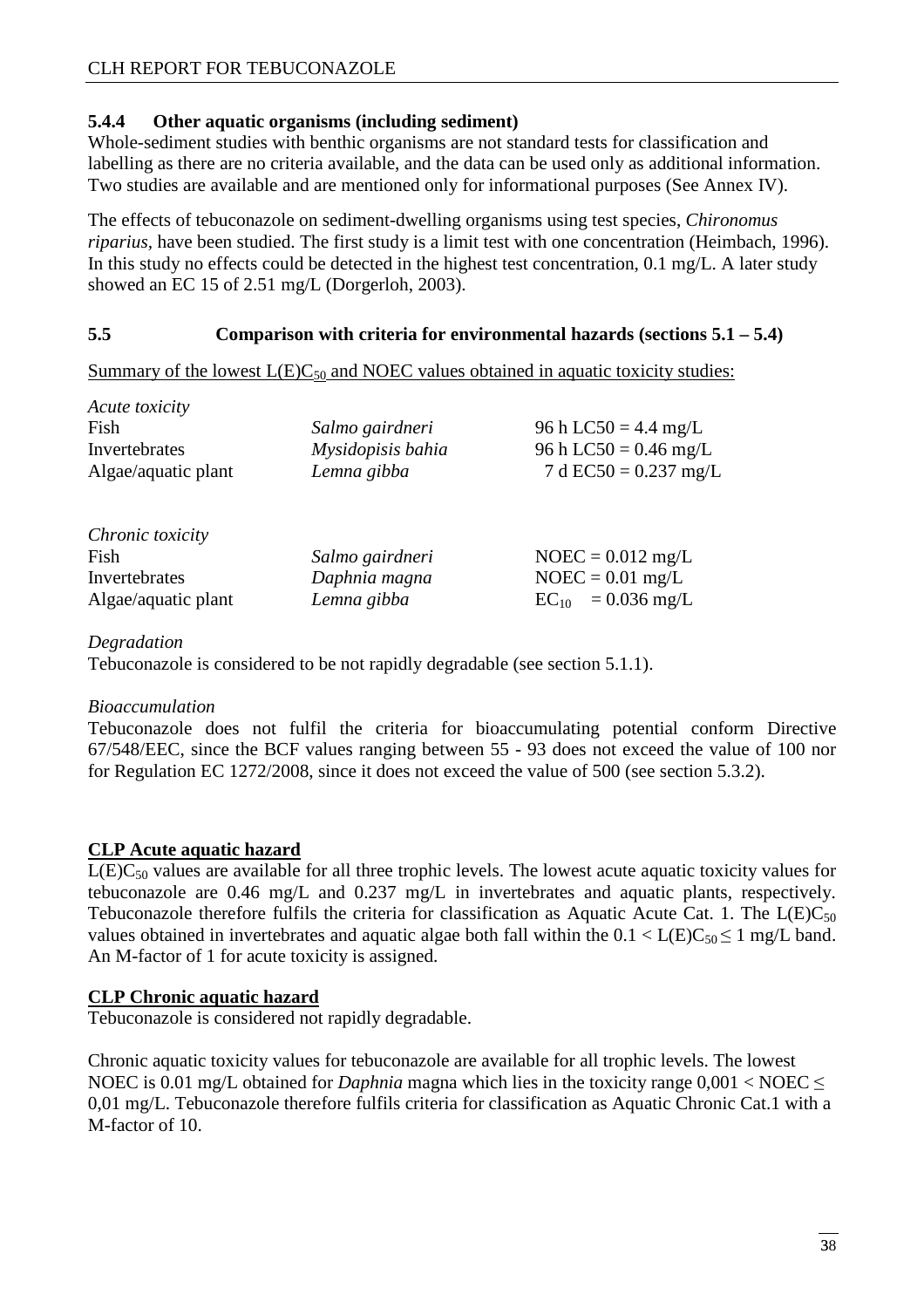#### **Directive 67/548/EEC**

The lowest acute aquatic toxicity values for tebuconazole are 0.46 mg/L and 0.237 mg/L in invertebrates and aquatic plants, respectively. Tebuconazole is not readily degradable. However, it does not fulfil the criteria for bioaccumulation. Tebuconazole, therefore fulfils the criteria for classification with N;R50/53. The specific concentration limits (SCL) of  $C_n \ge 25\%$  N; R50-53,  $2,5\% \le C_n < 25\%$  N; R51-53 and  $0,25\% \le C_n < 2,5\%$ ; R52-53 where  $C_n$  is the concentration of tebuconazole in a mixture are proposed.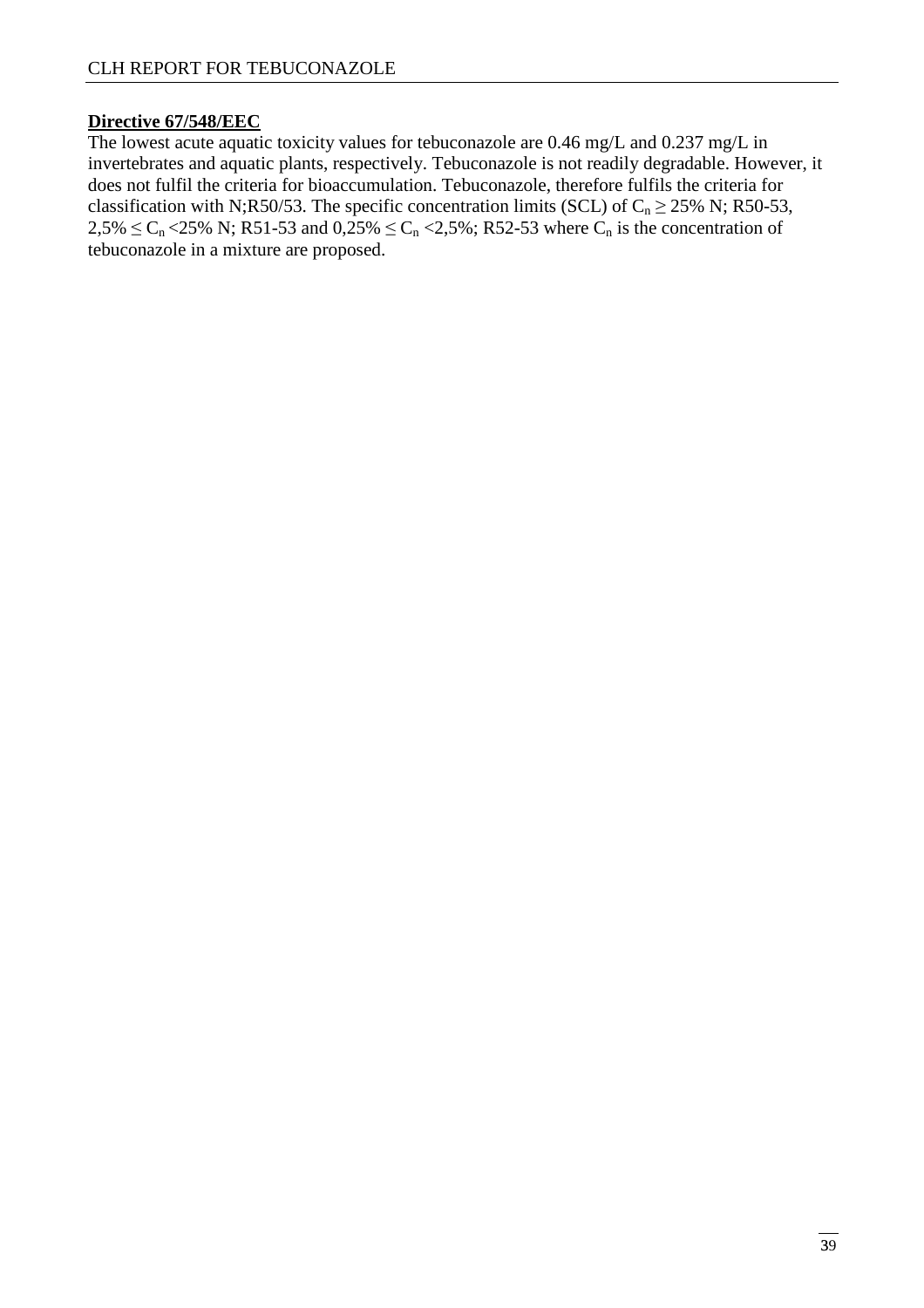#### **5.6 Conclusions on classification and labelling for environmental hazards (sections 5.1 – 5.4)**

|                             | <b>CLP</b> Regulation    | Directive 67/548/EEC (DSD)         |
|-----------------------------|--------------------------|------------------------------------|
| <b>Resulting harmonised</b> | Aquatic Acute 1 (H400)   | $N$ ; R50-53                       |
| classification (future      | Aquatic Chronic 1 (H410) |                                    |
| entry in Annex VI, CLP      |                          | SCL:                               |
| <b>Regulation</b> )         | M-factor                 | $C_n \ge 25\%$ : N; R50-53         |
|                             | Acute M-factor 1         | $2.5\% \le C_n < 25\%$ : N; R51-53 |
|                             | Chronic M-factor 10      | $0.25\% \le C_n < 2.5\%$ : R52-53  |

Table 18 Conclusion on environmental classification

#### 6 **OTHER INFORMATION**

#### 7 **REFERENCES**

European Commission. Assessment Report, Inclusion of active substances in Annex I to Directive 98/8/EC. Tebuconazole: Product-type PT-8 Wood Preservative, RMS Denmark, November 2007.

European Commission. Draft Assessment Report Tebuconazole Volume 1 Level 1-4. Prepared by Denmark, April 2007.

European Commission. Draft Assessment Report Tebuconazole Volume 3 Annex B6: Toxicology and metabolism. Prepared by Denmark, 2006.

European Commission. Draft Assessment Report Tebuconazole Volume 3 Annex B8: Fate and behaviour. Prepared by Denmark, April 2007.

European Commission. Draft Assessment Report Tebuconazole Volume 3 Annex B9: Ecotoxicology, Prepared by Denmark, April 2007.

European Commission. Draft Assessment Report Tebuconazole Volume 3 Annex B4: Proposals for Classification and labelling. Prepared by Denmark, 2006.

European Commission. Draft Assessment Report Tebuconazole Volume 3 Annex B.2: Physical and Chemical properties, Prepared by Denmark, 2006.

#### **DAR Physico-chemical Properties**

Eberz A (1999). Determination of safety-relevant data of Folicur (Report No.: 99/00455).

Imre L (1989). Preventol VPOC 3047 (Tebuconazole) surface tension (Report No.: PC754).

Krohn J (1995). Water solubility of tebuconazole (Report No.: PC664).

Krohn J (1993a). Melting point of tebuconazole (Report No.: PC424).

Krohn J (1993b). Vapour pressure curve of tebuconazole (Report No.: PC423).

Krohn J (1993c). Solubility of tebuconazole (HWG 1608) in organic solvents (Report No.: PC433).

Krohn J (1984). Octanol/water partition coefficient of tebuconazole (HWG 1608) (Report No.: PC431).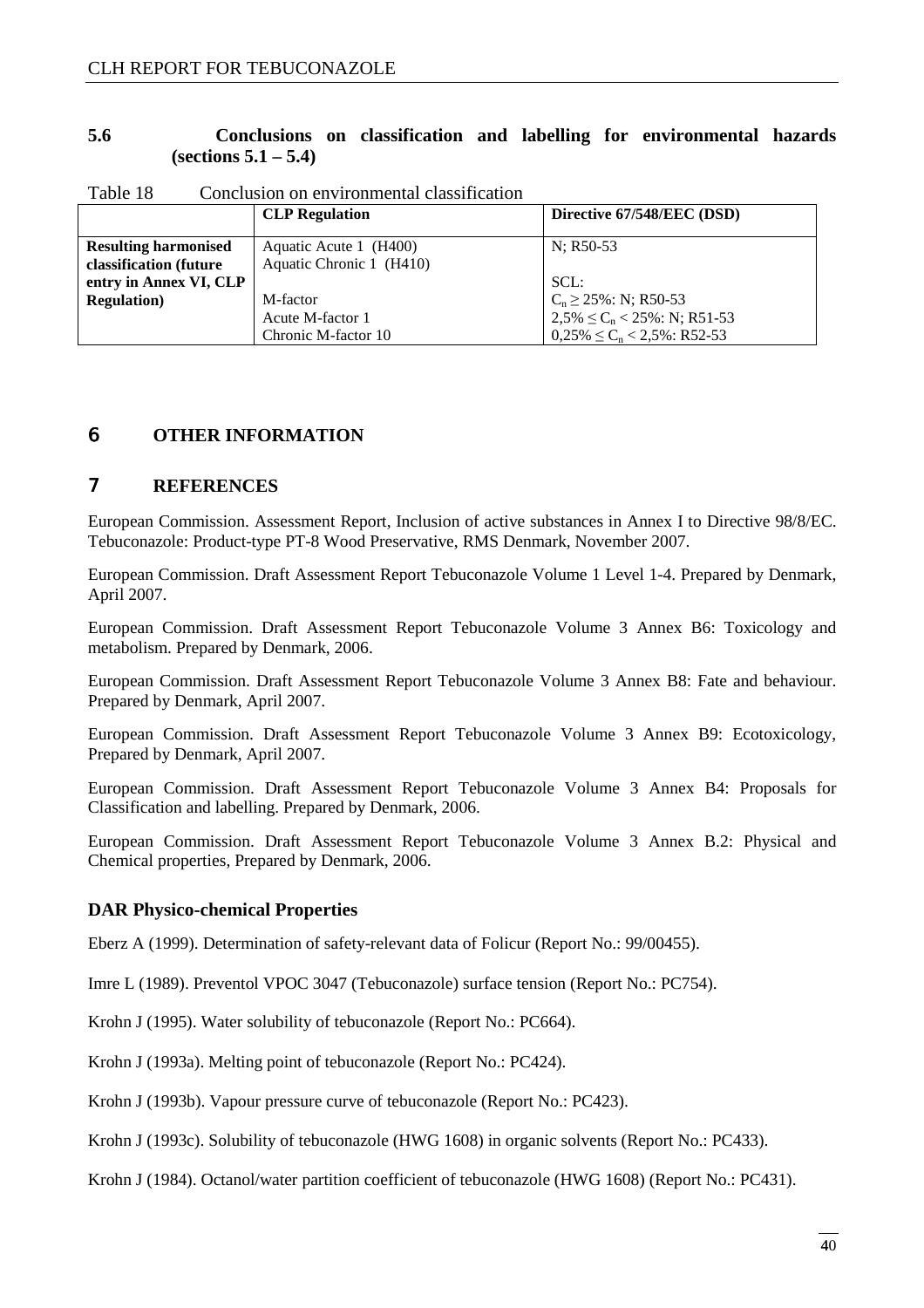Mix KH and Berg G (1988). Thermal stability of the agrochemical active ingredient tebuconazole (Report No.: PC412).

Mueller M (1991). Investigation of safety-relevant parameters of Preventol A8 (Report No.: PC755).

Placke FJ (1987). Dissociation constant of HWG 1608 at 20°C (Report No.: PC414).

Weber R, (1987). Density of tebuconazole (HWG 1608) (Report No.: PC438).

Weber R (1988). Vapour pressure curve of tebuconazole (HWG 1608) (Report No.: PC411).

#### **DAR Human Health: Acute toxicity**

Chopade HM (1992). Addendum 1 - [Phenyl-U-14C] HWG 1608: study of biokinetic behaviour in the rat response to EPA requests and inquiries.

Chopade HM (1991). Addendum 1 - Folicur: metabolism part of the general metabolism study in the rat.

Ecker W, Brauner A, Klein O, Weber H (1987). Folicur: metabolism part of the general metabolism study in the rat.

Flucke W (1987). HWG 1608 and KWG 0519 (c.n.: triadimenol) / HWG 1608 and KUE 13032c (c.n.: dichlofluanid) - Combination toxicity study.

Heimann KG, Pauluhn J (1983). HWG 1608 - Study for acute toxicity (Amended: 1990-10-31).

Ohta K (1991). HWG 1608 technical - Acute oral toxicity study on rats (study no. 91A016).

Ohta K (1991). HWG 1608 technical - Acute oral toxicity study on mice (study no.91A017).

Pauluhn J (1988). HWG 1608 - Study for acute inhalation toxicity to the rat to OECD Guideline no. 403.

Sheets LP (1988). Primary dermal irritation of technical grade Folicur in rabbits.

Weber J (1987). [Phenyl-U-14C] HWG 1608: Study of biokinetic behaviour in the rat.

Weber J (1993). Addendum 2 - [Phenyl-UL-14C] HWG 1608: study of biokinetic behaviour in the rat - raw data and additional information.

Weber J (1998). [Phenyl-U-14C] HWG 1608: Wholebody autoradiographic distribution of the radioactivity in the rat.

#### **DAR Environment: Fate and transport**

BBA (German Biologische Bundesanstalt fur Land und Forstwirtschaft) form for reporting residue studies with crop protection productions). Draft Assessment Report Tebuconazole Volume 3 Annex B8: Fate and behaviour pp: 31-38).

Chapple A, Hammel K, Schad T (2003). Kinetic evaluation of the dissipation of tebuconazole in a mesocosm water- sediment system by inverse modelling using the PEST program and the TOXSWA model.

Coffman MW, Sietsema WK (1984). Hydrolysis study of BAY HWG 1608 in sterile aqueous buffered solutions.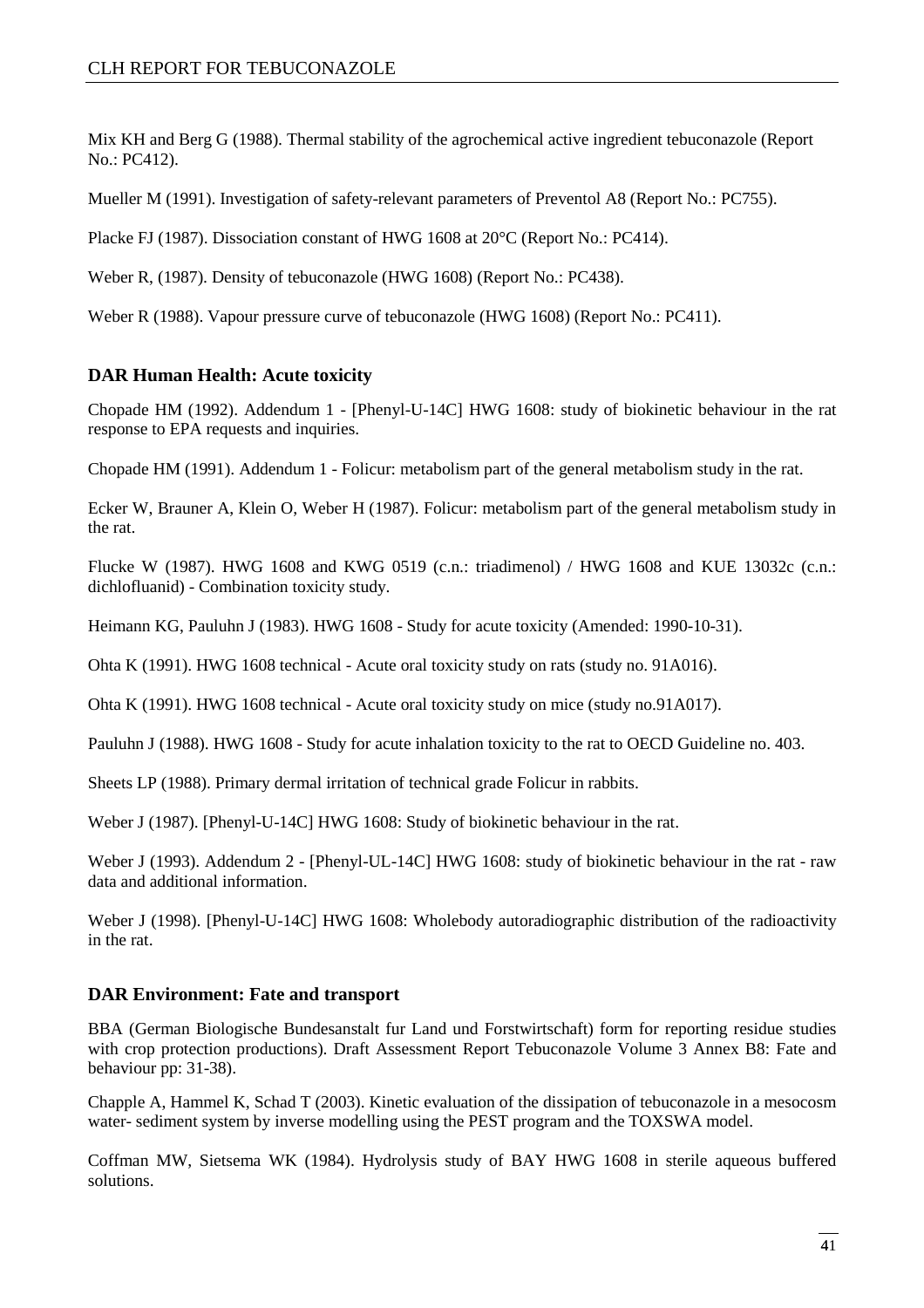Coody PN, (1987). Photodecomposition of Folicur in soil and water.

Grau R, Ecker W, Klein O (1988). HWG 1608: Bioaccumulation in fish.

Guenther U, Herrmann RA (1989). Biological effects as well as distribution and fate of HWG 1608 EC 250 (Folicur) in a pond ecosystem.

Fritz R (1993). Adsorption/desorption of tebuconazole on lysimeter soils originated from 'Borstel' and 'Laacher Hof'.

Fritz R (1990a). Experiments on the degradation of tebuconazole in natural water at different rates of application and with the addition of 'sensitizers' with exposure to sunlight.

Fritz R (1990b). Balance experiments on the degradation of tebuconazole in natural water with exposure to artificial light.

Fritz R (1988a). Adsorption/desorption of Folicur (HWG 1608) on soils.

Fritz R (1988b). Degradational behaviour of HWG 1608 (Folicur) in the aquatic model ecosystem - Part 3.

Fritz R (1988c). Degradational behaviour of HWG 1608 (Folicur) in Rhine water.

Fritz R (1987b). Degradation of HWG 1608 (Folicur) in a model aquatic ecosystem - Part .

Fritz R (1987c). Degradation behaviour of HWG 1608 (Folicur) in an aquatic model ecosystem - Part 2.

Fritz R, Brauner A (1990). Experiments on the environmentally relevant degradation of tebuconazole in water.

Harlarnkar P, Marlow V, Green D (1994). Anaerobic aquatic metabolism of [phenyl-UL-14C]-tebuconazole.

Heimbach F (2003). Fate of Tebuconazole EW 250 in outdoor microcosms.

Hellpointner E (1990). Determination of the quantum yield and assessment of the environmental half-life of the direct photodegradation of tebuconazole in water.

Lee SGK, Hanna-Bey LA (1987). The metabolism of Folicur in soil.

Schad T (2002). Calculation of temperature referenced first order DT50 values of Tebuconazole based on field dissipation studies conducted in Southern Europe

Schad T (2001). Calculation of temperature referenced first order DT50 values of tebuconazole based on field dissipation studies conducted in Europe.

Schramel O (2001). Dissipation of tebuconazole (Folicur 250 EW) in soil under field conditions (France, Germany, Great Britain).

Sommer, H. (1997). Dissipation of tebuconazole in soils under field conditions (France, Italy).

Surprenant DC (1988c). Bioconcentration and elimination of 14C-residues by bluegill (*Lepomis macrochirus*) exposed to HWG 1608.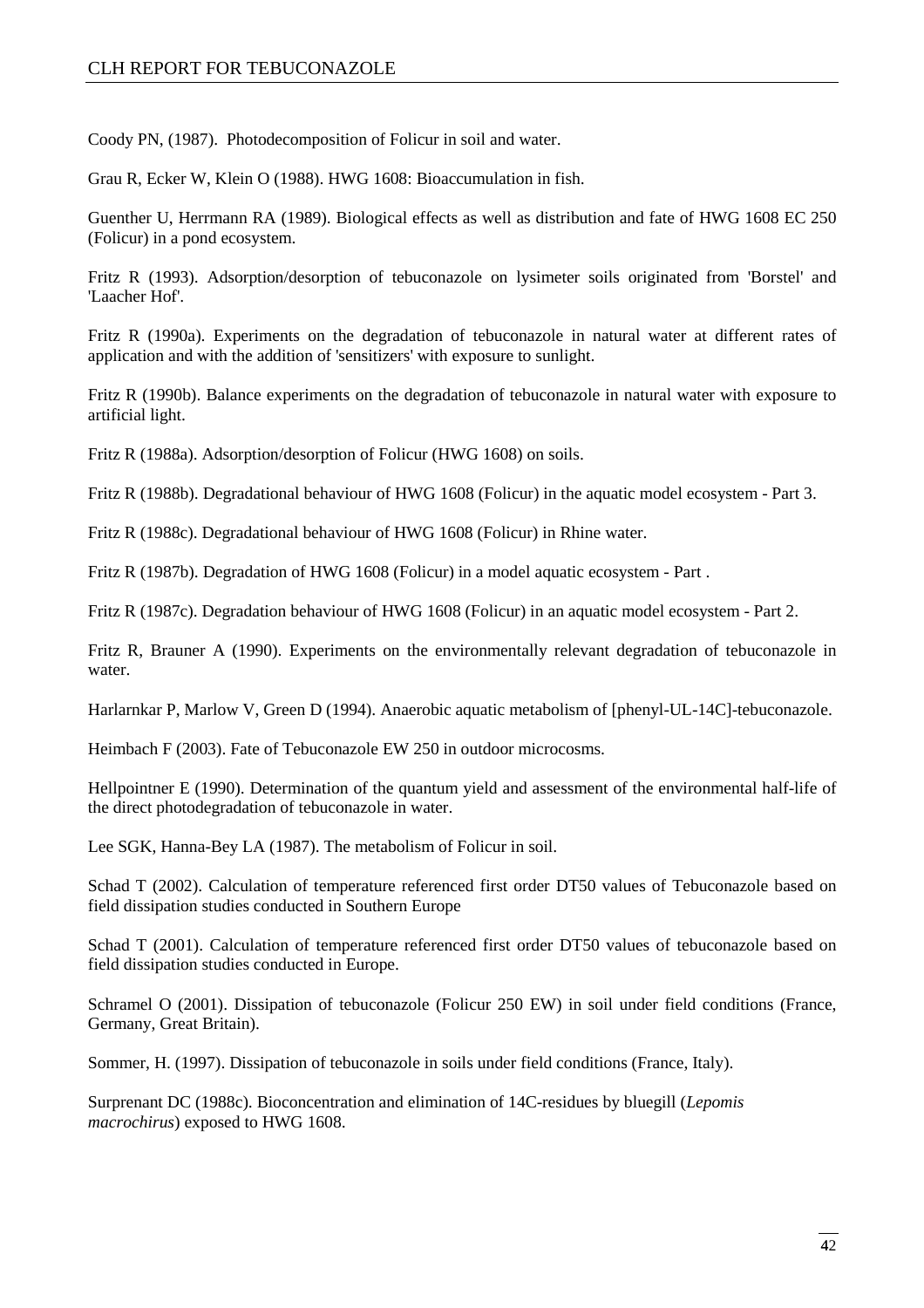#### **DAR Environment: Ecotoxicity**

Bell G (1995). Fluquinconazole, technical material, 00,8% w/w - 1,2,4-Triazole: acute toxicity to Daphnia magna.

Bowers, LM (1996). Toxicity of Folicur technical to the green alga Selenastrum capricornutum.

Bowers, LM (1997). Toxicity of Folicur technical to Lemna gibba G3.

Burgess D (1988). Chronic toxicity of HWG 1608 to Daphnia magna under flow-through test conditions.

Dorgerloh M (2003a). Acute toxicity of HWG 1608-pentanoic acid to fish (Oncorhynchus mykiss).

Dorgerloh M (2003b). Acute toxicity of HWG 1608-lactone to fish (Oncorhynchus mykiss).

Dorgerloh M (2003c). Acute toxicity of HWG 1608-pentanoic acid (tech.) to waterflea Daphnia magna.

Dorgerloh M (2003d). Acute toxicity of HWG 1608-lactone (tech.) to the waterflea Daphnia magna.

Dorgerloh M (2003e). Influence of HWG 1608-pentanoic acid on the growth of green alga, Pseudokirchneriella subcapitata.

Dorgerloh M (2003f). Influence of HWG 1608-lactone on the growth of green alga, Pseudokirchneriella subcapitata

Dorgerloh M (2003g). Influence of Tebuconazole (tech.) on development and emergence of larvae of Chironomus riparius in a water-sediment system

Dorgerloh M (1988). Acute flow through of HWG-1608 to Daphnia magna.

Dorgerloh M, Sommer H (2002). 1,2,4-Triazole - Juvenile growth test, fish (Oncorhynchus mykiss).

Grau R (1983). Fish toxicity, golden orfe on HWG 1608 (Amended: 1987-01-21).

Heimbach F (1996). Influence of tebuconazole (tech.) on development and emergence of larvae of Chironomus riparius in a watersediment system.

Heimbach F (1987a). Growth inhibition of green algae (Scenedesmus subspicatus) caused by HWG 1608 (technical).

Noack M (1999). HT 308 technical - Daphnia magna reproduction test (21d).

Palmer SJ, Kendall TZ, Krueger HO (2001). 1,2,4-Triazole: A 96-hour toxicity test with the freshwater alga (Selenastrum capricornutum).

Rufli H (1983). Report on the test for acute toxicity of CGA 98032 to rainbow trout.

Scheerbbaum, DT (1999). HT 308 technical, fish (rainbow trout), prolonged toxicity 21 days (semi-static).

Sousa JV (1991). (Folicur technical) - Chronic toxicity to mysid shrimp (*Mysidopsis bahia*) under flowthrough conditions.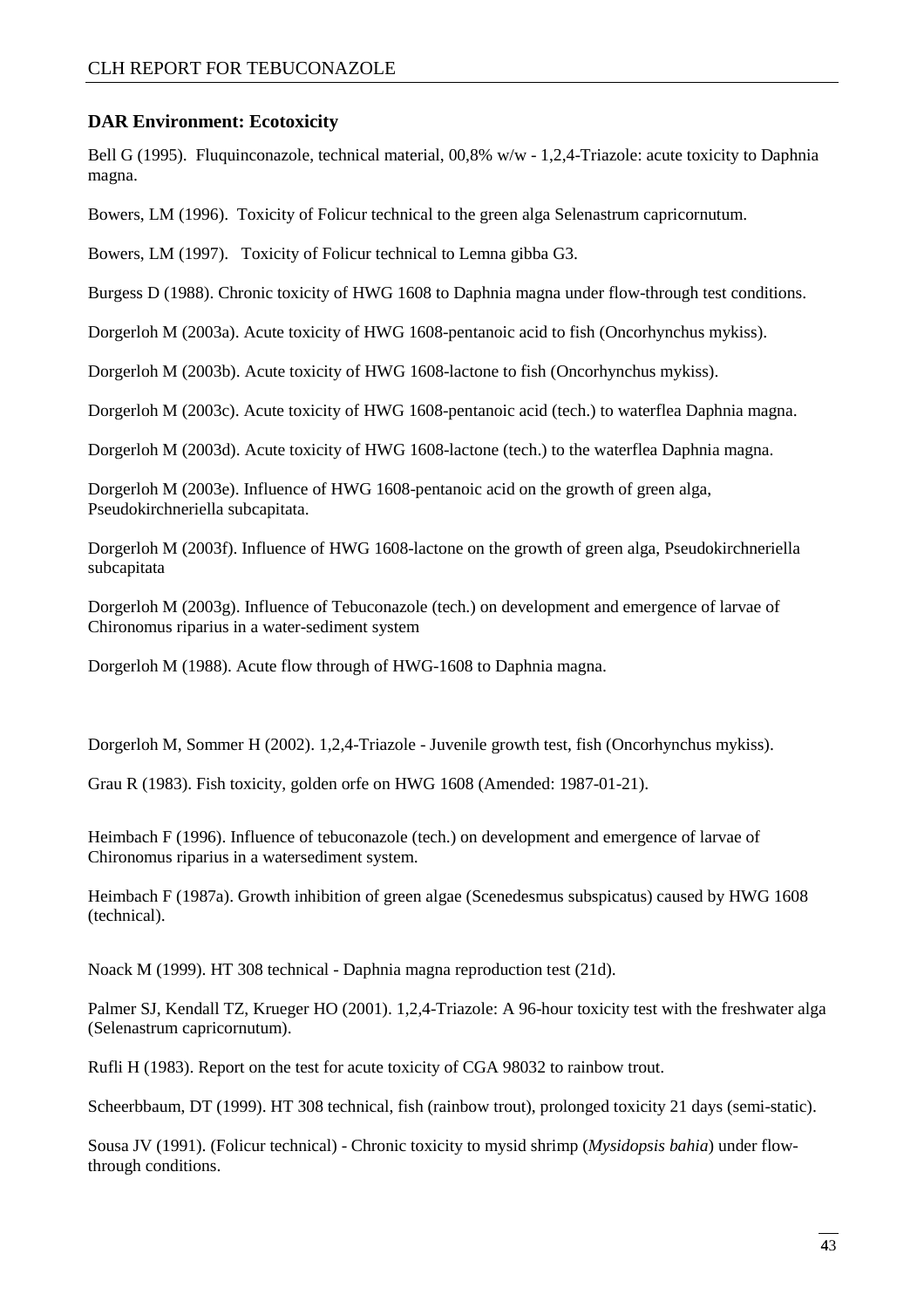Surprenant DC (1987). Acute toxicity of HWG 1608 (technical grade) to rainbow trout (*Salmo gairdneri*) under flow-through condition.

Surprenant DC (1987b). Acute toxicity of HWG 1608 (technical grade) to bluegill (*Lepomis macrochirus*) under flow-through conditions.

Surprenant DC (1988a). Acute toxicity of technical grade HWG 1608 to sheepshead minnow (*Cyprinodon variegatus*) under flowthrough conditions.

Surprenant DC (1988b). The toxicity of HWG 1608 technical to rainbow trout (*Salmo gairdneri*) embryos and larvae.

Surprenant DC (1988d). Acute toxicity of technical grade HWG 1608 to eastern oysters (*Crassostrea virginica*).

Surprenant DC (1988e). Acute toxicity of technical grade HWG 1608 to mysid shrimp (*Mysidopsis bahia*) under flow-through conditions.

Ward GS (1991). Toxicity to embryos and larvae of the sheepshead minnow (*Cyprinodon variegatus*) under flow-through test conditions.

Wheat J (1993). HWG 1608 (tebuconazole): Life-cycle chronic toxicity to the sheepshead minnow (*Cyprinodon variegatus*) under flow-through conditions.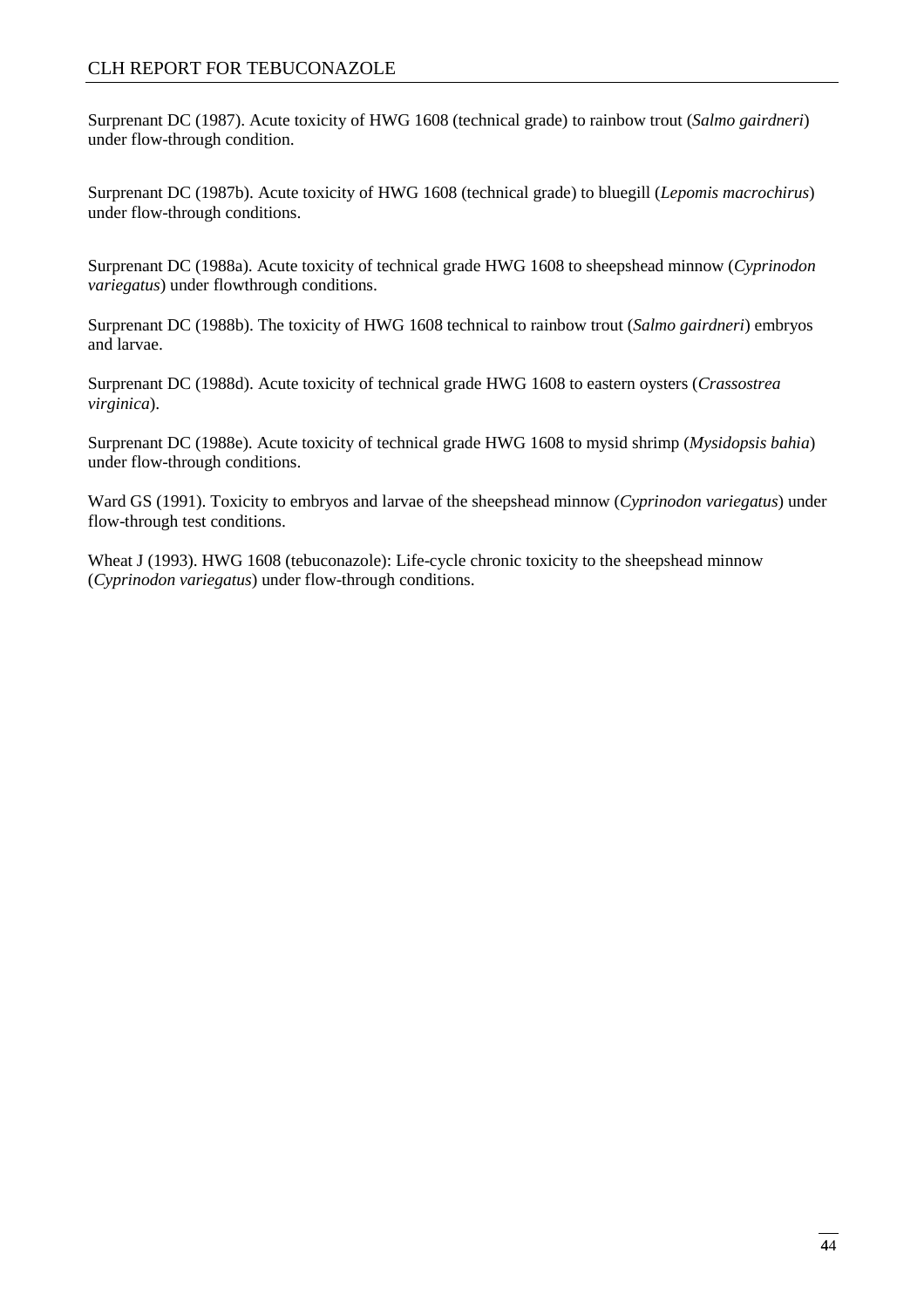### **ANNEXES**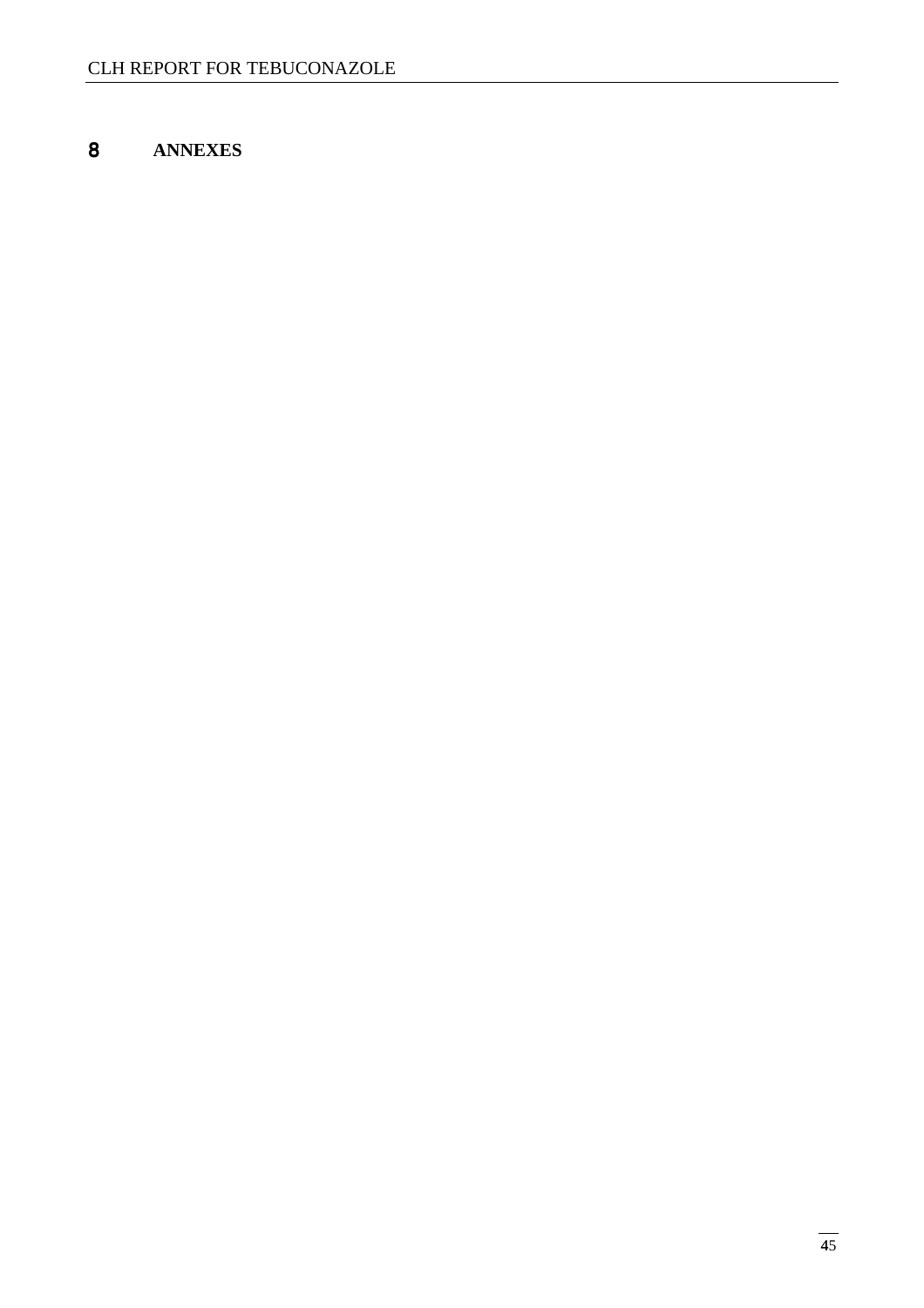### Annex I. Summary of the aquatic toxicity of metabolites to fish

| <b>Method</b>                                                                                                                    | <b>Results</b>        | <b>Remarks</b>                                                                                                                                                                                                                                                                                                                                          | <b>Reference</b> |
|----------------------------------------------------------------------------------------------------------------------------------|-----------------------|---------------------------------------------------------------------------------------------------------------------------------------------------------------------------------------------------------------------------------------------------------------------------------------------------------------------------------------------------------|------------------|
| EPA-FIFRA § 72-1<br>GLP: yes                                                                                                     | $LC50 = \ge 10$ mg/L* | Nominal concentration of<br>the pure metabolite                                                                                                                                                                                                                                                                                                         | Dorgerloh, 2003a |
| Deviation: yes                                                                                                                   |                       |                                                                                                                                                                                                                                                                                                                                                         |                  |
| Metabolite: HWG-1608-pentanoic acid<br>$(M-25)$<br>Purity: 94.1%<br>Species: Oncorhynchus mykiss<br>Exposure: Acute 96 h, static |                       | Deviation: A limit test was<br>performed at 10 mg/L<br>(instead of typically used<br>100 mg/L, because the low<br>availability of test item) in<br>order to demonstrate thte<br>the LC50 is greater than this<br>concentration. The DAR<br>states that the rapporteur<br>found the reduction of the<br>exposure from 100 mg/L to<br>10 mg/L acceptable. |                  |
| EPA-FIFRA § 72-1/SEP-EPA-540/9-<br>85-006                                                                                        | $LC50 = \ge 10$ mg/L* | Nominal concentration of<br>the pure metabolite                                                                                                                                                                                                                                                                                                         | Dorgerloh, 2003b |
| GLP: yes                                                                                                                         |                       |                                                                                                                                                                                                                                                                                                                                                         |                  |
| Metabolite: HWG-1608-lactone (M-<br>17)                                                                                          |                       | Deviation: same remark as<br>for $M-25$ (see above)                                                                                                                                                                                                                                                                                                     |                  |
| Purity: 99.2%                                                                                                                    |                       |                                                                                                                                                                                                                                                                                                                                                         |                  |
| Species: Oncorhynchus mykiss                                                                                                     |                       |                                                                                                                                                                                                                                                                                                                                                         |                  |
| Exposure: Acute 96 h, static                                                                                                     |                       |                                                                                                                                                                                                                                                                                                                                                         |                  |
| OECD TG 203                                                                                                                      | $LC50 = 498$ mg/L*    | Mean measured                                                                                                                                                                                                                                                                                                                                           | Rufli, 1983      |
| GLP: yes                                                                                                                         |                       | concentration of the pure                                                                                                                                                                                                                                                                                                                               |                  |
| Metabolite: 1,2,4- triazole (M 26)                                                                                               |                       | metabolite                                                                                                                                                                                                                                                                                                                                              |                  |
| Purity: 91.9%                                                                                                                    |                       |                                                                                                                                                                                                                                                                                                                                                         |                  |
| Species: Oncorhynchus mykiss                                                                                                     |                       |                                                                                                                                                                                                                                                                                                                                                         |                  |
| Exposure: Acute 96 h, static                                                                                                     |                       |                                                                                                                                                                                                                                                                                                                                                         |                  |

#### **Table I-a Summary of the short-term toxicity of metabolites to fish**

 $* = pure$  metabolite

#### **Table I-b. Summary of the long-term toxicity of metabolites to fish**

| <b>Method</b>                                                                                                                                             | <b>Results</b>                                                                                                                               | <b>Remarks</b>                                                                              | <b>Reference</b>              |
|-----------------------------------------------------------------------------------------------------------------------------------------------------------|----------------------------------------------------------------------------------------------------------------------------------------------|---------------------------------------------------------------------------------------------|-------------------------------|
| OECD TG 215<br>GLP: yes<br>Metabolite: 1,2,4- triazole $(M 26)$<br>Purity: 99.9%<br>Species: Oncorhynchus mykiss<br>Exposure: 28 d, static-renewal system | NOEC (sublethal) = $3.2 \text{ mg/L}$<br>based on behaviour<br>NOEC (mortality) = $\geq$ 100<br>$mg/L$ , the highest<br>concentration tested | Based on nominal<br>concentration of the pure<br>metabolite and growth rate<br>calculations | Dorgerloh and<br>Sommer, 2002 |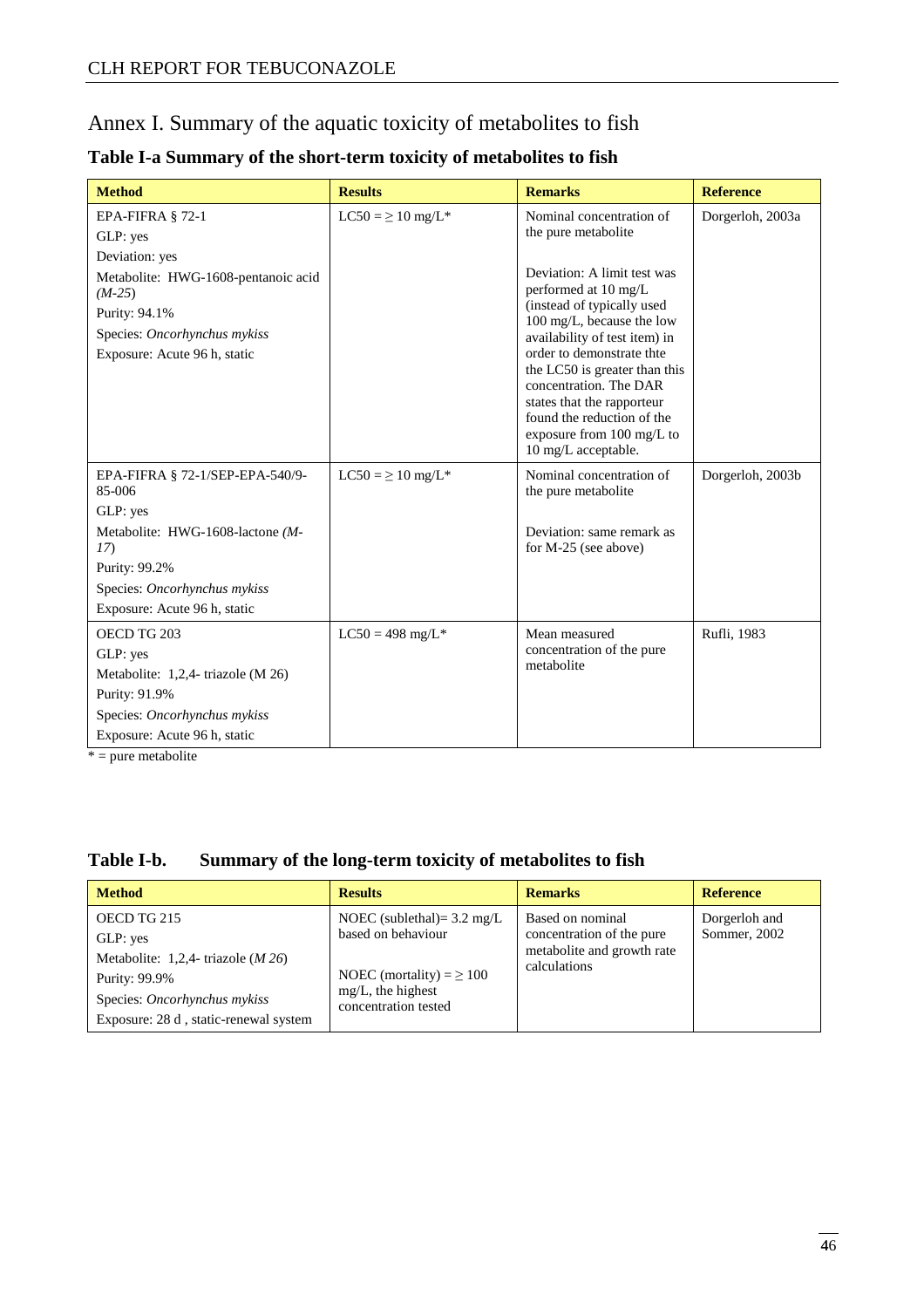Annex II. Summary of the aquatic toxicity of metabolites to aquatic invertebrates

| Table II-a. | Summary of the short-term toxicity of metabolites to aquatic invertebrates |  |  |
|-------------|----------------------------------------------------------------------------|--|--|
|-------------|----------------------------------------------------------------------------|--|--|

| <b>Method</b>                                   | <b>Results</b>      | <b>Remarks</b>           | <b>Reference</b> |
|-------------------------------------------------|---------------------|--------------------------|------------------|
| OECD TG 202                                     | $EC50 = > 100$ mg/L | Nominal concentration of | Dorgerloh, 2003c |
| GLP: yes                                        |                     | the pure metabolite      |                  |
| Metabolite: HWG-1608-pentanoic acid<br>$(M-25)$ |                     |                          |                  |
| Purity: 94.1%                                   |                     |                          |                  |
| Species: Daphnia magna                          |                     |                          |                  |
| Exposure: 48 h, static                          |                     |                          |                  |
| OECD TG 202                                     | $EC50 = > 100$ mg/L | Nominal concentration of | Dorgerloh, 2003d |
| GLP: yes                                        |                     | the pure metabolite      |                  |
| Metabolite: HWG-1608-lactone (M-<br>17)         |                     |                          |                  |
| Purity: 99.2%                                   |                     |                          |                  |
| Species: Daphnia magna                          |                     |                          |                  |
| Exposure: 48 h, static                          |                     |                          |                  |
| OECD TG 202                                     | $EC50 = > 100$ mg/L | Nominal concentration of | Bell, 1995       |
| GLP: yes                                        |                     | the pure metabolite      |                  |
| Metabolite: $1,2,4$ -triazole ( <i>M-26</i> )   |                     |                          |                  |
| Purity: 100.8%                                  |                     |                          |                  |
| Species: Daphnia magna                          |                     |                          |                  |
| Exposure: 48 h, static                          |                     |                          |                  |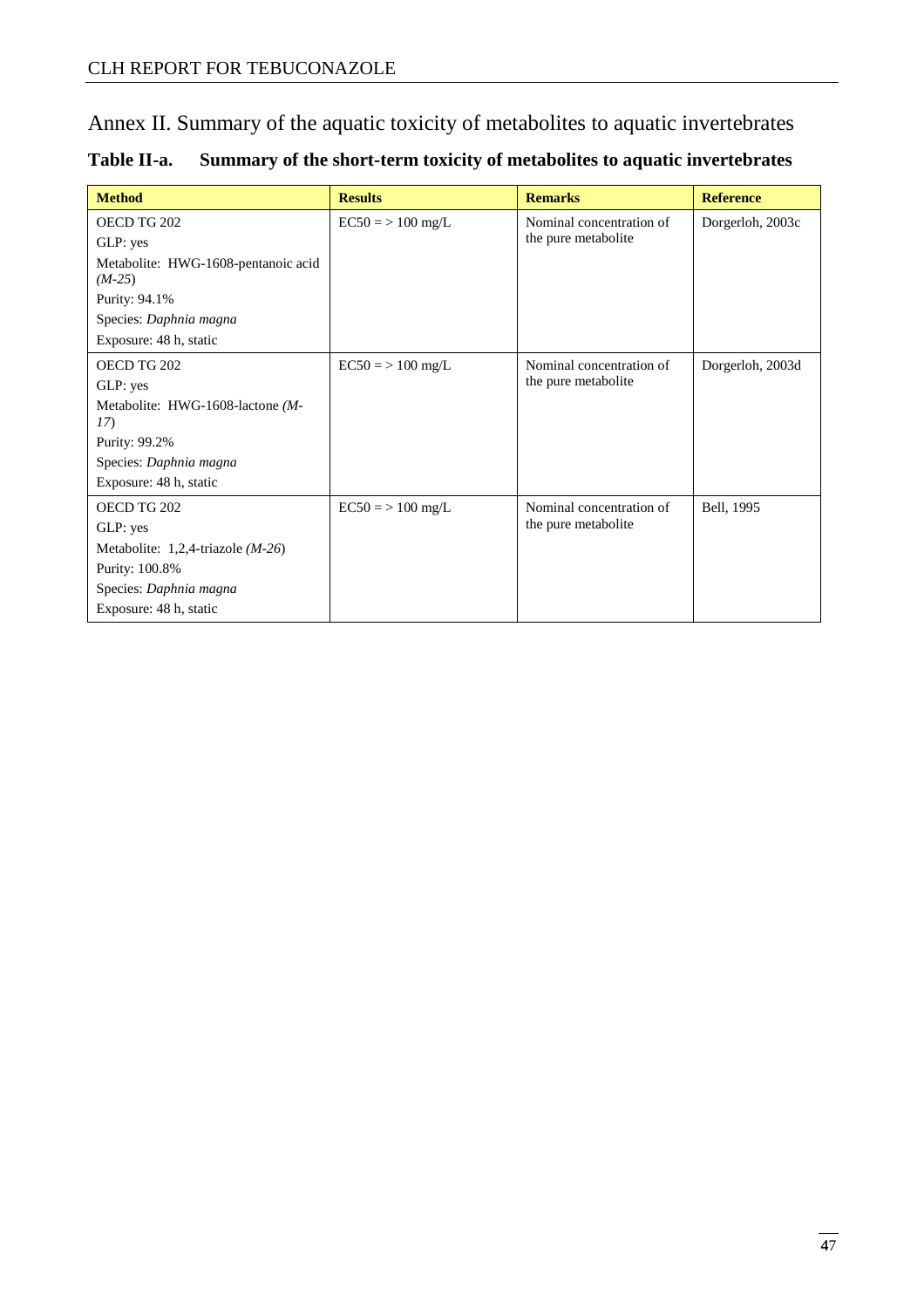Annex III. Summary of the aquatic toxicity of metabolites to aquatic invertebrates

| Aquatic toxicity of metabolites to aquatic algae |                           |                                         |                    |  |  |  |
|--------------------------------------------------|---------------------------|-----------------------------------------|--------------------|--|--|--|
| <b>Method</b>                                    | <b>Results</b>            | <b>Remarks</b>                          | <b>Reference</b>   |  |  |  |
| OECD TG 201                                      | $ErCS0 \approx 100$ mg/L  | Nominal concentration of                | Dorgerloh, 2003e   |  |  |  |
| GLP: yes                                         | NOEC $\approx$ > 100 mg/L | the pure metabolite                     |                    |  |  |  |
| Metabolite: HWG-1608-pentanoic acid<br>$(M-25)$  |                           |                                         |                    |  |  |  |
| Purity: 94.1%                                    |                           |                                         |                    |  |  |  |
| Species: Pseudokirchneriella<br>subcapitata      |                           |                                         |                    |  |  |  |
| Exposure: 72 h, static                           |                           |                                         |                    |  |  |  |
| OECD TG 201                                      | $E_r$ C50 = > 100 mg/L    | Nominal concentration of                | Dorgerloh, 2003f   |  |  |  |
| GLP: yes                                         | NOEC $\approx$ > 100 mg/L | the pure metabolite                     |                    |  |  |  |
| Metabolite: HWG-1608-lactone (M-<br>17)          |                           |                                         |                    |  |  |  |
| Purity: 99.2%                                    |                           |                                         |                    |  |  |  |
| Species: Pseudokirchneriella<br>subcapitata      |                           |                                         |                    |  |  |  |
| Exposure: 72 h, static                           |                           |                                         |                    |  |  |  |
| OECD TG 201                                      | $EC50 = 31$ mg/L          | Mean measured                           | Palmer et al, 2001 |  |  |  |
| GLP: yes                                         | NOEC = $6.8$ mg/L         | concentration of the pure<br>metabolite |                    |  |  |  |
| Metabolite: $1,2,4$ -triazole ( <i>M-26</i> )    |                           |                                         |                    |  |  |  |
| Purity: 99%                                      |                           |                                         |                    |  |  |  |
| Species: Pseudokirchneriella<br>subcapitata      |                           |                                         |                    |  |  |  |
| Exposure: 72 h, static                           |                           |                                         |                    |  |  |  |

**Table III-a. Summary of studies of toxicity of metabolites to algae**